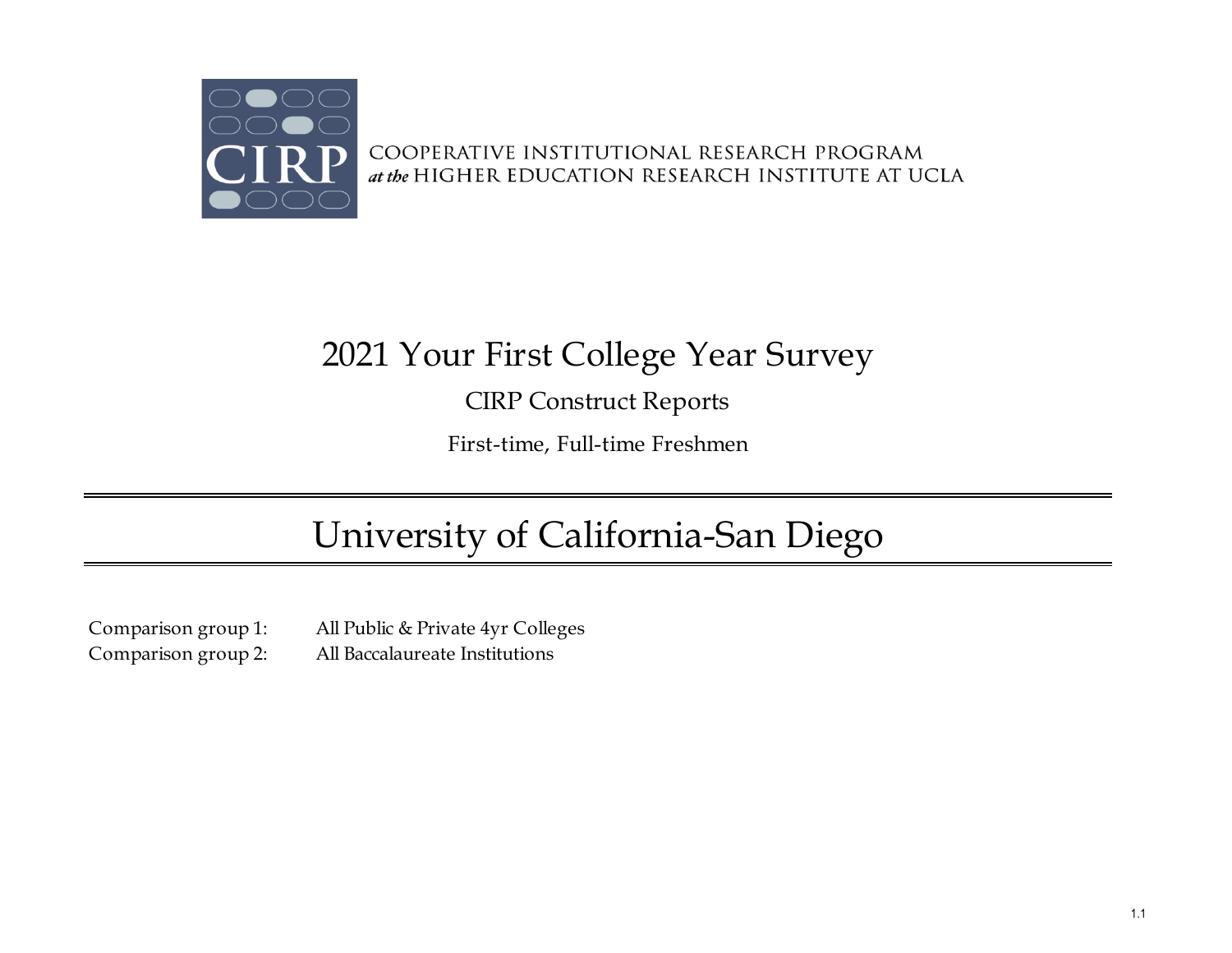

# **Table of Contents**

| 1. CIRP Construct Mean Reports<br>How to Read the CIRP Construct Mean Reports<br>a. Habits of Mind<br>b. Academic Adjustment<br>c. Academic Disengagement<br>d. Faculty Interaction: Contact and Communication<br>e. Satisfaction with Coursework<br>f. Overall Satisfaction<br>g. Sense of Belonging<br>h. Academic Self-Concept<br>i. Social Self-Concept<br>j. Pluralistic Orientation<br>k. Positive Cross-Racial Interaction<br>I. Negative Cross-Racial Interaction<br>m. Social Agency | H1<br>$\frac{1A}{1B}$<br>$\frac{1}{10}$<br><b>Not Available</b><br>1E<br>$\frac{10 \text{ H}}{11 \text{ H}} \frac{11 \text{ K}}{11 \text{ H}} \frac{11 \text{ M}}{11 \text{ H}} \frac{10 \text{ P}}{10 \text{ P}} \frac{10 \text{ H}}{1 \text{ R}}$ |
|-----------------------------------------------------------------------------------------------------------------------------------------------------------------------------------------------------------------------------------------------------------------------------------------------------------------------------------------------------------------------------------------------------------------------------------------------------------------------------------------------|-----------------------------------------------------------------------------------------------------------------------------------------------------------------------------------------------------------------------------------------------------|
| n. Civic Awareness<br>o. Leadership                                                                                                                                                                                                                                                                                                                                                                                                                                                           |                                                                                                                                                                                                                                                     |
| p. Civic Engagement                                                                                                                                                                                                                                                                                                                                                                                                                                                                           |                                                                                                                                                                                                                                                     |
| q. Science Self-Efficacy                                                                                                                                                                                                                                                                                                                                                                                                                                                                      |                                                                                                                                                                                                                                                     |
| r. Science Identity                                                                                                                                                                                                                                                                                                                                                                                                                                                                           |                                                                                                                                                                                                                                                     |
|                                                                                                                                                                                                                                                                                                                                                                                                                                                                                               |                                                                                                                                                                                                                                                     |
| 2. CIRP Construct Percentage Reports                                                                                                                                                                                                                                                                                                                                                                                                                                                          |                                                                                                                                                                                                                                                     |
| How to Read the CIRP Construct Percentage Reports                                                                                                                                                                                                                                                                                                                                                                                                                                             | H2                                                                                                                                                                                                                                                  |
| a. Habits of Mind                                                                                                                                                                                                                                                                                                                                                                                                                                                                             |                                                                                                                                                                                                                                                     |
| b. Academic Adjustment                                                                                                                                                                                                                                                                                                                                                                                                                                                                        | $\frac{2A}{2B}$                                                                                                                                                                                                                                     |
| c. Academic Disengagement                                                                                                                                                                                                                                                                                                                                                                                                                                                                     |                                                                                                                                                                                                                                                     |
| d. Faculty Interaction: Contact and Communication                                                                                                                                                                                                                                                                                                                                                                                                                                             | 2D                                                                                                                                                                                                                                                  |
| e. Satisfaction with Coursework                                                                                                                                                                                                                                                                                                                                                                                                                                                               | <b>Not Available</b>                                                                                                                                                                                                                                |
| f. Overall Satisfaction                                                                                                                                                                                                                                                                                                                                                                                                                                                                       |                                                                                                                                                                                                                                                     |
|                                                                                                                                                                                                                                                                                                                                                                                                                                                                                               |                                                                                                                                                                                                                                                     |
| g. Sense of Belonging                                                                                                                                                                                                                                                                                                                                                                                                                                                                         |                                                                                                                                                                                                                                                     |
| h. Academic Self-Concept                                                                                                                                                                                                                                                                                                                                                                                                                                                                      |                                                                                                                                                                                                                                                     |
| i. Social Self-Concept                                                                                                                                                                                                                                                                                                                                                                                                                                                                        |                                                                                                                                                                                                                                                     |
| j. Pluralistic Orientation                                                                                                                                                                                                                                                                                                                                                                                                                                                                    |                                                                                                                                                                                                                                                     |
| k. Positive Cross-Racial Interaction                                                                                                                                                                                                                                                                                                                                                                                                                                                          |                                                                                                                                                                                                                                                     |
| I. Negative Cross-Racial Interaction                                                                                                                                                                                                                                                                                                                                                                                                                                                          |                                                                                                                                                                                                                                                     |
| m. Social Agency                                                                                                                                                                                                                                                                                                                                                                                                                                                                              |                                                                                                                                                                                                                                                     |
| n. Civic Awareness                                                                                                                                                                                                                                                                                                                                                                                                                                                                            |                                                                                                                                                                                                                                                     |
| o. Leadership                                                                                                                                                                                                                                                                                                                                                                                                                                                                                 |                                                                                                                                                                                                                                                     |
| p. Civic Engagement                                                                                                                                                                                                                                                                                                                                                                                                                                                                           |                                                                                                                                                                                                                                                     |
| q. Science Self-Efficacy<br>r. Science Identity                                                                                                                                                                                                                                                                                                                                                                                                                                               | <u>2F 2G 2H 2I 2J 2K 2L 2M 2N 2O 2P 2Q</u> 2R                                                                                                                                                                                                       |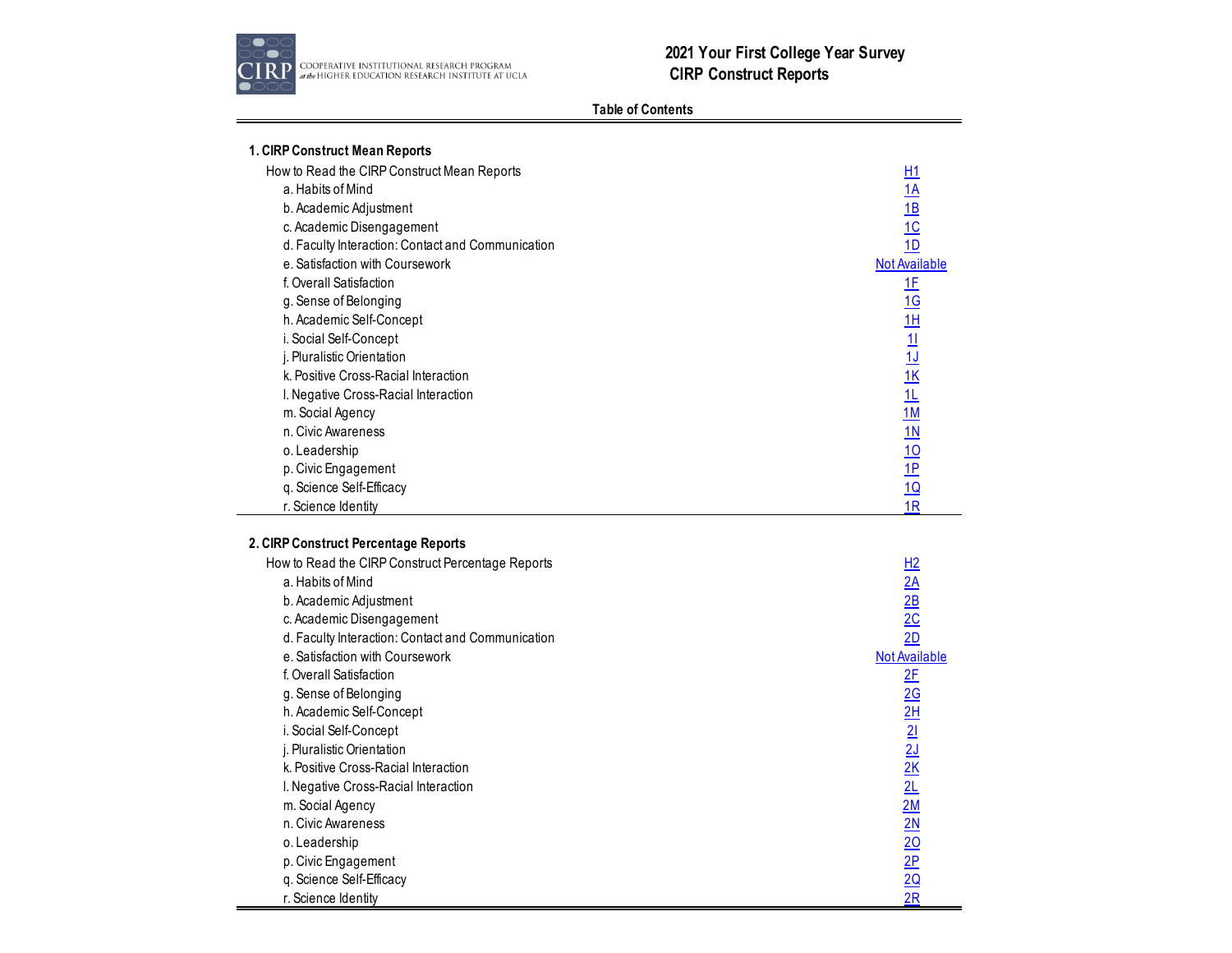

#### **How to Read the CIRP Construct Mean Reports**

**CIRP Construct Definition** – Summarizes the theoretical rationale for creating the construct.

**Standard Deviation** – Measures the variability around the mean. A small standard deviation indicates that the responses for the construct tend to be very close to the mean, whereas a large standard deviation indicates that the responses are spread over a larger range of response options.

**Statistical Significance** – Uses<sup>t</sup>

test to examine the difference between the mean construct score for your institution and the comparison group. Constructs with mean differences that are larger than would be expected by chance are noted with one, two, or three stars, which correspond to the three standard levels of significance (\*p< .05, \*\*p< .01, and \*\*\*p< .001). Statistical significance measures the extent to which a difference is occurring by chance, not the extent to which a difference is important. Large sample sizes (like those in the comparison groups) tend to generate statistical significance even though the magnitude of the difference may be small and not practically significant. In order to provide additional context to statistical significance, effect sizes are provided.

CIRP Constructs are designed to capture the experiences and outcomes institutions are often interested in understanding, but that present a measurement challenge because of their complex and multifaceted nature. To measure these broad underlying areas more precisely, we used Item Response Theory (IRT) to combine individual survey items into global measures that capture these areas. CIRP Constructs are more than a summation of related items; IRT uses response patterns to derive construct score estimates while simultaneously giving greater weight in the estimation process to survey items that tap into the construct more directly. This results in accurate construct scores. Constructs are particularly useful for benchmarking. They allow you to determine if the experiences and outcomes for your students differ from your comparison groups. Two sets of reports are generated for CIRP Constructs. The Mean Report shows comparative information based on the mean score of a construct. The Percentage Report shows comparative information based on the percentage of students who score in the high, average, and low score group of a construct. We suggest you use the report that best fits your needs as an institution.

**Your Institution –** The first column is your institution's data.

**All Insts –** The comparison group is comprised of all participating Institutions.

**Genderqueer \***

**Mean –** The arithmetic mean is computed for each CIRP Construct based on the construct score. CIRP constructs have been scaled to a population mean of 50 with a standard deviation of 10.

**Effect Size –** Determines the practical significance of the mean difference between your institution and the comparison group. It is calculated by dividing the mean difference by the standard deviation of the comparison group. Generally, an effect size of .2 is considered small, .5 medium, and .8 large. A positive sign indicates that your institution's mean is greater than the mean of the comparison group; a negative sign indicates your mean is smaller than the mean of the comparison group. Note that a negative effect size is sometimes preferred (e.g., a negative effect size on the "Academic Disengagement" CIRP Construct suggests your students score lower than comparison schools).

\* Includes Genderqueer, Gender non-conforming, Identity not listed

**Academic Self-Concept** is a unified measure of students' beliefs about their abilities and confidence in academic environments.

Note: Significance \* p<.05, \*\* p<.01, \*\*\* p<.001



Rate yourself on each of the following traits as compared with the average person your age \* Academic ability (3.01)

\* Self-confidence (intellectual) (1.51) \* Drive to achieve (1.18) \* Mathematical ability (1.14)

**Survey items and estimation "weights"** – The survey items used in the creation of the CIRP Construct are presented in the order in which they contribute to the construct along with the estimation weights generated in IRT. Items that tap into a trait more effectively are given greater weight in the estimation process.

**Charts** – Provide a visual display of relevant construct scores for your institution and comparison group. The Y axis is defined by the highest and lowest possible construct score. Mean scores are represented by circles. The numbers at the top and bottom of the vertical line are values for the 75th and 25th percentile.

see the CIRP Constructs Technical Report at www.heri.uda.edu

**Sample University Your Inst Comp 1 Comp 2 Your Inst Comp 1 Comp 2 Your Inst Comp 1 Comp 2 Your Inst Comp 1 Comp 2**

**Total Men Women**

Total (n) 1,367 5,029 14,906 506 1,603 5,572 821 3,426 9,334 40 3,426 156 156 Mean 51.6 50.1 50.3 53.8 51.8 51.7 50.3 49.2 49.5 49.8 49.2 50.7 Standard deviation 7.92 7.86 7.84 8.49 8.29 8.22 7.25 7.51 7.50 7.11 7.51 7.67 Significance - \*\*\* - \*\*\* - \*\*\* - \*\*\* - \*\*\* - \*\*\* - \*\*\* - \*\*\* - \*\*\* - \*\*\* - \*\*\* - \*\*\* - \*\*\* - \*\*\* - \*\*\* - \*\*\* - \*\* Effect size - 2.14 0.18 - 0.19 0.16 - 0.24 0.26 - 0.14 0.10 - 0.14 0.18 25th percentile 45.4 45.1 45.4 48.4 45.4 45.4 45.4 44.3 45.0 45.6 44.3 44.5 75th percentile 57.6 55.0 55.0 58.3 58.3 58.3 55.0 54.4 54.4 54.0 54.4 54.5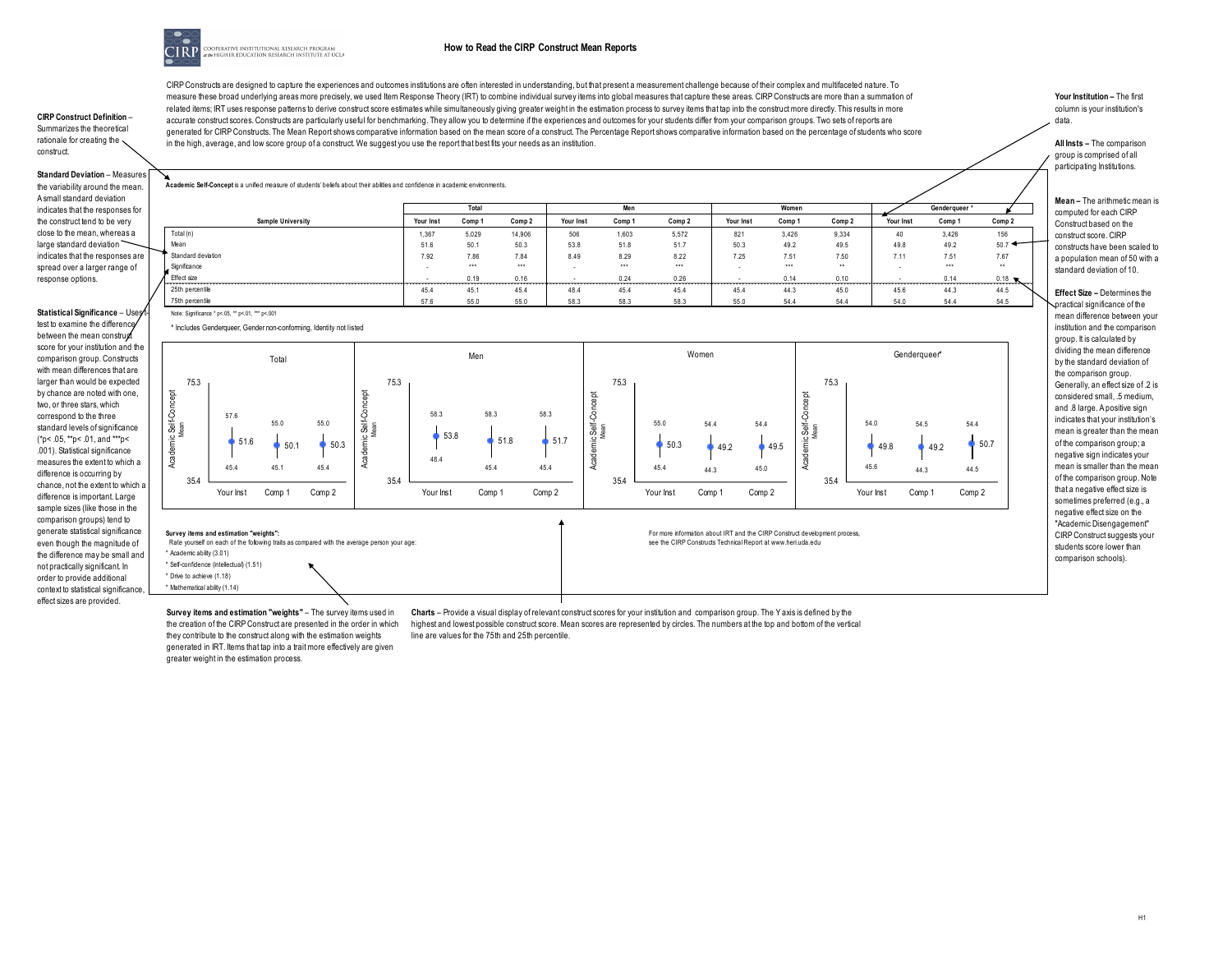

# **2021 Your First College Year Survey CIRP Construct Mean Report Habits of Mind First-time, Full-time Freshmen**

#### **Habits of Mind** is a unified measure of the behaviors and traits associated with academic success. These learning behaviors are seen as the foundation for lifelong learning.

|                                                  |                  | Total   |         |           | Men     |         |           | Women   |         |           | Genderaueer* |        |
|--------------------------------------------------|------------------|---------|---------|-----------|---------|---------|-----------|---------|---------|-----------|--------------|--------|
| University of California-San Diego               | <b>Your Inst</b> | Comp 1  | Comp 2  | Your Inst | Comp 1  | Comp 2  | Your Inst | Comp 1  | Comp 2  | Your Inst | Comp 1       | Comp 2 |
| Total (n)                                        | 864              | 1,332   | 2,196   | 285       | 412     | 697     | 556       | 874     | .430    | 18        | 42           | 60     |
| Mean                                             | 49.4             | 50.4    | 50.0    | 49.7      | 50.8    | 50.3    | 49.0      | 50.2    | 49.7    | 52.7      | 50.2         | 50.9   |
| Standard deviation                               | 9.07             | 9.19    | 9.15    | 8.72      | 9.22    | 9.03    | 9.28      | 9.17    | 9.22    | 7.15      | 9.42         | 8.82   |
| Significance                                     |                  | $**$    |         |           |         |         |           |         |         |           |              |        |
| Effect size                                      |                  | $-0.11$ | $-0.07$ |           | $-0.12$ | $-0.07$ |           | $-0.13$ | $-0.08$ |           | 0.27         | 0.20   |
| 25th percentile                                  | 43.4             | 44.6    | 44.1    | 44.8      | 45.3    | 44.9    | 42.6      | 44.4    | 43.7    | 47.9      | 45.8         | 45.8   |
| 75th percentile                                  | 55.2             | 57.3    | 56.7    | 54.2      | 57.6    | 56.5    | 55.6      | 57.3    | 56.9    | 57.2      | 55.5         | 56.2   |
| Note: Significance * p<.05, ** p<.01, *** p<.001 |                  |         |         |           |         |         |           |         |         |           |              |        |

\* Includes Non-binary, Genderqueer, Gender non-conforming, Identity not listed



#### **Survey items and estimation "weights"**:

How often in the past year did you:

\* Support your opinions with a logical argument (2.28) \* Look up scientific research articles and resources (1.48)

\* Seek solutions to problems and explain them to others (2.20) \* Explore topics on your own, even though it was not required for a class (1.81) \* Accept mistakes as part of the learning process (0.89)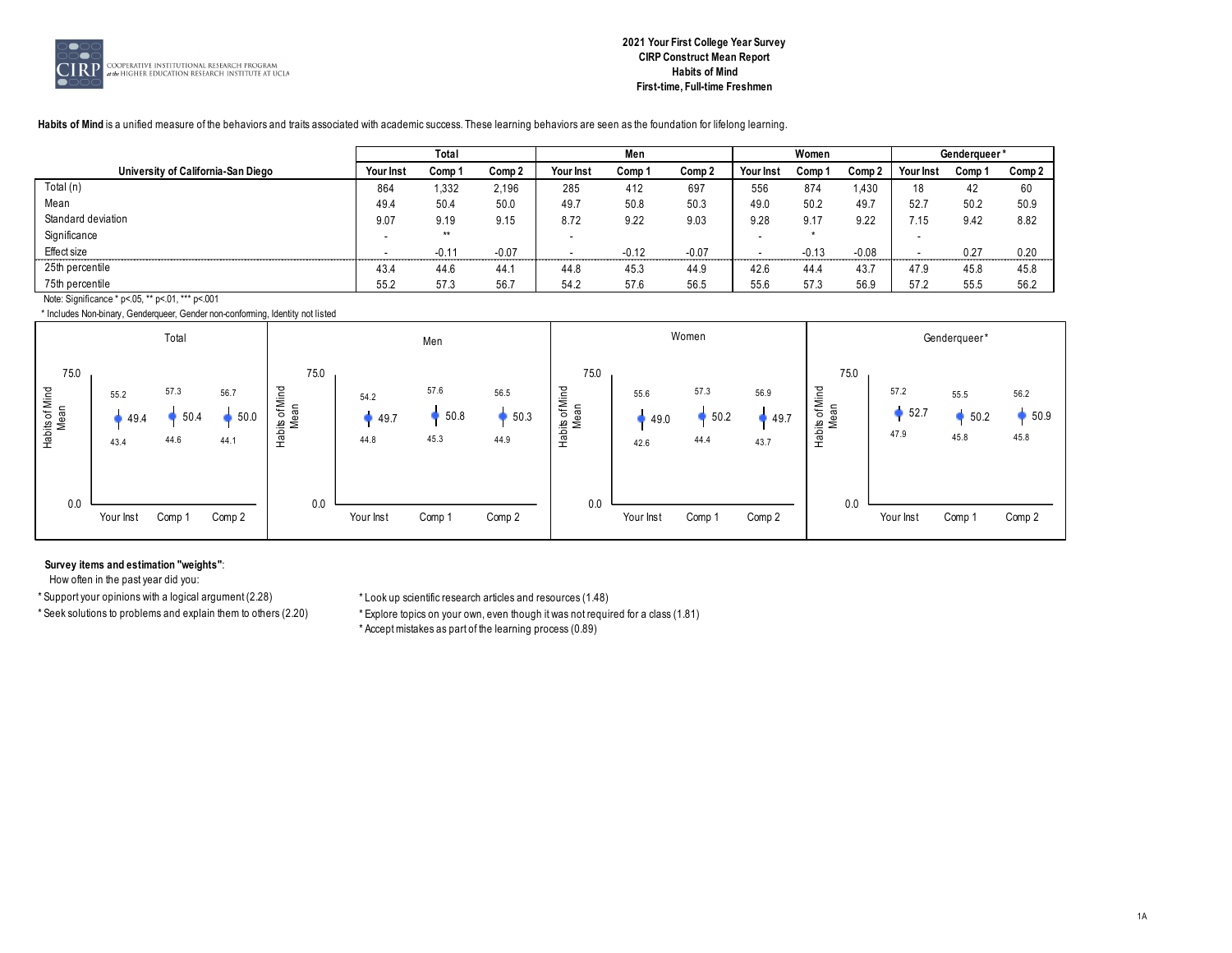

# **Academic Adjustment** measures the ease with which students adjust to the academic demands of college.

|                                                  |           | Total   |         |           | Men     |         |           | Women   |         |              | Genderqueer* |         |
|--------------------------------------------------|-----------|---------|---------|-----------|---------|---------|-----------|---------|---------|--------------|--------------|---------|
| University of California-San Diego               | Your Inst | Comp 1  | Comp 2  | Your Inst | Comp 1  | Comp 2  | Your Inst | Comp 1  | Comp 2  | Your Inst    | Comp '       | Comp 2  |
| Total (n)                                        | 812       | 1.246   | 2.058   | 266       | 389     | 655     | 524       | 815     | .339    | 18           | 38           | 56      |
| Mean                                             | 44.3      | 48.1    | 46.6    | 45.0      | 48.6    | 47.2    | 44.1      | 47.9    | 46.4    | 42.3         | 45.2         | 44.3    |
| Standard deviation                               | 9.06      | 9.56    | 9.54    | 8.69      | 9.50    | 9.35    | 9.22      | 9.53    | 9.59    | 9.26         | 10.54        | 10.16   |
| Significance                                     |           | $***$   | $***$   |           | $***$   | $**$    |           | $***$   | $***$   |              |              |         |
| Effect size                                      | .         | $-0.39$ | $-0.24$ |           | $-0.38$ | $-0.23$ |           | $-0.39$ | $-0.24$ | ------------ | $-0.28$      | $-0.19$ |
| 25th percentile                                  | 39.0      | 42.1    | 40.6    | 40.6      | 43.2    | 41.2    | 38.5      | 42.     | 40.6    | 38.5         | 39.0         | 38.     |
| 75th percentile                                  | 50.0      | 53.1    | 53.1    | 50.0      | 53.1    | 53.1    | 50.0      | 53.1    | 53.7    | 47.9         | 51.4         | 50.4    |
| Note: Significance * p<.05, ** p<.01, *** p<.001 |           |         |         |           |         |         |           |         |         |              |              |         |

\* Includes Non-binary, Genderqueer, Gender non-conforming, Identity not listed



# **Survey items and estimation "weights"**:

Since entering this college, how has it been to:

\* Understand what your professors expect of you academically (1.29)

\* Develop effective study skills (3.26)

\* Adjust to the academic demands of college (3.40)

\* Manage your time effectively (2.70)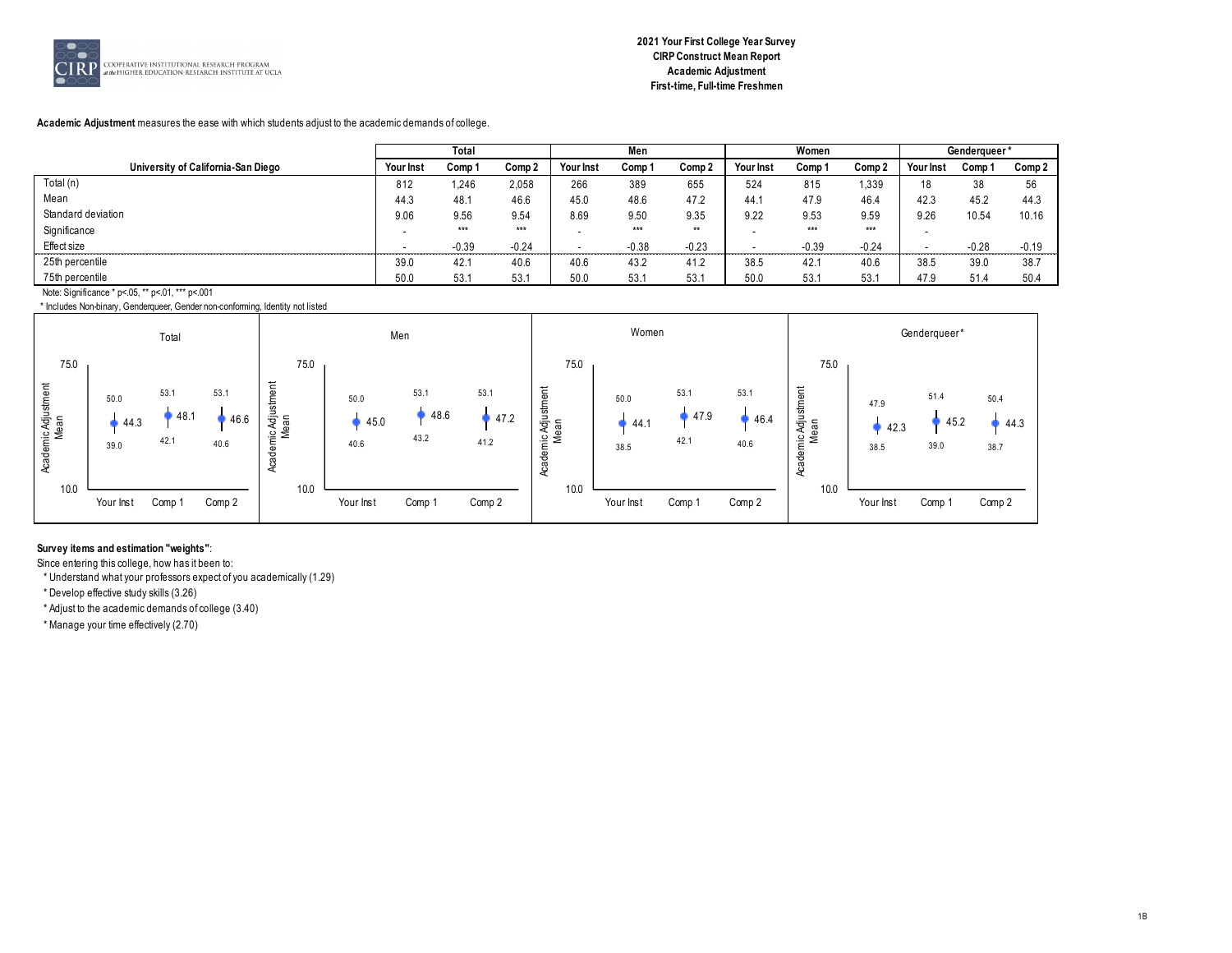

# **2021 Your First College Year Survey CIRP Construct Mean Report Academic Disengagement First-time, Full-time Freshmen**

# **Academic Disengagement** measures the extent to which students engage in behaviors that are inconsistent with academic success.

|                                                  |           | Total  |        |           | Men    |        |           | Women  |        |           | Genderqueer* |         |
|--------------------------------------------------|-----------|--------|--------|-----------|--------|--------|-----------|--------|--------|-----------|--------------|---------|
| University of California-San Diego               | Your Inst | Comp 1 | Comp 2 | Your Inst | Comp 1 | Comp 2 | Your Inst | Comp 1 | Comp 2 | Your Inst | Comp 1       | Comp 2  |
| Total $(n)$                                      | 797       | 1,226  | 2,023  | 257       | 381    | 638    | 519       | 803    | 1,322  | 47        | 38           | 55      |
| Mean                                             | 50.9      | 50.5   | 50.7   | 52.0      | 51.1   | 51.4   | 50.4      | 50.0   | 50.1   | 52.0      | 54.8         | 53.9    |
| Standard deviation                               | 7.15      | 7.30   | 7.24   | 6.89      | 7.25   | 7.12   | 28        | 7.28   | 7.28   | 5.99      | 6.68         | 6.55    |
| Significance                                     |           |        |        |           |        |        |           |        |        |           |              |         |
| Effect size                                      |           | 0.06   | 0.04   |           | 0.13   | 0.08   |           | 0.05   | 0.03   |           | $-0.42$      | $-0.30$ |
| 25th percentile                                  | 43.8      | 43.8   | 43.8   | 45.0      | 43.8   | 45.0   | 43.8      | 43.8   | 43.8   | 49.8      | 49.8         | 49.8    |
| 75th percentile                                  | 55.9      | 55.9   | 55.9   | 55.9      | 55.9   | 55.9   | 55.9      | 55.9   | 55.9   | 55.9      | 60.3         | 59.6    |
| Note: Significance * p<.05, ** p<.01, *** p<.001 |           |        |        |           |        |        |           |        |        |           |              |         |

\* Includes Non-binary, Genderqueer, Gender non-conforming, Identity not listed



#### **Survey items and estimation "weights"**:

\* Been late to class (1.47)

\* Turned in course assignment(s) late (1.33)

\* Turned in course assignments that did not reflect your best work (1.22)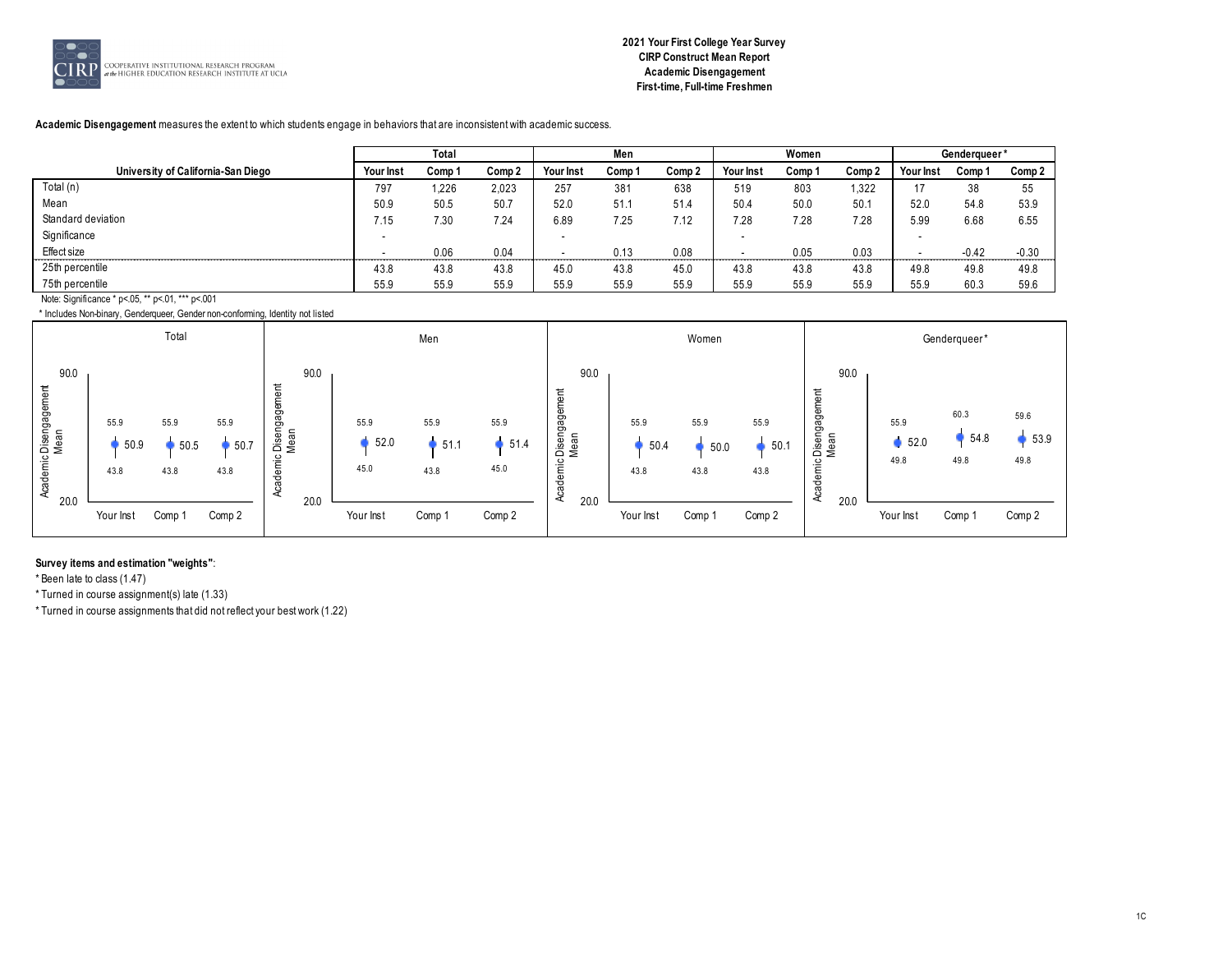

# **2021 Your First College Year Survey CIRP Construct Mean Report Faculty Interaction: Contact and Communication First-time, Full-time Freshmen**

1D

Faculty Interaction: Contact and Communication measures the amount and type of contact students have with faculty that is appropriate for the first year of college, as well as satisfaction with these issues.

|                                                                                |           | Total   |         |           | Men     |         |           | Women   |         |           | Genderqueer* |         |
|--------------------------------------------------------------------------------|-----------|---------|---------|-----------|---------|---------|-----------|---------|---------|-----------|--------------|---------|
| University of California-San Diego                                             | Your Inst | Comp 1  | Comp 2  | Your Inst | Comp 1  | Comp 2  | Your Inst | Comp 1  | Comp 2  | Your Inst | Comp 1       | Comp 2  |
| Total (n)                                                                      | 864       | .332    | 2,196   | 285       | 412     | 697     | 556       | 874     | 1.430   |           | 42           | 60      |
| Mean                                                                           | 45.3      | 51.5    | 49.1    | 44.5      | 51.3    | 48.5    | 45.6      | 51.7    | 49.4    | 48.6      | 50.0         | 49.6    |
| Standard deviation                                                             | 7.54      | 7.36    | 8.03    | 7.62      | 7.00    | 8.00    | 7.47      | 7.46    | 8.03    | 6.78      | 8.73         | 8.16    |
| Significance                                                                   | . .       | $***$   | $***$   |           | $***$   | $***$   |           | $***$   | $***$   |           |              |         |
| Effect size                                                                    |           | $-0.85$ | $-0.47$ |           | $-0.98$ | $-0.51$ |           | $-0.82$ | $-0.46$ |           | $-0.16$      | $-0.12$ |
| 25th percentile                                                                | 38.6      | 46.8    | 44.0    | 38.3      | 46.8    | 42.5    | 39.5      | 46.8    | 44.7    | 44.6      | 44.7         | 44.6    |
| 75th percentile                                                                | 50.7      | 56.3    | 53.9    | 50.4      | 55.9    | 53.1    | 51.0      | 56.9    | 54.0    | 53.8      | 53.8         | 53.8    |
| Note: Significance * p<.05, ** p<.01, *** p<.001                               |           |         |         |           |         |         |           |         |         |           |              |         |
| * Includes Non-binary, Genderqueer, Gender non-conforming, Identity not listed |           |         |         |           |         |         |           |         |         |           |              |         |

|                                |                      | Total                |                      |                                |                      | Men                  |                      |                                                 |                      | Women                  |                      |                                |                      | Genderqueer*         |                      |
|--------------------------------|----------------------|----------------------|----------------------|--------------------------------|----------------------|----------------------|----------------------|-------------------------------------------------|----------------------|------------------------|----------------------|--------------------------------|----------------------|----------------------|----------------------|
| 80.0                           |                      |                      |                      | 80.0                           |                      |                      |                      | 80.0                                            |                      |                        |                      | 80.0                           |                      |                      |                      |
| Faculty<br>Interaction<br>Mean | 50.7<br>45.3<br>38.6 | 56.3<br>51.5<br>46.8 | 53.9<br>49.1<br>44.0 | Faculty<br>Interaction<br>Mean | 50.4<br>44.5<br>38.3 | 55.9<br>51.3<br>46.8 | 53.1<br>48.5<br>42.5 | Faculty<br><b>teraction</b><br><b>Mean</b><br>흐 | 51.0<br>45.6<br>39.5 | 56.9<br>, 51.7<br>46.8 | 54.0<br>49.4<br>44.7 | Faculty<br>Interaction<br>Mean | 53.8<br>48.6<br>44.6 | 53.8<br>50.0<br>44.7 | 53.8<br>49.6<br>44.6 |
| 20.0                           | Your Inst            | Comp 1               | Comp 2               | 20.0                           | Your Inst            | Comp 1               | Comp 2               | 20.0                                            | Your Inst            | Comp 1                 | Comp 2               | 20.0                           | Your Inst            | Comp                 | Comp 2               |

**Survey items and estimation "weights":**

\* Faculty during office hours (1.38)

\* Asked a professor for advice after class (1.83) \* Communicated regularly with your professors (2.79) \* Amount of contact with faculty (1.12) \* Faculty outside of class or office hours (1.19)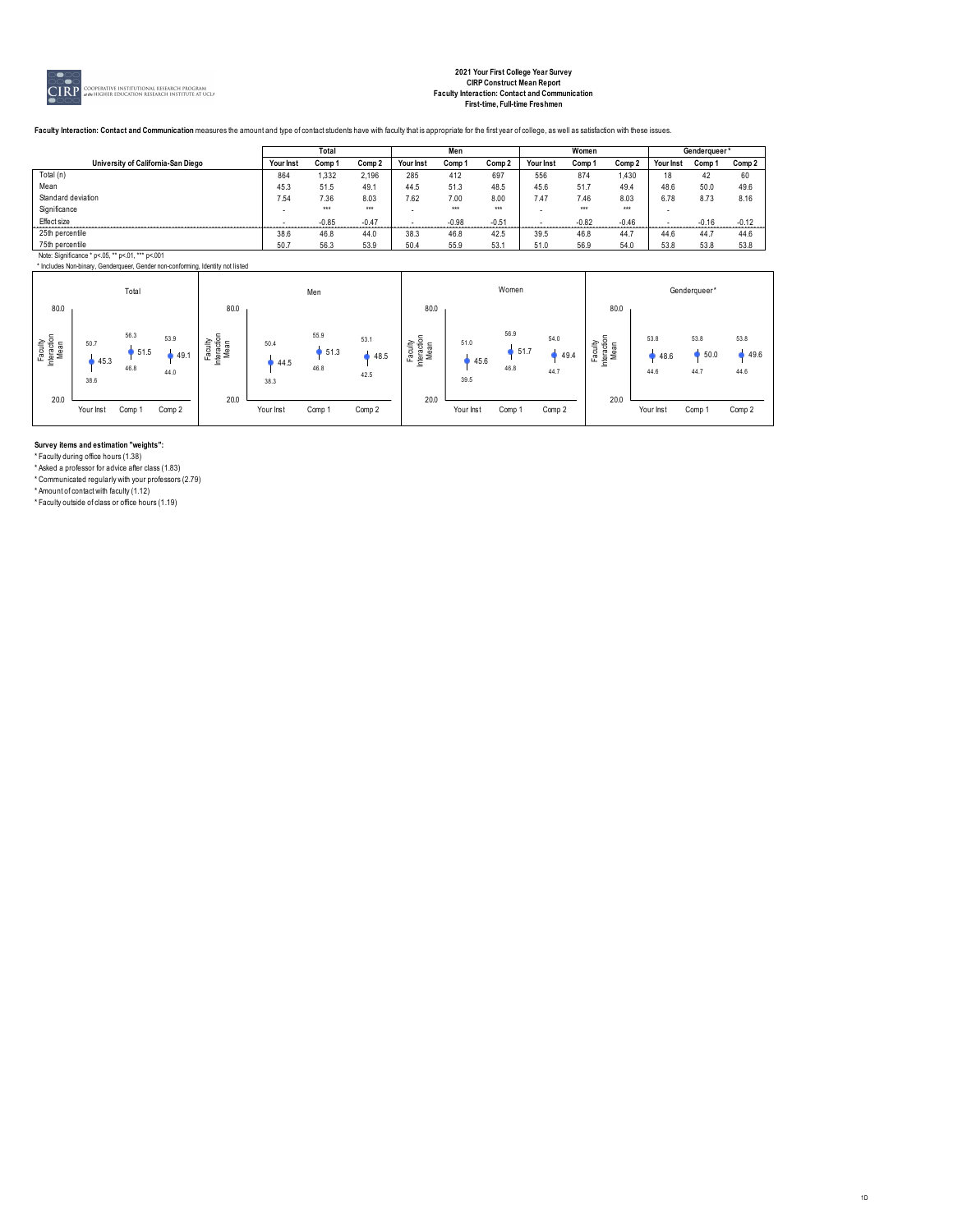

# **Overall Satisfaction** is a unified measure of students' satisfaction with the college experience.

|                                                  |           | Total   |                   |                  | Men     |         |           | Women   |         |           | Genderqueer* |         |
|--------------------------------------------------|-----------|---------|-------------------|------------------|---------|---------|-----------|---------|---------|-----------|--------------|---------|
| University of California-San Diego               | Your Inst | Comp 1  | Comp <sub>2</sub> | <b>Your Inst</b> | Comp 1  | Comp 2  | Your Inst | Comp 1  | Comp 2  | Your Inst | Comp 1       | Comp 2  |
| Total (n)                                        | 850       | 1,315   | 2,165             | 279              | 408     | 687     | 549       | 861     | 1,410   | 18        | 42           | 60      |
| Mean                                             | 45.8      | 48.1    | 47.2              | 45.1             | 48.3    | 47.0    | 46.1      | 48.1    | 47.3    | 46.5      | 46.6         | 46.6    |
| Standard deviation                               | 7.94      | 8.50    | 8.36              | 8.33             | 8.93    | 8.83    | 7.70      | 8.31    | 8.13    | 8.74      | 8.46         | 8.47    |
| Significance                                     |           | $***$   | $***$             |                  | $***$   | $**$    |           | $***$   | $**$    |           |              |         |
| Effect size                                      |           | $-0.28$ | $-0.17$           |                  | $-0.36$ | $-0.21$ |           | $-0.25$ | $-0.15$ |           | $-0.01$      | $-0.01$ |
| 25th percentile                                  | 40.9      | 41.6    | 41.3              | 39.9             | 41.7    | 40.9    | 40.9      | 41.6    | 41.3    | 38.4      | 40.8         | 39.7    |
| 75th percentile                                  | 51.7      | 52.5    | 52.5              | 49.9             | 52.5    | 52.5    | 52.5      | 52.5    | 52.5    | 52.5      | 52.5         | 52.5    |
| Note: Significance * p<.05, ** p<.01, *** p<.001 |           |         |                   |                  |         |         |           |         |         |           |              |         |

\* Includes Non-binary, Genderqueer, Gender non-conforming, Identity not listed



# **Survey items and estimation "weights"**:

Please rate your satisfaction with your college in each area:

\* Your overall academic experience (2.21)

\* Overall college experience (2.97)

\* If given the choice, would you still choose to enroll at your current (or

most recent) college? (1.57)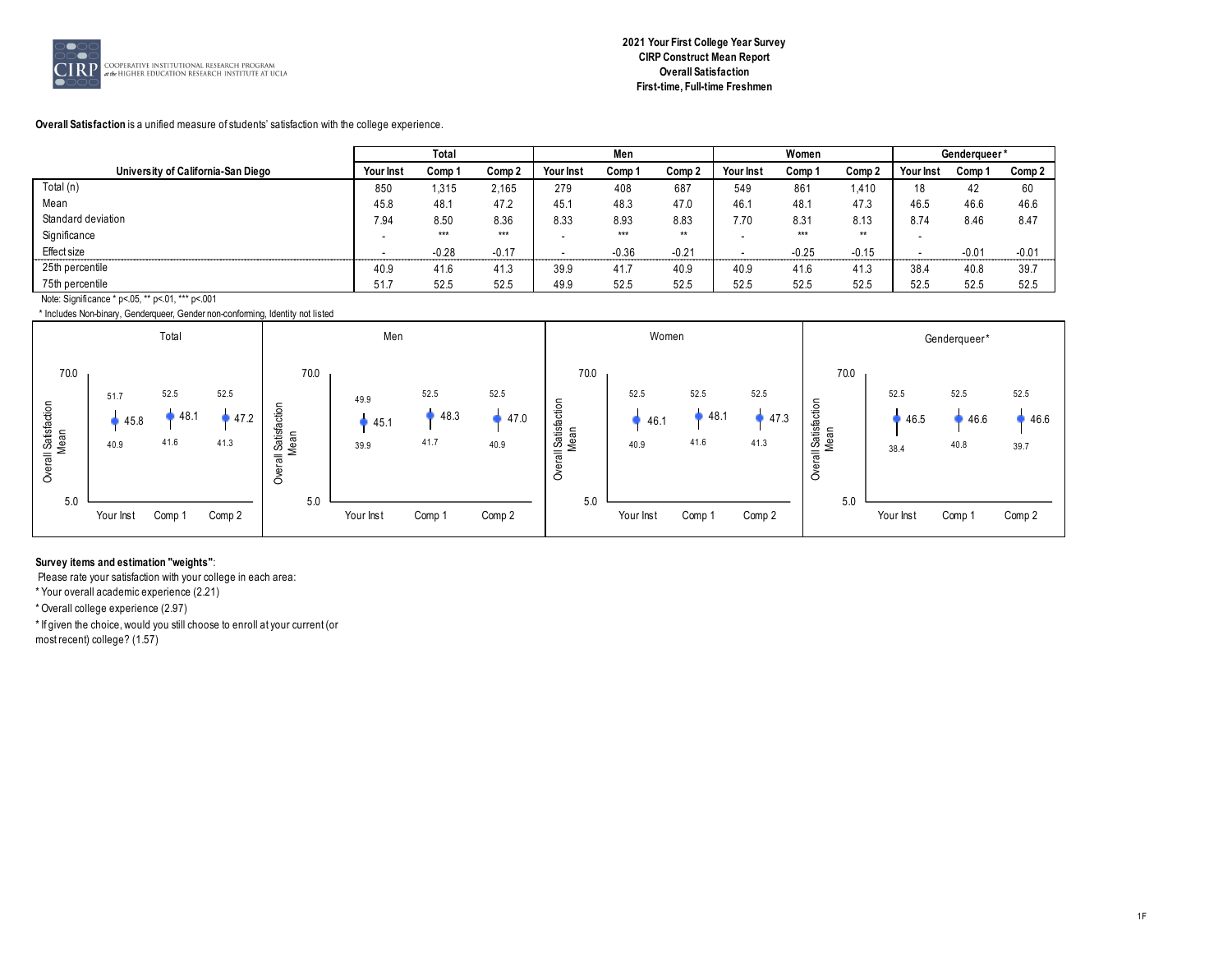

#### **Sense of Belonging** measures the extent to which students feel a sense of academic and social integration on campus.

|                                                  |           | Total   |         |           | Men     |         |           | Women   |         |                  | Genderaueer* |        |
|--------------------------------------------------|-----------|---------|---------|-----------|---------|---------|-----------|---------|---------|------------------|--------------|--------|
| University of California-San Diego               | Your Inst | Comp 1  | Comp 2  | Your Inst | Comp 1  | Comp 2  | Your Inst | Comp 1  | Comp 2  | <b>Your Inst</b> | Comp 1       | Comp 2 |
| Total (n)                                        | 770       | 1,183   | .953    | 247       | 372     | 619     | 502       | 771     | 1,273   | 18               | 36           | 54     |
| Mean                                             | 49.9      | 52.6    | 51.5    | 49.4      | 53.1    | 51.6    | 50.7      | 52.5    | 51.6    | 49.5             | 49.1         | 49.2   |
| Standard deviation                               | 5.48      | 6.56    | 6.30    | 5.50      | 6.62    | 6.46    | 5.46      | 6.54    | 6.24    | 5.35             | 5.26         | 5.24   |
| Significance                                     |           | $***$   | ***     |           | $***$   | $***$   |           | $***$   | $***$   |                  |              |        |
| Effect size                                      |           | $-0.42$ | $-0.26$ |           | $-0.57$ | $-0.35$ |           | $-0.36$ | $-0.23$ |                  | 0.07         | 0.05   |
| 25th percentile                                  | 45.4      | 47.9    | 46.4    | 45.0      | 48.2    | 46.4    | 45.4      | 47.9    | 46.4    | 46.1             | 46.3         | 46.'   |
| 75th percentile                                  | 51.7      | 56.5    | 54.2    | 51.7      | 56.6    | 54.2    | 51.7      | 56.4    | 54.2    | 51.7             | 51.7         | 51.7   |
| Note: Significance * p<.05, ** p<.01, *** p<.001 |           |         |         |           |         |         |           |         |         |                  |              |        |

\* Includes Non-binary, Genderqueer, Gender non-conforming, Identity not listed



# **Survey items and estimation "weights"**:

Please indicate the extent to which you agree or disagree with the following statements:

\* I see myself as part of the campus community (4.65)

\* I feel I am a member of this college (8.00)

\* I feel a sense of belonging to this campus (7.11)

\* If asked, I would recommend this college to others (3.99)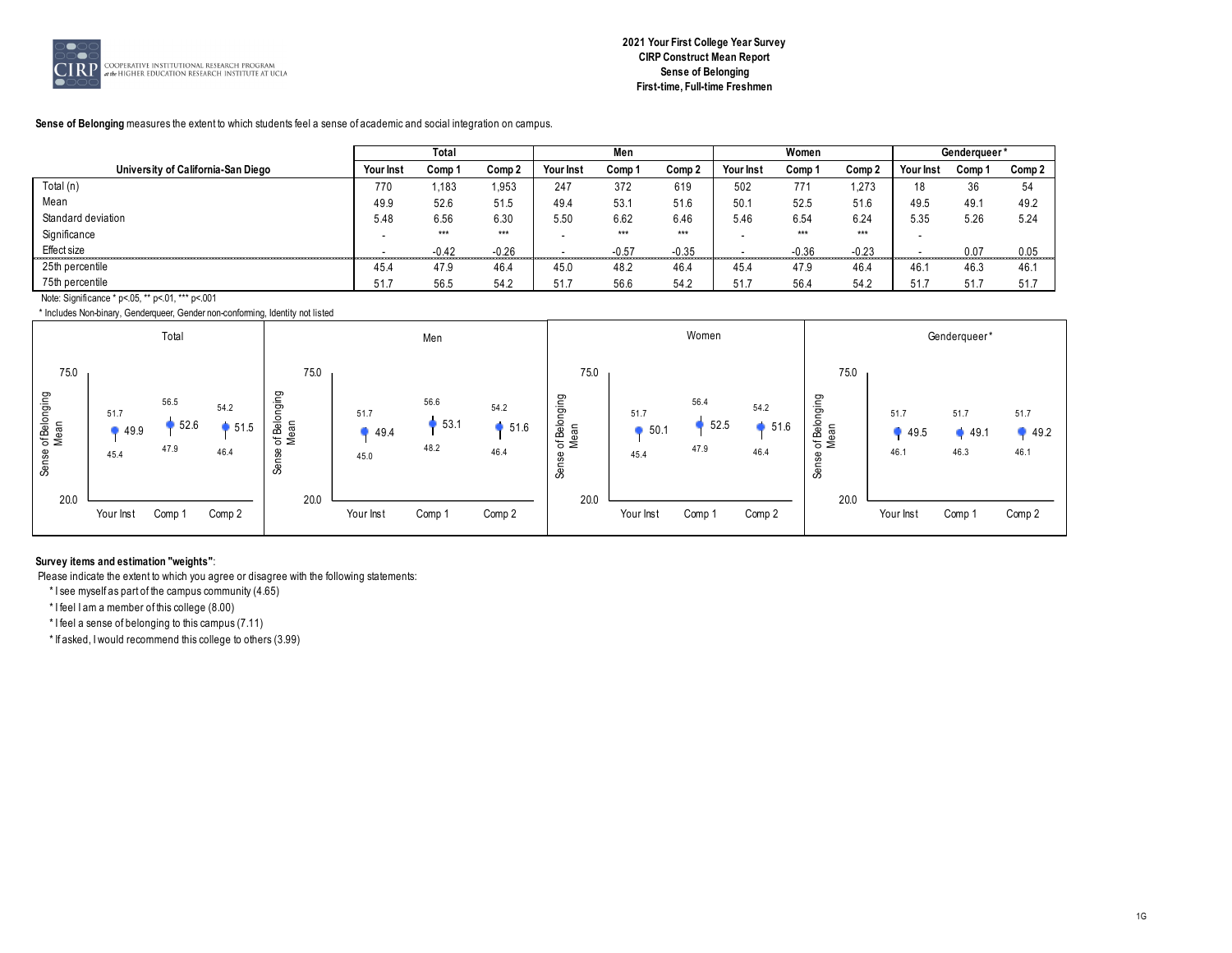

# **2021 Your First College Year Survey CIRP Construct Mean Report Academic Self-Concept First-time, Full-time Freshmen**

**Academic Self-Concept** is a unified measure of students' beliefs about their abilities and confidence in academic environments.

|                                                  |           | Total  |        |           | Men    |        |           | Women  |        |                  | Genderqueer* |        |
|--------------------------------------------------|-----------|--------|--------|-----------|--------|--------|-----------|--------|--------|------------------|--------------|--------|
| University of California-San Diego               | Your Inst | Comp 1 | Comp 2 | Your Inst | Comp 1 | Comp 2 | Your Inst | Comp 1 | Comp 2 | <b>Your Inst</b> | Comp 1       | Comp 2 |
| Total $(n)$                                      | 834       | 1,274  | 2.108  | 273       | 398    | 671    | 538       | 833    | 1,371  | 18               | 39           | 57     |
| Mean                                             | 46.2      | 45.4   | 45.7   | 49.7      | 47.3   | 48.3   | 44.5      | 44.5   | 44.5   | 45.7             | 44.3         | 44.7   |
| Standard deviation                               | 9.93      | 9.46   | 9.65   | 10.04     | 9.61   | 9.85   | 9.31      | 9.30   | 9.30   | 10.83            | 8.57         | 9.27   |
| Significance                                     |           |        |        |           | $**$   |        |           |        |        |                  |              |        |
| Effect size                                      |           | 0.08   | 0.05   |           | 0.24   | 0.14   |           | 0.00   | 0.00   |                  | 0.16         | 0.10   |
| 25th percentile                                  | 38.6      | 38.5   | 38.6   | 44.6      | 40.4   | 41.0   | 37.5      | 36.9   | 37.2   | 37.5             | 38.0         | 38.0   |
| 75th percentile                                  | 51.3      | 50.6   | 50.9   | 56.2      | 52.5   | 54.    | 50.0      | 50.4   | 50.3   | 52.7             | 48.5         | 50.1   |
| Note: Significance * p<.05, ** p<.01, *** p<.001 |           |        |        |           |        |        |           |        |        |                  |              |        |

\* Includes Non-binary, Genderqueer, Gender non-conforming, Identity not listed



# **Survey items and estimation "weights"**:

Rate yourself on each of the following traits as compared with the average person your age. We want the most accurate estimate of how you see yourself.

\* Academic ability (4.02)

\* Mathematical ability (2.69)

\* Self-confidence (intellectual) (1.90)

\* Drive to achieve (1.72)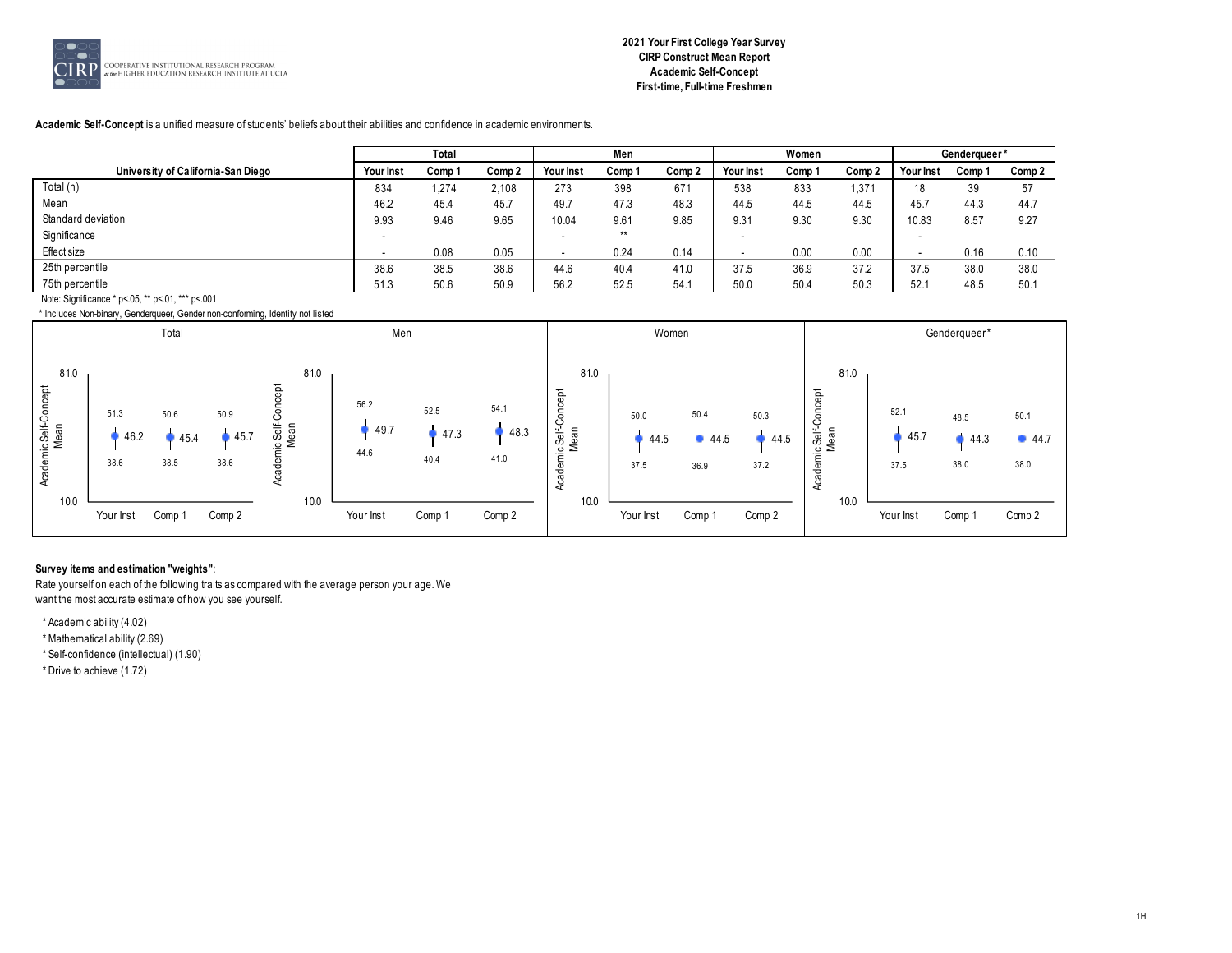

# **2021 Your First College Year Survey CIRP Construct Mean Report Social Self-Concept First-time, Full-time Freshmen**

#### **Social Self-Concept** is a unified measure of students' beliefs about their abilities and confidence in social situations.

|                                                  |           | Total   |         |                  | Men     |         |           | Women   |         |           | Genderqueer* |        |
|--------------------------------------------------|-----------|---------|---------|------------------|---------|---------|-----------|---------|---------|-----------|--------------|--------|
| University of California-San Diego               | Your Inst | Comp 1  | Comp 2  | <b>Your Inst</b> | Comp 1  | Comp 2  | Your Inst | Comp 1  | Comp 2  | Your Inst | Comp 1       | Comp 2 |
| Total (n)                                        | 833       | 1,272   | 2,105   | 273              | 398     | 671     | 537       | 832     | 1,369   | 18        | 39           | 57     |
| Mean                                             | 48.9      | 49.6    | 49.3    | 49.1             | 51.1    | 50.2    | 48.9      | 49.0    | 49.0    | 47.9      | 47.1         | 47.3   |
| Standard deviation                               | 5.73      | 6.82    | 6.42    | 6.59             | 7.67    | 7.31    | 5.29      | 6.24    | 5.88    | 4.10      | 7.32         | 6.45   |
| Significance                                     |           | $**$    |         |                  | $***$   |         |           |         |         |           |              |        |
| Effect size                                      |           | $-0.1'$ | $-0.07$ |                  | $-0.26$ | $-0.16$ |           | $-0.03$ | $-0.02$ |           | 0.12         | 0.09   |
| 25th percentile                                  | 45.9      | 45.7    | 45.7    | 45.1             | 46.8    | 45.8    | 46.3      | 45.5    | 45.8    | 44.4      | 41.1         | 43.7   |
| 75th percentile                                  | 51.8      | 52.6    | 52.5    | 52.6             | 54.5    | 54.4    | 51.6      | 52.5    | 52.1    | 50.1      | 51.4         | 50.7   |
| Note: Significance * p<.05, ** p<.01, *** p<.001 |           |         |         |                  |         |         |           |         |         |           |              |        |

\* Includes Non-binary, Genderqueer, Gender non-conforming, Identity not listed

|                                     |                      | Total                |                      |                                     |                      | Men                    |                      |                                        |                      | Women                |                      |                                                     |                      | Genderqueer*         |                      |
|-------------------------------------|----------------------|----------------------|----------------------|-------------------------------------|----------------------|------------------------|----------------------|----------------------------------------|----------------------|----------------------|----------------------|-----------------------------------------------------|----------------------|----------------------|----------------------|
| 80.0<br>Social Self-Concept<br>Mean | 51.8<br>48.9<br>45.9 | 52.6<br>49.6<br>45.7 | 52.5<br>49.3<br>45.7 | 80.0<br>oncept<br>Self-Co<br>Social | 52.6<br>49.1<br>45.1 | 54.5<br>• 51.1<br>46.8 | 54.4<br>50.2<br>45.8 | 80.0<br>Self-Concept<br>Mean<br>Social | 51.6<br>48.9<br>46.3 | 52.5<br>49.0<br>45.5 | 52.1<br>49.0<br>45.8 | 80.0<br>Self-Concept<br>Mean<br>$\overline{a}$<br>8 | 50.1<br>47.9<br>44.4 | 51.4<br>47.1<br>41.1 | 50.7<br>47.3<br>43.1 |
| 20.0                                | Your Inst            | Comp 1               | Comp 2               | 20.0                                | Your Inst            | Comp 1                 | Comp 2               | 20.0                                   | Your Inst            | Comp 1               | Comp 2               | 20.0                                                | Your Inst            | Comp 1               | Comp 2               |

# **Survey items and estimation "weights"**:

Rate yourself on each of the following traits as compared with the average person your age. We want the most accurate estimate of how you see yourself.

\* Leadership ability (1.88)

\* Public speaking ability (2.48)

\* Self-confidence (social) (3.53)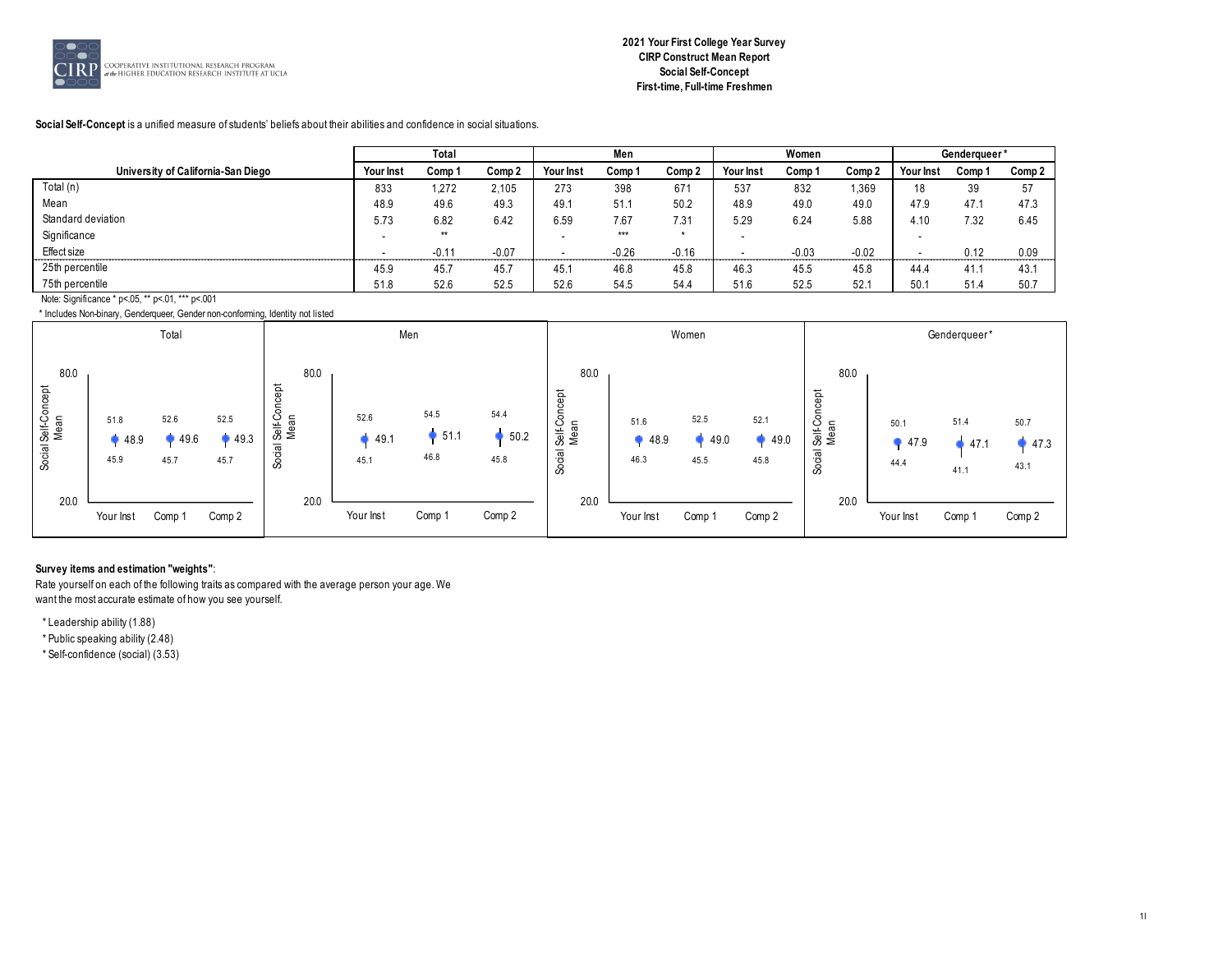

# **2021 Your First College Year Survey CIRP Construct Mean Report Pluralistic Orientation First-time, Full-time Freshmen**

#### **Pluralistic Orientation** measures skills and dispositions appropriate for living and working in a diverse society.

|                                                  |           | Total   |         |           | Men     |         |           | Women   |         |                  | Genderqueer* |        |
|--------------------------------------------------|-----------|---------|---------|-----------|---------|---------|-----------|---------|---------|------------------|--------------|--------|
| University of California-San Diego               | Your Inst | Comp 1  | Comp 2  | Your Inst | Comp 1  | Comp 2  | Your Inst | Comp 1  | Comp 2  | <b>Your Inst</b> | Comp 1       | Comp 2 |
| Total (n)                                        | 808       | 1,238   | 2,046   | 265       | 387     | 652     | 521       | 809     | 1,330   | 18               | 38           | 56     |
| Mean                                             | 52.4      | 53.6    | 53.1    | 51.6      | 54.4    | 53.3    | 52.7      | 53.3    | 53.0    | 55.7             | 52.7         | 53.6   |
| Standard deviation                               | 10.08     | 9.82    | 9.94    | 10.36     | 9.40    | 9.89    | 9.96      | 9.99    | 9.98    | 8.89             | 10.45        | 9.99   |
| Significance                                     |           | $**$    |         |           | $***$   |         |           |         |         |                  |              |        |
| Effect size                                      |           | $-0.12$ | $-0.07$ |           | $-0.30$ | $-0.17$ |           | $-0.05$ | $-0.03$ |                  | 0.29         | 0.20   |
| 25th percentile                                  | 46.2      | 46.9    | 46.5    | 45.5      | 48.7    | 47.4    | 46.5      | 46.3    | 46.4    | 48.4             | 45.2         | 45.3   |
| 75th percentile                                  | 59.0      | 60.5    | 60.2    | 58.3      | 61.1    | 60.3    | 59.7      | 60.2    | 60.2    | 63.6             | 61.2         | 62.6   |
| Note: Significance * p<.05, ** p<.01, *** p<.001 |           |         |         |           |         |         |           |         |         |                  |              |        |

\* Includes Non-binary, Genderqueer, Gender non-conforming, Identity not listed



#### **Survey items and estimation "weights"**:

How would you rate yourself in the following areas:

\* Ability to discuss and negotiate controversial issues (2.57)

\* Ability to see the world from someone else's perspective (2.43)

\* Ability to work cooperatively with diverse people (2.74)

\* Openness to having my own views challenged (2.44)

\* Tolerance of others with different beliefs (3.01)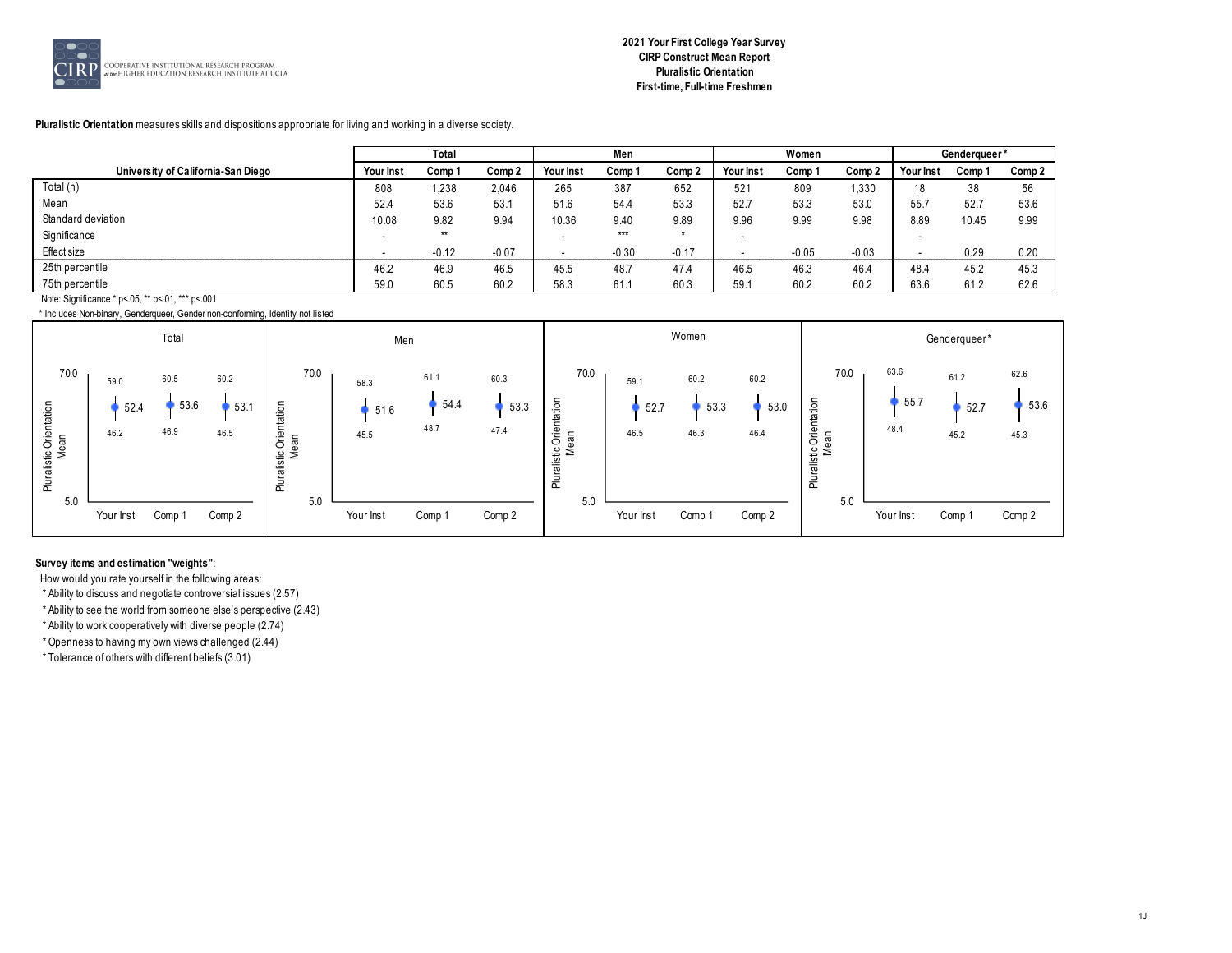

# **2021 Your First College Year Survey CIRP Construct Mean Report Positive Cross-Racial Interaction First-time, Full-time Freshmen**

#### **Positive Cross-Racial Interaction** is a unified measure of students' level of positive interaction with diverse peers.

|                                                  |           | Total   |         |           | Men     |         |           | Women   |        |           | Genderqueer* |         |
|--------------------------------------------------|-----------|---------|---------|-----------|---------|---------|-----------|---------|--------|-----------|--------------|---------|
| University of California-San Diego               | Your Inst | Comp 1  | Comp 2  | Your Inst | Comp 1  | Comp 2  | Your Inst | Comp 1  | Comp 2 | Your Inst | Comp 1       | Comp 2  |
| Total (n)                                        | 754       | i,159   | 1,913   | 243       | 363     | 606     | 491       | 756     | 1,247  | 16        | 36           | 52      |
| Mean                                             | 46.7      | 47.6    | 47.3    | 44.2      | 46.9    | 45.8    | 47.8      | 47.9    | 47.9   | 49.1      | 49.6         | 49.4    |
| Standard deviation                               | 8.27      | 8.48    | 8.41    | 8.37      | 7.80    | 8.14    | 8.00      | 8.69    | 8.43   | 6.48      | 9.74         | 8.80    |
| Significance                                     |           |         |         |           | $***$   | $**$    |           |         |        |           |              |         |
| Effect size                                      |           | $-0.14$ | $-0.07$ |           | $-0.35$ | $-0.20$ |           | $-0.01$ | 0.00   |           | $-0.05$      | $-0.04$ |
| 25th percentile                                  | 41.2      | 42.3    | 42.1    | 38.8      | 41.7    | 40.5    | 42.5      | 42.5    | 42.5   | 44.0      | 44.9         | 44.0    |
| 75th percentile                                  | 52.3      | 53.6    | 52.3    | 50.5      | 52.3    | 51.5    | 53.0      | 54.1    | 53.6   | 54.3      | 56.0         | 55.3    |
| Note: Significance * p<.05, ** p<.01, *** p<.001 |           |         |         |           |         |         |           |         |        |           |              |         |

\* Includes Non-binary, Genderqueer, Gender non-conforming, Identity not listed



#### **Survey items and estimation "weights"**:

To what extent have you experienced the following with students from a racial/ethnic group other

than your own?

\* Shared personal feelings and problems (3.08)

\* Had meaningful and honest discussions about race/ethnic relations

outside of class (2.59)

\* Socialized or partied (2.05)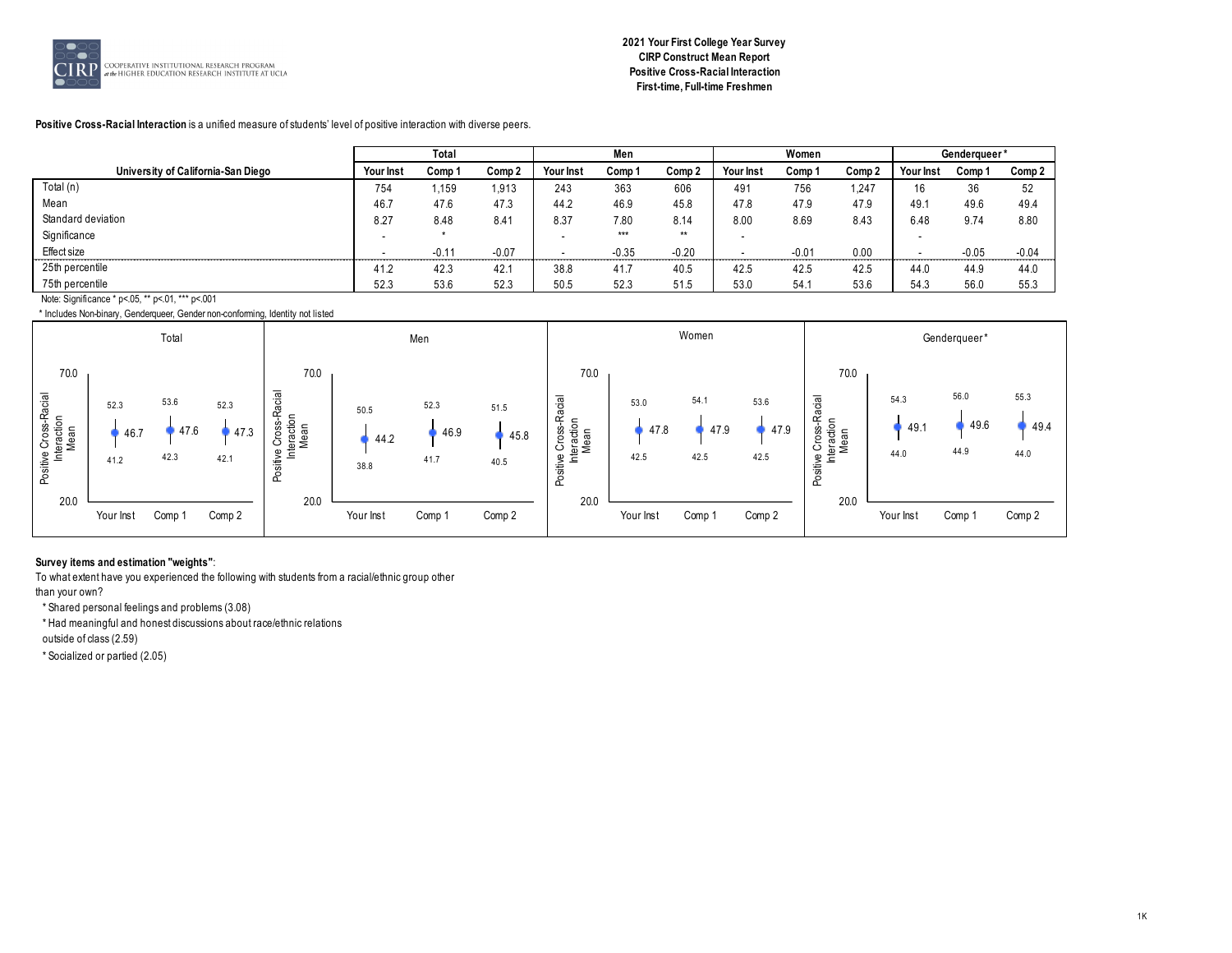

# **2021 Your First College Year Survey CIRP Construct Mean Report Negative Cross-Racial Interaction First-time, Full-time Freshmen**

#### **Negative Cross-Racial Interaction** is a unified measure of students' level of negative interaction with diverse peers.

|                                    |                          | Total  |                   |           | Men     |         |           | Women  |         |           | Genderqueer* |        |
|------------------------------------|--------------------------|--------|-------------------|-----------|---------|---------|-----------|--------|---------|-----------|--------------|--------|
| University of California-San Diego | <b>Your Inst</b>         | Comp 1 | Comp <sub>2</sub> | Your Inst | Comp 1  | Comp 2  | Your Inst | Comp 1 | Comp 2  | Your Inst | Comp 1       | Comp 2 |
| Total (n)                          | 752                      | 1,154  | 1,906             | 243       | 362     | 605     | 490       | 752    | 1,242   | 16        | 36           | 52     |
| Mean                               | 49.1                     | 48.0   | 48.4              | 48.4      | 48.6    | 48.5    | 49.5      | 47.6   | 48.4    | 49.2      | 47.5         | 48.0   |
| Standard deviation                 | 8.45                     | 8.24   | 8.34              | 8.36      | 8.38    | 8.36    | 8.50      | 8.19   | 8.36    | 8.26      | 7.74         | 7.86   |
| Significance                       | $\overline{\phantom{a}}$ | $**$   |                   |           |         |         |           | ***    | $\star$ |           |              |        |
| Effect size                        |                          | 0.14   | 0.08              |           | $-0.03$ | $-0.02$ |           | 0.23   | 0.14    |           | 0.22         | 0.15   |
| 25th percentile                    | 39.3                     | 39.3   | 39.3              | 39.3      | 39.3    | 39.3    | 39.3      | 39.3   | 39.3    | 39.4      | 39.3         | 39.3   |
| 75th percentile                    | 56.1                     | 52.7   | 55.5              | 55.7      | 55.7    | 55.7    | 56.7      | 51.2   | 55.1    | 56.7      | 51.0         | 54.3   |
| $\cdots$ $\cdots$ $\cdots$         |                          |        |                   |           |         |         |           |        |         |           |              |        |

Note: Significance \* p<.05, \*\* p<.01, \*\*\* p<.001



#### **Survey items and estimation "weights"**:

To what extent have you experienced the following with students from a racial/ethnic group other than your own?

\* Had guarded, cautious interactions (1.49)

\* Had tense, somewhat hostile interactions (2.23)

\* Felt insulted or threatened because of your race/ethnicity (8.30)

\* Felt ignored or invisible because of your race/ethnicity (3.96)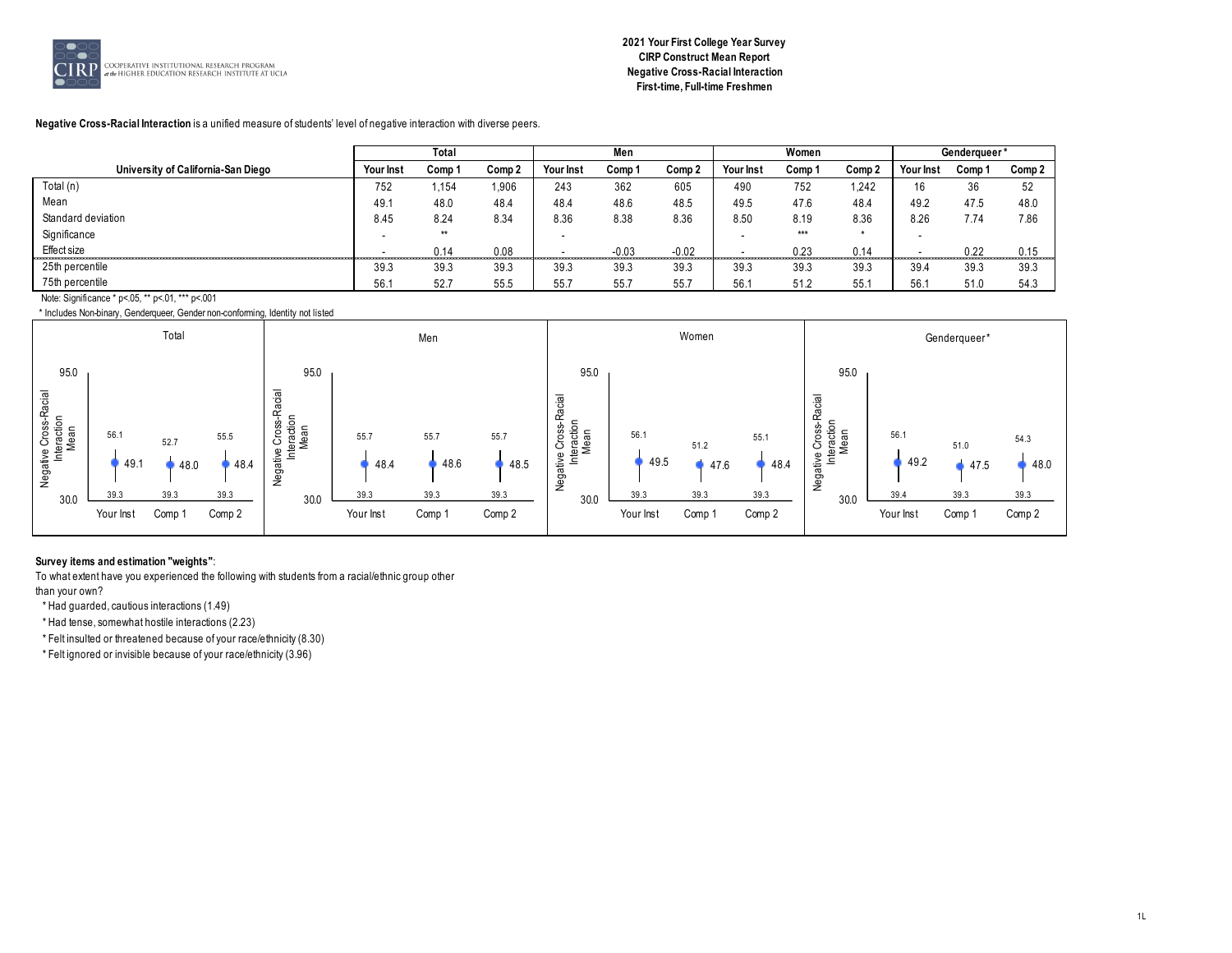

**Social Agency** measures the extent to which students value political and social involvement as a personal goal.

|                                           |                          | Total   |         |           | Men     |         |           | Women   |         |           | Genderqueer* |         |
|-------------------------------------------|--------------------------|---------|---------|-----------|---------|---------|-----------|---------|---------|-----------|--------------|---------|
| University of California-San Diego        | Your Inst                | Comp 1  | Comp 2  | Your Inst | Comp 1  | Comp 2  | Your Inst | Comp 1  | Comp 2  | Your Inst | Comp 1       | Comp 2  |
| Total (n)                                 | 748                      | l.129   | .877    | 242       | 355     | 597     | 487       | 734     | 1,221   | 16        | 36           | 52      |
| Mean                                      | 52.4                     | 55.2    | 54.1    | 49.1      | 53.1    | 51.5    | 53.9      | 56.0    | 55.2    | 53.5      | 57.4         | 56.2    |
| Standard deviation                        | 10.57                    | 10.12   | 10.39   | 10.59     | 9.90    | 10.36   | 10.14     | 10.09   | 10.16   | 11.95     | 9.84         | 10.58   |
| Significance                              |                          | $***$   | ***     |           | $***$   | $**$    |           | ***     | $\star$ |           |              |         |
| Effect size                               | $\overline{\phantom{a}}$ | $-0.27$ | $-0.16$ |           | $-0.40$ | $-0.22$ |           | $-0.21$ | $-0.13$ |           | $-0.40$      | $-0.26$ |
| 25th percentile                           | 45.5                     | 47.8    | 46.9    | 41.5      | 46.1    | 44.2    | 47.7      | 49.1    | 47.9    | 43.9      | 50.6         | 48.0    |
| 75th percentile                           | 59.4                     | 61.3    | 60.3    | 56.7      | 59.4    | 58.4    | 59.9      | 61.6    | 61.2    | 59.5      | 64.4         | 61.0    |
| <b>ALL OF THE ALL OF AN INVIANAL COAL</b> |                          |         |         |           |         |         |           |         |         |           |              |         |

Note: Significance \* p<.05, \*\* p<.01, \*\*\* p<.001 \* Includes Non-binary, Genderqueer, Gender non-conforming, Identity not listed



# **Survey items and estimation "weights"**:

Indicate the importance to you personally of each of the following:

\* Influencing social values (1.78)

\* Helping others who are in difficulty (1.71)

\* Participating in a community action program (2.86)

\* Helping to promote racial understanding (2.77)

\* Keeping up to date with political affairs (2.15)

\* Becoming a community leader (2.65)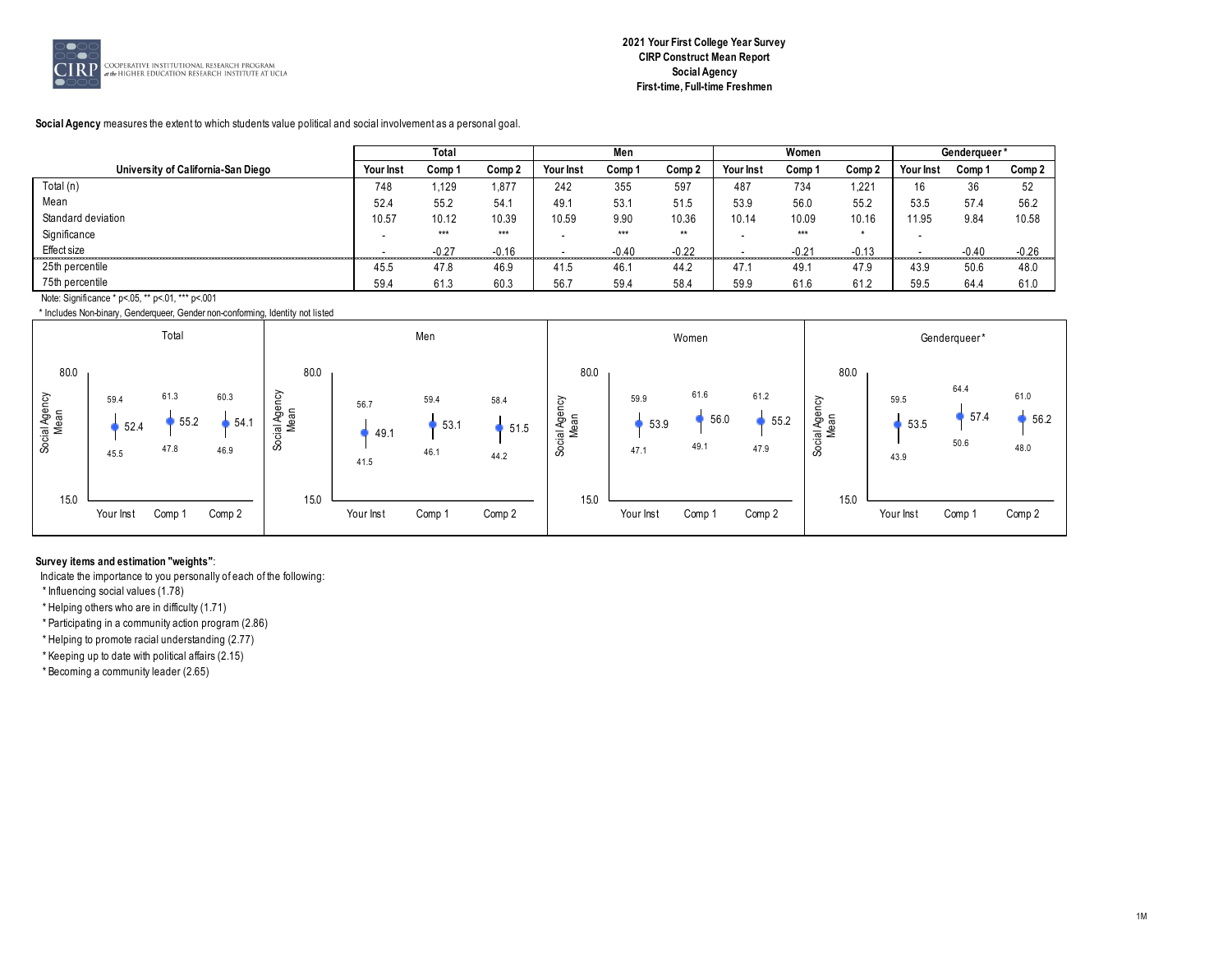

**Civic Awareness** measures changes in students' understanding of the issues facing their community, nation, and the world.

|                                           |                          | Total   |         |           | Men     |         |           | Women   |         |           | Genderqueer* |         |
|-------------------------------------------|--------------------------|---------|---------|-----------|---------|---------|-----------|---------|---------|-----------|--------------|---------|
| University of California-San Diego        | Your Inst                | Comp 1  | Comp 2  | Your Inst | Comp 1  | Comp 2  | Your Inst | Comp 1  | Comp 2  | Your Inst | Comp 1       | Comp 2  |
| Total (n)                                 | 756                      | 1,168   | 924.    | 243       | 366     | 609     | 494       | 762     | 1,256   | 16        | 36           | 52      |
| Mean                                      | 47.6                     | 49.6    | 48.8    | 46.8      | 49.5    | 48.4    | 48.0      | 49.7    | 49.0    | 48.2      | 48.5         | 48.4    |
| Standard deviation                        | 8.35                     | 8.80    | 8.68    | 8.40      | 8.57    | 8.60    | 8.33      | 8.93    | 8.74    | 7.21      | 8.63         | 8.15    |
| Significance                              |                          | $***$   | ***     |           | $***$   |         |           | ***     | $\star$ |           |              |         |
| Effect size                               | $\overline{\phantom{a}}$ | $-0.23$ | $-0.14$ |           | $-0.31$ | $-0.19$ |           | $-0.19$ | $-0.12$ |           | $-0.04$      | $-0.03$ |
| 25th percentile                           | 41.0                     | 45.3    | 44.2    | 39.3      | 45.3    | 42.1    | 42.7      | 45.3    | 45.3    | 44.9      | 43.7         | 43.7    |
| 75th percentile                           | 48.8                     | 52.4    | 50.0    | 48.8      | 52.4    | 48.8    | 48.8      | 53.7    | 52.4    | 48.8      | 51.2         | 49.4    |
| <b>ALL OF THE ALL OF AN INVIANAL COAL</b> |                          |         |         |           |         |         |           |         |         |           |              |         |

 \* Includes Non-binary, Genderqueer, Gender non-conforming, Identity not listed Note: Significance \* p<.05, \*\* p<.01, \*\*\* p<.001

|                                 |                      | Total                |                      |                                    |                      | Men                  |                      |                                    |                      | Women                |                      |                                    |                      | Genderqueer*         |                      |
|---------------------------------|----------------------|----------------------|----------------------|------------------------------------|----------------------|----------------------|----------------------|------------------------------------|----------------------|----------------------|----------------------|------------------------------------|----------------------|----------------------|----------------------|
| 65.0<br>Civic Awareness<br>Mean | 48.8<br>47.6<br>41.0 | 52.4<br>49.6<br>45.3 | 50.0<br>48.8<br>44.2 | 65.0<br>Awareness<br>Mean<br>Civic | 48.8<br>46.8<br>39.3 | 52.4<br>49.5<br>45.3 | 48.8<br>48.4<br>42.1 | 65.0<br>Awareness<br>Mean<br>Civic | 48.8<br>48.0<br>42.1 | 53.7<br>49.7<br>45.3 | 52.4<br>49.0<br>45.3 | 65.0<br>Awareness<br>Mean<br>Civic | 48.8<br>48.2<br>44.9 | 51.2<br>48.5<br>43.7 | 49.4<br>48.4<br>43.7 |
| 0.0                             |                      |                      |                      | 0.0                                |                      |                      |                      | 0.0                                |                      |                      |                      | 0.0                                |                      |                      |                      |
|                                 | Your Inst            | Comp 1               | Comp 2               |                                    | Your Inst            | Comp 1               | Comp 2               |                                    | Your Inst            | Comp 1               | Comp 2               |                                    | Your Inst            | Comp 1               | Comp 2               |

#### **Survey items and estimation "weights"**:

Please rate your agreement with the following statements: This institution has contributed to my:

\* Understanding of national issues (6.51)

\* Understanding the problems facing my community (2.39)

\* Understanding of global issues (5.18)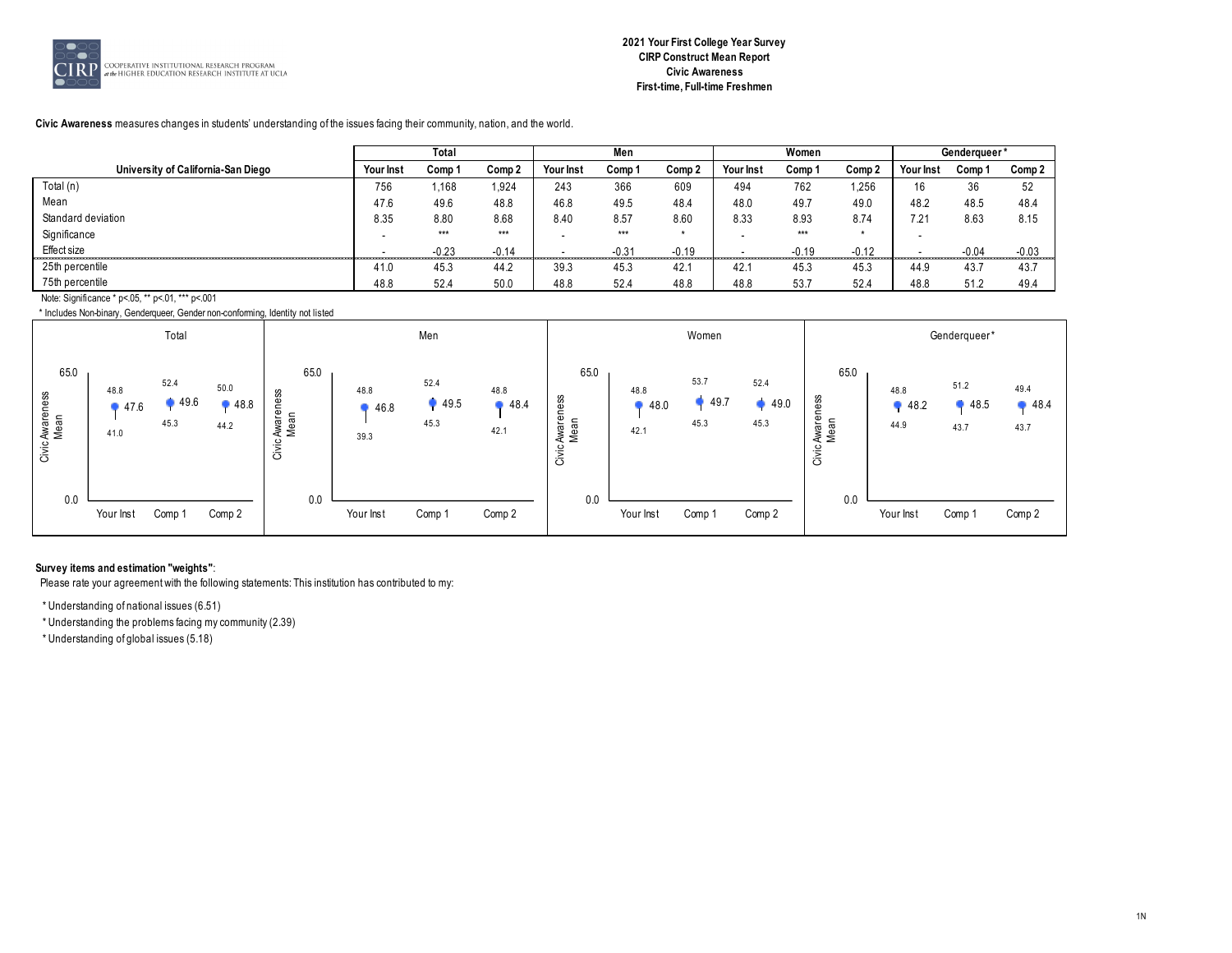

#### **Leadership** is a unified measure of students' beliefs about their leadership development and capability and their experiences as a leader.

|                                                  |           | Total   |         |                  | Men     |         |                  | Women  |        |                  | Genderqueer* |         |
|--------------------------------------------------|-----------|---------|---------|------------------|---------|---------|------------------|--------|--------|------------------|--------------|---------|
| University of California-San Diego               | Your Inst | Comp 1  | Comp 2  | <b>Your Inst</b> | Comp 1  | Comp 2  | <b>Your Inst</b> | Comp 1 | Comp 2 | <b>Your Inst</b> | Comp 1       | Comp 2  |
| Total (n)                                        | 834       | 276،    | 2.110   | 274              | 400     | 674     | 537              | 833    | 1,370  | 18               | 39           | 57      |
| Mean                                             | 47.9      | 48.4    | 48.2    | 47.6             | 49.3    | 48.6    | 48.0             | 48.0   | 48.0   | 46.9             | 47.7         | 47.5    |
| Standard deviation                               | 7.66      | 6.78    | 7.14    | 7.81             | 6.58    | 7.16    | 7.56             | 6.86   | 7.14   | 8.92             | 6.4          | 7.22    |
| Significance                                     |           |         |         |                  | $**$    |         |                  |        |        |                  |              |         |
| Effect size                                      | -         | $-0.08$ | $-0.05$ |                  | $-0.27$ | $-0.15$ |                  | 0.00   | 0.00   |                  | $-0.12$      | $-0.07$ |
| 25th percentile                                  | 42.4      | 42.4    | 42.4    | 42.4             | 45.6    | 42.4    | 42.4             | 42.4   | 42.4   | 41.9             | 42.4         | 42.4    |
| 75th percentile                                  | 51.8      | 53.1    | 53.1    | 51.8             | 53.1    | 53.1    | 52.7             | 51.8   | 52.2   | 50.6             | 50.6         | 50.6    |
| Note: Significance * p<.05, ** p<.01, *** p<.001 |           |         |         |                  |         |         |                  |        |        |                  |              |         |

\* Includes Non-binary, Genderqueer, Gender non-conforming, Identity not listed

|                            |                      | Total                |                      |                            |                      | Men                  |                      |                            |                      | Women                |                      |                                     |                      | Genderqueer*                   |                      |
|----------------------------|----------------------|----------------------|----------------------|----------------------------|----------------------|----------------------|----------------------|----------------------------|----------------------|----------------------|----------------------|-------------------------------------|----------------------|--------------------------------|----------------------|
| 90.0<br>Leadership<br>Mean | 51.8<br>47.9<br>42.4 | 53.1<br>48.4<br>42.4 | 53.1<br>48.2<br>42.4 | 90.0<br>.eadership<br>Mean | 51.8<br>47.6<br>42.4 | 53.1<br>49.3<br>45.6 | 53.1<br>48.6<br>42.4 | 90.0<br>Leadership<br>Mean | 52.7<br>48.0<br>42.4 | 51.8<br>48.0<br>42.4 | 52.2<br>48.0<br>42.4 | 90.0<br>eadership<br>Mean<br>$\Phi$ | 50.6<br>46.9<br>41.9 | 50.6<br>$\bullet$ 47.7<br>42.4 | 50.6<br>47.5<br>42.4 |
| 20.0                       | Your Inst            | Comp 1               | Comp 2               | 20.0                       | Your Inst            | Comp 1               | Comp 2               | 20.0                       | Your Inst            | Comp 1               | Comp 2               | 20.0                                | Your Inst            | Comp 1                         | Comp 2               |

#### **Survey items and estimation "weights"**:

Rate yourself on each of the following traits as compared with the average person your age. We

want the most accurate estimate of how you see yourself.

\* Leadership ability (1.20)

Please indicate the extent to which you agree or disagree with the following statements:

\* I have effectively led a group to a common purpose (1.49)

Since entering this college have you:

\* Been a leader in an organization (2.38)

\* Participated in: leadership training (1.57)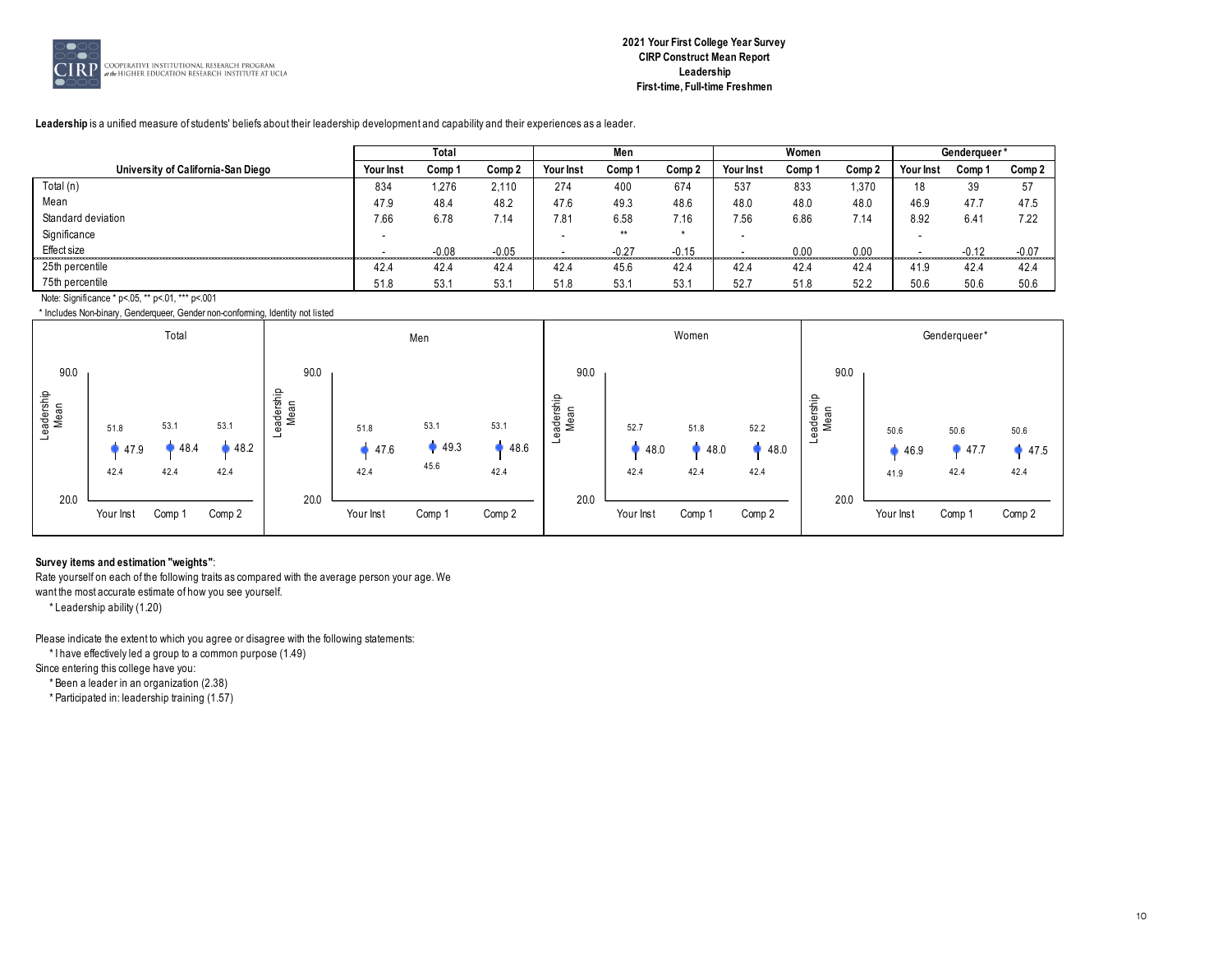

**Civic Engagement** measures the extent to which students are motivated and involved in civic, electoral, and political activities.

|                                                  |                  | Total   |         |           | Men     |         |                  | Women   |         |           | Genderqueer* |         |
|--------------------------------------------------|------------------|---------|---------|-----------|---------|---------|------------------|---------|---------|-----------|--------------|---------|
| University of California-San Diego               | <b>Your Inst</b> | Comp 1  | Comp 2  | Your Inst | Comp 1  | Comp 2  | <b>Your Inst</b> | Comp 1  | Comp 2  | Your Inst | Comp 1       | Comp 2  |
| Total (n)                                        | 799              | 1,227   | 2,026   | 257       | 381     | 638     | 521              | 804     | 1,325   |           | 38           | 55      |
| Mean                                             | 47.7             | 49.0    | 48.5    | 45.3      | 47.0    | 46.3    | 48.9             | 49.7    | 49.4    | 49.       | 53.5         | 52.4    |
| Standard deviation                               | 8.63             | 7.95    | 8.25    | 8.76      | 7.64    | 8.14    | 8.34             | 7.92    | 8.10    | 8.38      | 7.59         | 7.97    |
| Significance                                     |                  | $***$   | $\star$ |           | $**$    |         |                  |         |         |           |              |         |
| Effect size                                      |                  | $-0.16$ | $-0.09$ |           | $-0.22$ | $-0.13$ |                  | $-0.11$ | $-0.07$ |           | $-0.50$      | $-0.33$ |
| 25th percentile                                  | 41.2             | 43.3    | 43.1    | 40.2      | 40.8    | 40.4    | 43.3             | 44.2    | 44.2    | 44.9      | 47.7         | 46.0    |
| 75th percentile                                  | 53.7             | 54.3    | 53.6    | 49.5      | 51.9    | 51.6    | 54.2             | 55.4    | 54.5    | 53.6      | 58.3         | 58.1    |
| Note: Significance * p<.05, ** p<.01, *** p<.001 |                  |         |         |           |         |         |                  |         |         |           |              |         |

\* Includes Non-binary, Genderqueer, Gender non-conforming, Identity not listed



#### **Survey items and estimation "weights"**:

Since entering this college, how often have you:

\* Publicly communicated your opinion about a cause (e.g., blog, email,

petition) (1.61)

\* Demonstrated for a cause (e.g., boycott, rally, protest) (1.56)

\* Worked on a local, state, or national political campaign (1.54)

\* Keeping up to date with political affairs (1.70)

\* Influencing social values (1.30)

\* Helped raise money for a cause or campaign (0.95)

\* Performed volunteer work (0.65)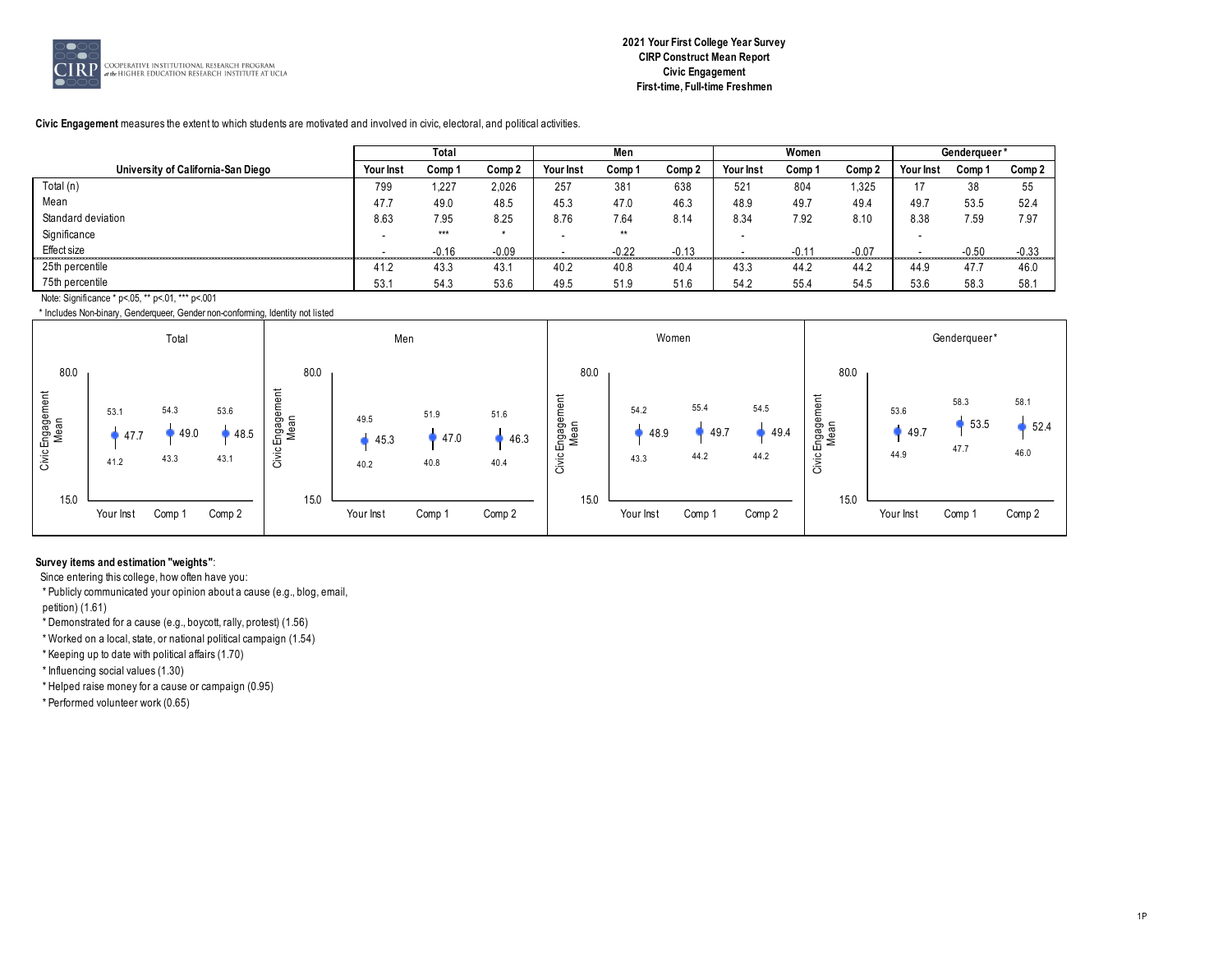

**Science Self-Efficacy** is a measure of students' confidence in their ability to conduct scientific research.

|                                               |                          | Total   |         |           | Men    |        |                          | Women   |         |           | Genderqueer' |        |
|-----------------------------------------------|--------------------------|---------|---------|-----------|--------|--------|--------------------------|---------|---------|-----------|--------------|--------|
| University of California-San Diego            | Your Inst                | Comp 1  | Comp 2  | Your Inst | Comp 1 | Comp 2 | Your Inst                | Comp 1  | Comp 2  | Your Inst | Comp 1       | Comp 2 |
| Total (n)                                     | 713                      | 1,076   | 1,789   | 232       | 337    | 569    | 462                      | 702     | 1,164   | 16        | 33           | 49     |
| Mean                                          | 45.6                     | 46.0    | 45.8    | 47.3      | 46.1   | 46.6   | 44.6                     | 46.1    | 45.5    | 48.4      | 42.4         | 44.4   |
| Standard deviation                            | 10.25                    | 11.70   | 11.15   | 10.58     | 11.63  | 11.22  | 10.08                    | 11.67   | 11.08   | 7.48      | 12.78        | 11.60  |
| Significance                                  | $\overline{\phantom{a}}$ |         |         |           |        |        | $\overline{\phantom{0}}$ |         |         |           |              |        |
| Effect size<br><br>-------------------------- |                          | $-0.03$ | $-0.02$ |           | 0.11   | 0.07   |                          | $-0.12$ | $-0.08$ |           | 0.47         | 0.35   |
| 25th percentile                               | 39.3                     | 39.8    | 39.6    | 41.       | 41.0   | 41.2   | 38.7                     | 39.0    | 38.5    | 43.3      | 31.6         | 38.3   |
| 75th percentile                               | 52.8                     | 53.8    | 53.3    | 54.2      | 54.1   | 54.1   | 51.6                     | 53.6    | 52.8    | 51.6      | 51.7         | 51.7   |
| $\cdots$ $\cdots$ $\cdots$                    |                          |         |         |           |        |        |                          |         |         |           |              |        |

Note: Significance \* p<.05, \*\* p<.01, \*\*\* p<.001

\* Includes Non-binary, Genderqueer, Gender non-conforming, Identity not listed



#### **Survey items and estimation "weights":**

To what extent are the following statements true to you:

\* Use technical science skills (use of tools, instruments, and/or techniques) (1.49)

\* Generate an answerable research question (2.33)

\* Determine how to collect appropriate data (2.82)

\* Explain the results of a study (2.87)

\* Use scientific literature to guide research (2.70)

\* Integrate results from multiple studies (2.79)

\* Ask relevant questions (1.73)

\* Identify what is known and not known about a problem (1.95)

\* Understand scientific concepts (2.40)

\* See connections between different areas of science and mathematics (1.90)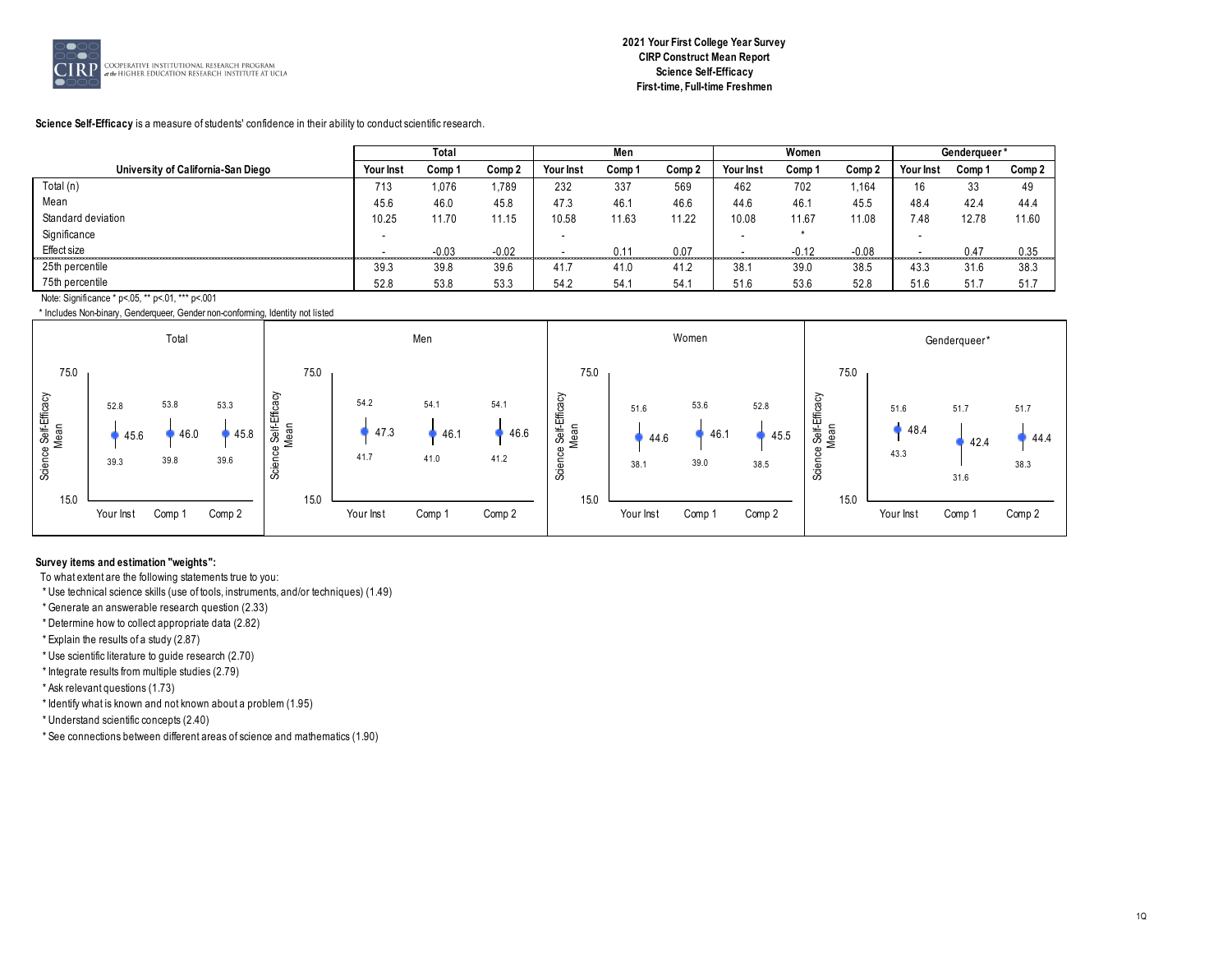

#### **Science Identity** measures the extent to which students conceive of themselves as scientists.

|                                    |                          | Total  |        |           | Men    |        |           | Women  |        |           | Genderaueer* |        |
|------------------------------------|--------------------------|--------|--------|-----------|--------|--------|-----------|--------|--------|-----------|--------------|--------|
| University of California-San Diego | <b>Your Inst</b>         | Comp 1 | Comp 2 | Your Inst | Comp 1 | Comp 2 | Your Inst | Comp 1 | Comp 2 | Your Inst | Comp 1       | Comp 2 |
| Total (n)                          | 725                      | 1,105  | 830    | 236       | 347    | 583    | 470       | 721    | 1.191  | 16        | 33           | 49     |
| Mean                               | 51.9                     | 47.8   | 49.4   | 52.8      | 48.1   | 50.0   | 51.5      | 47.8   | 49.3   | 51.6      | 44.7         | 47.0   |
| Standard deviation                 | 8.52                     | 10.00  | 9.66   | 8.77      | 9.59   | 9.55   | 8.35      | 10.20  | 9.68   | 10.15     | 9.93         | 10.43  |
| Significance                       | $\overline{\phantom{a}}$ | $***$  | $***$  |           | $***$  | $***$  |           | ***    | $***$  |           |              |        |
| Effect size                        |                          | 0.42   | 0.26   |           | 0.49   | 0.29   |           | 0.36   | 0.23   |           | 0.70         | 0.45   |
| 25th percentile                    | 47.1                     | 39.7   | 42.6   | 47.1      | 39.7   | 43.8   | 47.       | 38.5   | 42.2   | 42.8      | 33.4         | 36.5   |
| 75th percentile                    | 57.8                     | 54.4   | 56.1   | 59.4      | 54.4   | 56.9   | 56.8      | 54.4   | 55.9   | 59.6      | 50.0         | 53.8   |
| $\cdots$ $\cdots$ $\cdots$         |                          |        |        |           |        |        |           |        |        |           |              |        |

Note: Significance \* p<.05, \*\* p<.01, \*\*\* p<.001



#### **Survey items and estimation "weights"**:

\* I have a strong sense of belonging to a community of scientists (3.52)

\* I derive great personal satisfaction from working on a team that is doing important research (1.78)

\* I think of myself as a scientist (5.54)

\* I feel like I belong in the field of science (4.43)

53.8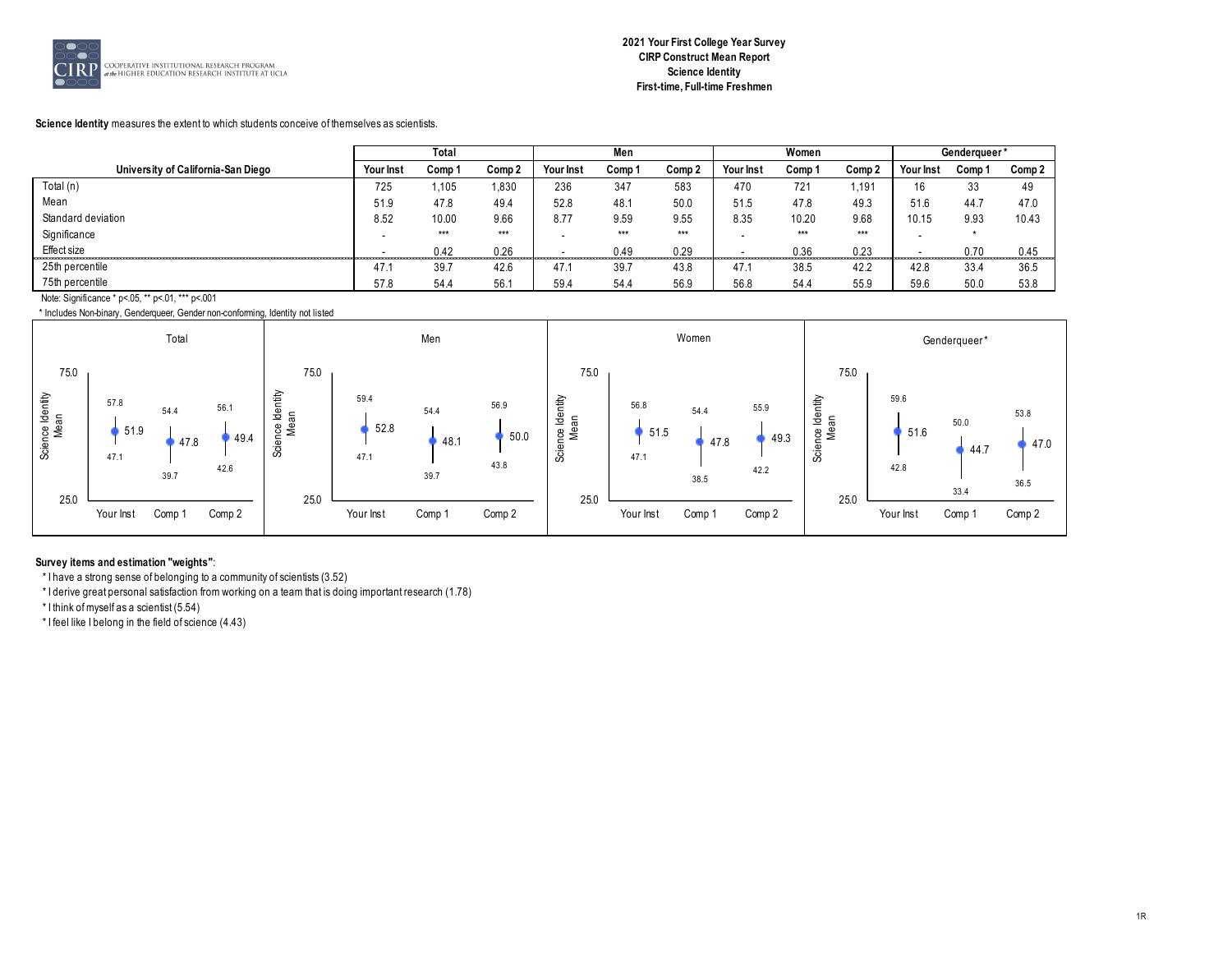

COOPERATIVE INSTITUTIONAL RESEARCH PROGRAM the HIGHER EDUCATION RESEARCH INSTITUTE AT UCLA

CIRP Constructs are designed to capture the experiences and outcomes institutions are often interested in understanding, but that present a measurement challenge because of their complex and multifaceted nature. To measure these broad underlying areas more precisely, we used Item Response Theory (IRT) to combine individual survey items into global measures that capture these areas. CIRP Constructs are more than a summation of related items; IRT uses response patterns to derive construct score estimates while simultaneously giving greater weight in the estimation process to survey items that tap into the construct more directly. This results in more accurate construct scores. Constructs are particularly useful for benchmarking. They allow you to determine if the experiences and outcomes for your students differ from your comparison groups. Two sets of reports are generated for CIRP Constructs. The Mean Report shows comparative information based on the mean score of a construct. The Percentage Report shows comparative information based on the percentage of students who score in the high, average, and low score group of a construct. We suggest you use the report that best fits your needs as an institution.

**CIRP Construct Definition –**  Summarizes the theoretical rationale for creating the construct.

**Your Institution–** The first column is based on your institution's data.

**All Insts –** The comparison group is comprised of all participating Institutions.

**Statistical Significance –** Uses a proportional difference test to examine the difference between the percentage of students in the high group for your institution and the percentage of students in the high group in the comparison group. Differences larger than what would be expected by chance are noted with one, two, or three stars, which correspond to the three standard levels of significance  $(*p<.05, **p<.01, **p<.001).$ Statistical significance measures the extent to which a difference is occurring by chance, not the extent to which a difference is practically important. Large sample sizes (like those in the comparison groups) tend to generate statistical significance even though the magnitude of the difference might be small and not practically important.

**Academic Self-Concept** is a unified measure of students' beliefs about their abilities and confidence in academic environments.

|                                                  |                  | Total  |                   |           | Men    |        |           | Women  |        |           | Genderaueer* |            |
|--------------------------------------------------|------------------|--------|-------------------|-----------|--------|--------|-----------|--------|--------|-----------|--------------|------------|
| <b>Sample University</b>                         | <b>Your Inst</b> | Comp 1 | Comp <sub>2</sub> | Your Inst | Comp 1 | Comp 2 | Your Inst | Comp 1 | Comp 2 | Your Inst | Comp 1       | Comp $2 -$ |
| Total (n)                                        | 1,361            | 4,996  | 14,835            | 503       | 1,586  | 5,527  | 858       | 3.410  | 9,308  |           | 205          | 155        |
| □ High Academic Self-Concept                     | 43.6%            | 33.2%  | 30.3%             | 59.6%     | 43.0%  | 36.7%  | 34.3%     | 28.7%  | 26.5%  | 50.0%     | 31.7%        | 31.7%      |
| Average Academic Self-Concept                    | 30.3%            | 33.9%  | 39.9%             | 23.5%     | 31.6%  | 39.1%  | 34.3%     | 35.0%  | 40.4%  | 25.0%     | 37.1%        | 37.1%      |
| □ Low Academic Self-Concept                      | 26.1%            | 32.8%  | 29.8%             | 16.9%     | 25.4%  | 24.2%  | 31.5%     | 36.2%  | 33.1%  | 25.0%     | 31.2%        | 31.2%      |
| Significance (based on high score group)         |                  | ***    | $***$             |           | ***    | ***    |           |        | $**$   |           |              | $**$       |
| Note: Significance * p<.05, ** p<.01, *** p<.001 |                  |        |                   |           |        |        |           |        |        |           |              |            |

\* Includes Non-binary,Genderqueer, Gender non-conforming, Identity not listed



creation of the CIRP Construct are presented in the order in which they contribute to the construct along with the estimation weights generated in the estimation process.

**Survey items and estimation "weights"** – The survey items used in the Charts – Provide a visual display of construct score group percentages for your institution and comparison group. CIRP in IRT. Items that tap into a trait more effectively are given greater weight standard deviation of the mean (45 to 55). "High" represents students who scored one-half standard deviation or more Constructs have been scaled to a mean of 50 with a standard deviation of 10. "Low" represents students who scored onehalf standard deviation or more below the mean (less than 45). "Average" represents students who scored within one-half above the mean (higher than 55).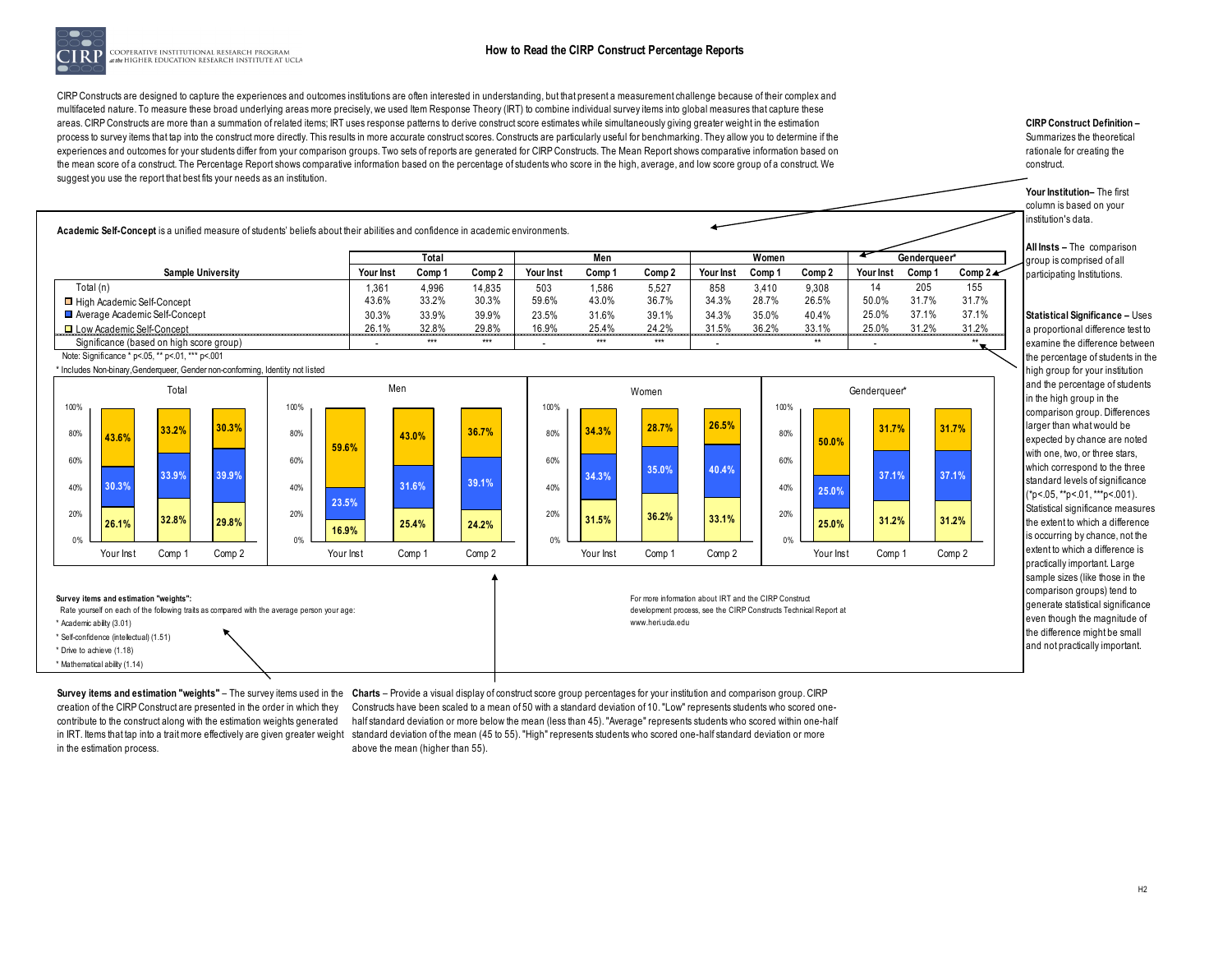

# **2021 Your First College Year Survey CIRP Construct Percentage Report Habits of Mind First-time, Full-time Freshmen**

**Habits of Mind** is a unified measure of the behaviors and traits associated with academic success. These learning behaviors are seen as the foundation for lifelong learning.

|                                          |                  | Total  |        |                  | Men    |        |           | Women |        |           | Genderaueer'     |        |
|------------------------------------------|------------------|--------|--------|------------------|--------|--------|-----------|-------|--------|-----------|------------------|--------|
| University of California-San Diego       | <b>Your Inst</b> | Comp 1 | Comp 2 | <b>Your Inst</b> | Comp 1 | Comp 2 | Your Inst | Comp  | Comp 2 | Your Inst | Comp             | Comp 2 |
| Total (n)                                | 864              | 332    | 2,196  | 285              | 412    | 697    | 556       | 874   | 1.430  | 18        | $\sqrt{2}$<br>44 | 60     |
| $\Box$ High Habits of Mind               | 26.0%            | 30.9%  | 29.0%  | 23.5%            | 32.3%  | 28.7%  | 26.8%     | 30.2% | 28.9%  | 33.3%     | 33.3%            | 33.3%  |
| $\Box$ Average Habits of Mind            | 42.8%            | 43.3%  | 43.1%  | 49.5%            | 42.7%  | 45.5%  | 39.6%     | 43.5% | 42.0%  | 44.4%     | 45.2%            | 45.0%  |
| $\Box$ Low Habits of Mind                | 31.1%            | 25.8%  | 27.9%  | 27.0%            | 25.0%  | 25.8%  | 33.6%     | 26.3% | 29.2%  | 22.2%     | 21.4%            | 21.7%  |
| Significance (based on high score group) |                  |        |        |                  |        |        |           |       |        |           |                  |        |

Note: Significance \* p<.05, \*\* p<.01, \*\*\* p<.001

\* Includes Non-binary, Genderqueer, Gender non-conforming, Identity not listed



#### **Survey items and estimation "weights"**:

How often in the past year did you:

\* Support your opinions with a logical argument (2.28) \* Look up scientific research articles and resources (1.48)

\* Explore topics on your own, even though it was not required for a class (1.81)

\* Accept mistakes as part of the learning process (0.89)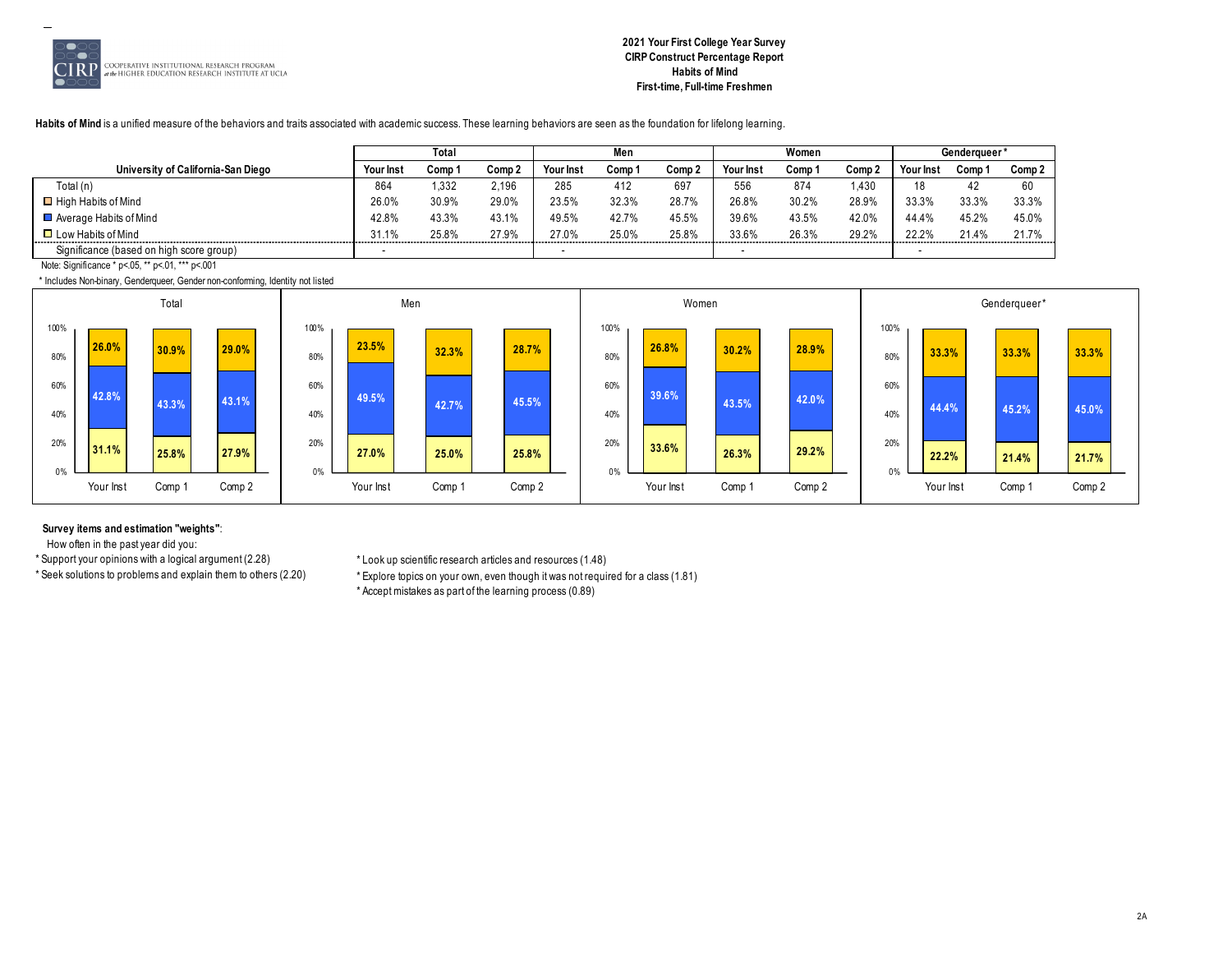

# **2021 Your First College Year Survey CIRP Construct Percentage Report Academic Adjustment First-time, Full-time Freshmen**

# **Academic Adjustment** measures the ease with which students adjust to the academic demands of college.

|                                          |                  | Total  |        |                  | Men    |           |                  | Women  |        |                         | <b>Genderaueer</b> |        |
|------------------------------------------|------------------|--------|--------|------------------|--------|-----------|------------------|--------|--------|-------------------------|--------------------|--------|
| University of California-San Diego       | <b>Your Inst</b> | Comp 1 | Comp 2 | <b>Your Inst</b> | Comp ' | Comp 2    | <b>Your Inst</b> | Comp ' | Comp 2 | Your Ins                | Comp               | Comp 2 |
| Total (n)                                | 812              | 246،   | 2.058  | 266              | 389    | 655       | 524              | 815    | 1.339  | 18                      | 38                 | 56     |
| $\Box$ High Academic Adjustment          | 8.7%             | 17.5%  | 14.0%  | 8.3%             | 18.0%  | 14.0%     | $9.0\%$          | 17.4%  | 14.1%  |                         | 13.2%              | 12.5%  |
| Average Academic Adjustment              | 37.3%            | 45.2%  | 42.1%  | 41.0%            | 48.3%  | 45.3%     | 36.1%            | 43.8%  | 40.8%  | 22.2%                   | 42.1%              | 35.7%  |
| $\Box$ Low Academic Adiustment           | 53.9%<br>.       | 37.3%  | 43.9%  | 50.8%<br>.       | 33.7%  | 40.6%<br> | 55.0%<br>.       | 38.8%  | 45.1%  | 66.7%<br>-------------- | 44.7%              | 51.8%  |
| Significance (based on high score group) |                  |        |        |                  |        |           |                  |        |        |                         |                    |        |

Note: Significance \* p<.05, \*\* p<.01, \*\*\* p<.001

\* Includes Non-binary, Genderqueer, Gender non-conforming, Identity not listed



# **Survey items and estimation "weights"**:

Since entering this college, how has it been to:

\* Understand what your professors expect of you academically (1.29)

\* Develop effective study skills (3.26)

\* Adjust to the academic demands of college (3.40)

\* Manage your time effectively (2.70)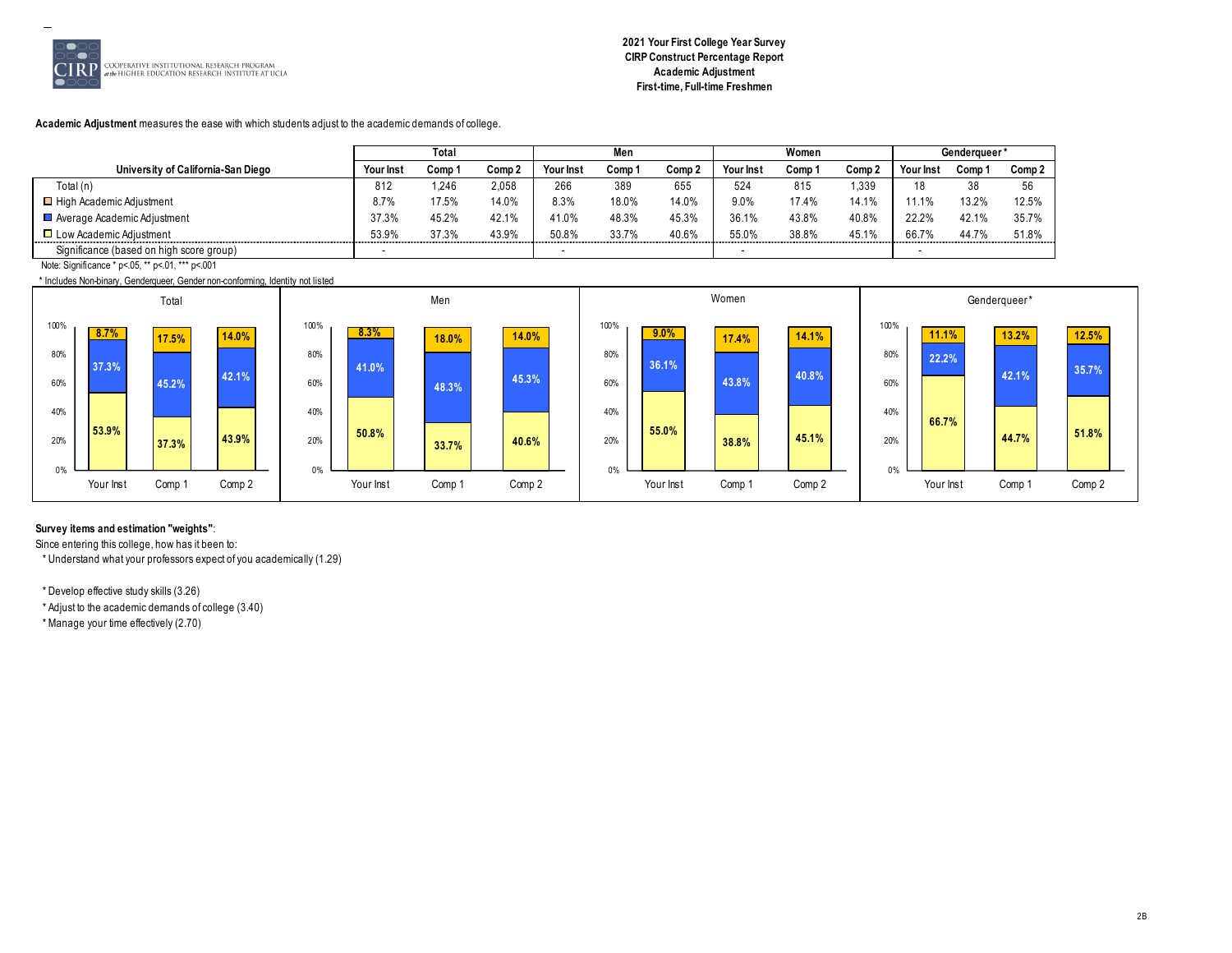

# **2021 Your First College Year Survey CIRP Construct Percentage Report Academic Disengagement First-time, Full-time Freshmen**

#### **Academic Disengagement** measures the extent to which students engage in behaviors that are inconsistent with academic success.

|                                          |           | Total  |                   |           | Men             |        |                  | Women  |        |           | Genderaueer' |        |
|------------------------------------------|-----------|--------|-------------------|-----------|-----------------|--------|------------------|--------|--------|-----------|--------------|--------|
| University of California-San Diego       | Your Inst | Comp 1 | Comp <sub>2</sub> | Your Inst | Comp '          | Comp 2 | <b>Your Inst</b> | Comp 1 | Comp 2 | Your Insy | Comp '       | Comp 2 |
| Total (n)                                | 797       | .226   | 2,023             | 257       | 38 <sup>7</sup> | 638    | 519              | 803    | 1.322  |           | 38           | 55     |
| □ High Academic Disengagement            | 35.8%     | 33.9%  | 34.7%             | 40.1%     | 39.6%           | 39.8%  | 33.5%            | 30.1%  | 31.5%  | 41.2%     | 57.9%        | 52.7%  |
| Average Academic Disengagement           | 32.6%     | 32.4%  | 32.5%             | 34.2%     | 28.9%           | 31.0%  | 31.4%            | 34.0%  | 33.0%  | 35.3%     | 28.9%        | 30.9%  |
| □ Low Academic Disengagement             | 31.6%     | 33.7%  | 32.9%             | 25.7%     | 31.5%           | 29.2%  | 35.1%            | 35.9%  | 35.6%  | 23.5%     | 13.2%        | 16.4%  |
| Significance (based on high score group) |           |        |                   |           |                 |        |                  |        |        |           |              |        |

Note: Significance \* p<.05, \*\* p<.01, \*\*\* p<.001

\* Includes Non-binary, Genderqueer, Gender non-conforming, Identity not listed



#### **Survey items and estimation "weights"**:

\* Been late to class (1.47)

\* Turned in course assignment(s) late (1.33)

\* Turned in course assignments that did not reflect your best work (1.22)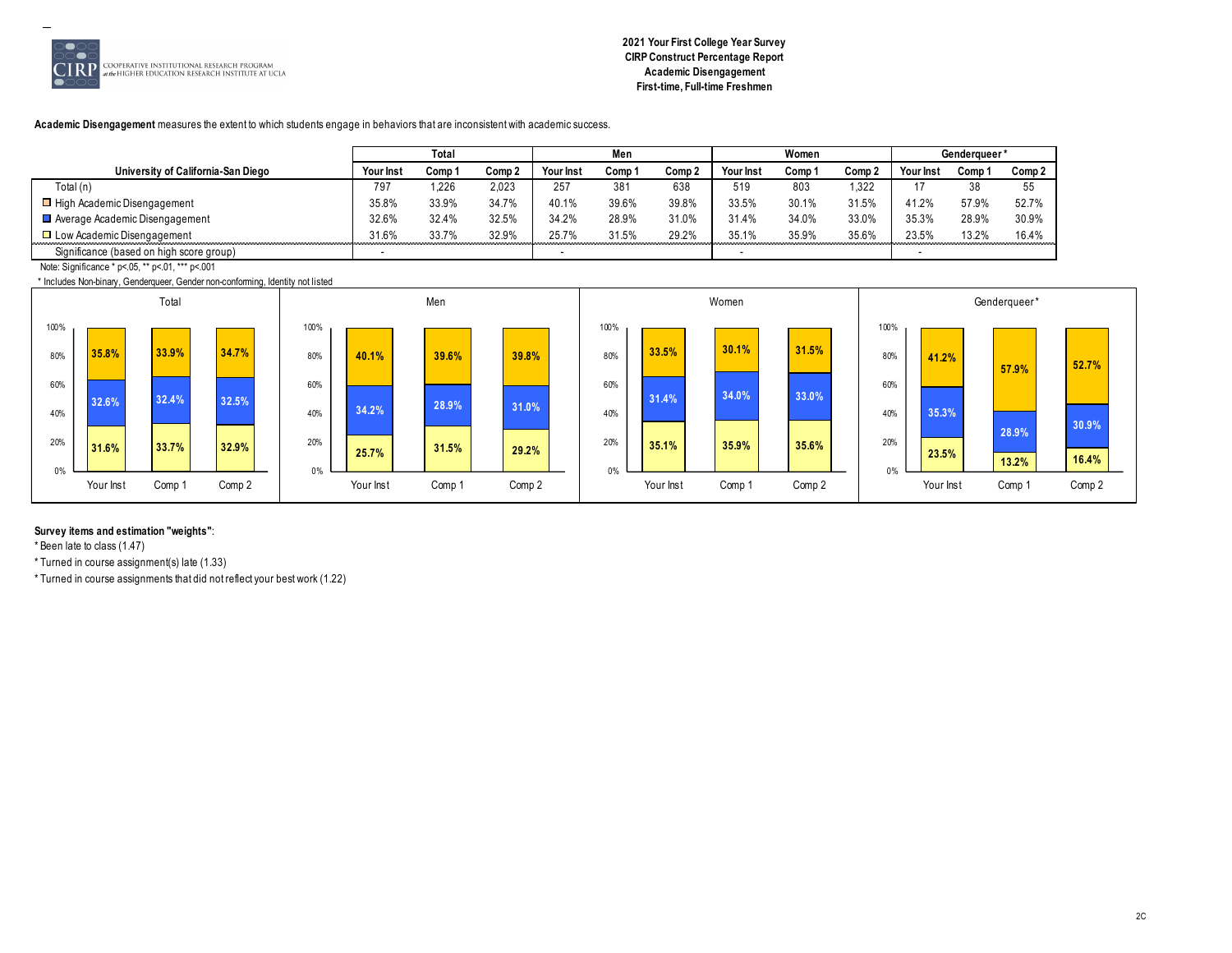

# **2021 Your First College Year Survey CIRP Construct Percentage Report Faculty Interaction: Contact and Communication First-time, Full-time Freshmen**

Faculty Interaction: Contact and Communication measures the amount and type of contact students have with faculty that is appropriate for the first year of college, as well as satisfaction with these issues.

|                                                                                                                                             |           | Total  |        |                  | Men    |        |           | Women  |        |           | Genderaueer* |                   |
|---------------------------------------------------------------------------------------------------------------------------------------------|-----------|--------|--------|------------------|--------|--------|-----------|--------|--------|-----------|--------------|-------------------|
| University of California-San Diego                                                                                                          | Your Inst | Comp 1 | Comp 2 | <b>Your Inst</b> | Comp 1 | Comp 2 | Your Inst | Comp 1 | Comp 2 | Your Inst | Comp 1       | Comp <sub>2</sub> |
| Total (n)                                                                                                                                   | 864       | 1,332  | 2,196  | 285              | 412    | 697    | 556       | 874    | .430   | 18        | 42           | 60                |
| □ High Faculty Interaction                                                                                                                  | 7.9%      | 29.4%  | 20.9%  | 7.4%             | 25.7%  | 18.2%  | 8.3%      | 31.4%  | 22.4%  | 5.6%      | 21.4%        | 16.7%             |
| $\blacksquare$ Average Faculty Interaction                                                                                                  | 44.3%     | 53.8%  | 50.0%  | 39.6%            | 57.3%  | 50.1%  | 46.0%     | 52.3%  | 49.9%  | 66.7%     | 50.0%        | 55.0%             |
| □ Low Faculty Interaction                                                                                                                   | 47.8%     | 16.9%  | 29.1%  | 53.0%            | 17.0%  | 31.7%  | 45.7%     | 16.4%  | 27.8%  | 27.8%     | 28.6%        | 28.3%             |
| Significance (based on high score group)                                                                                                    |           | ***    |        |                  |        |        |           | $***$  |        |           |              |                   |
| $N_{\rm H}$ (1) $N_{\rm H}$ (1) $N_{\rm H}$ (1) $N_{\rm H}$ (1) $N_{\rm H}$ (1) $N_{\rm H}$ (1) $N_{\rm H}$ (1) $N_{\rm H}$ (1) $N_{\rm H}$ |           |        |        |                  |        |        |           |        |        |           |              |                   |

Note: Significance \* p<.05, \*\* p<.01, \*\*\* p<.001

\* Includes Non-binary, Genderqueer, Gender non-conforming, Identity not listed



# **Survey items and estimation "weights":**

\* Faculty during office hours (1.38)

\* Asked a professor for advice after class (1.83)

\* Communicated regularly with your professors (2.79)

\* Amount of contact with faculty (1.12)

\* Faculty outside of class or office hours (1.19)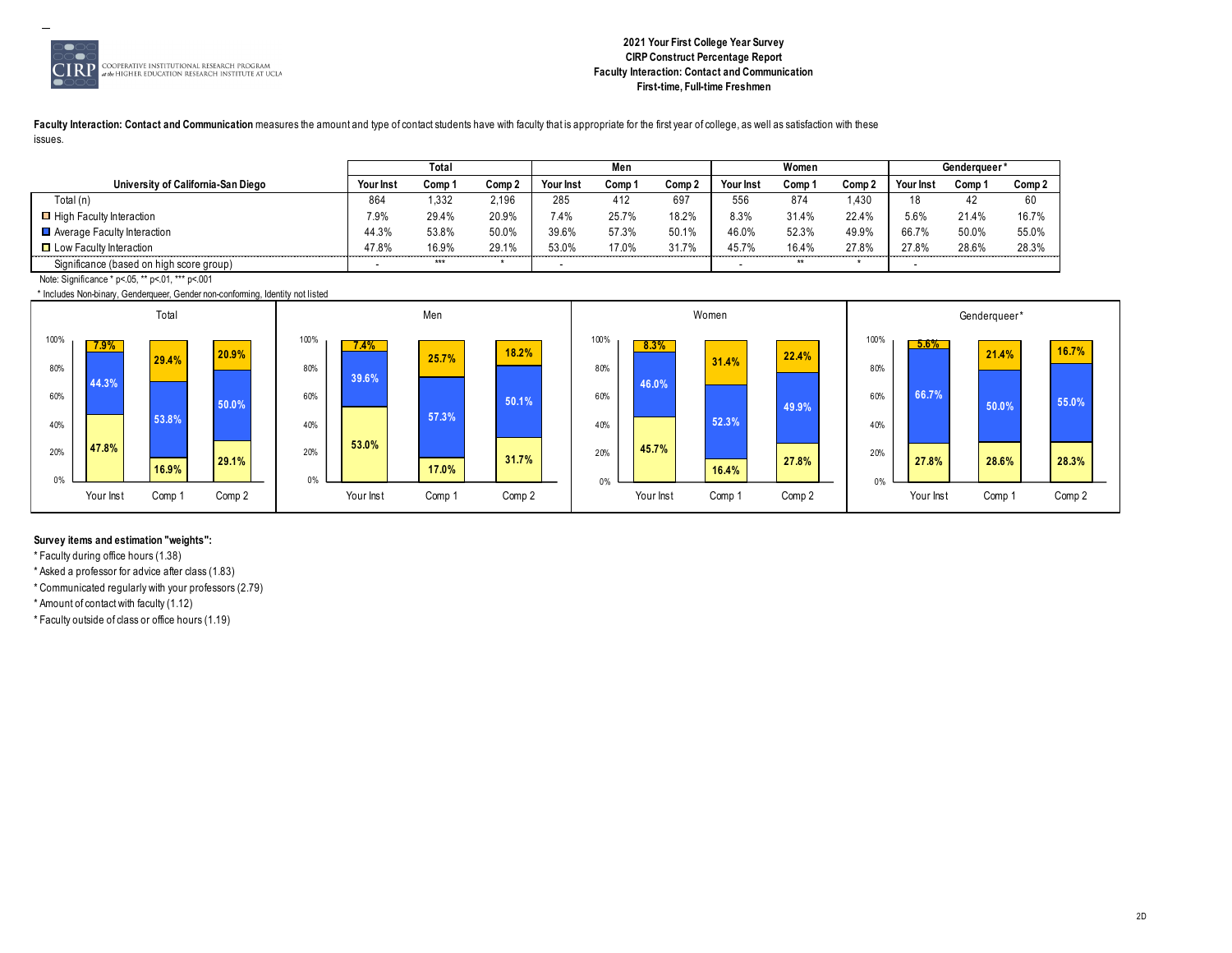

# **2021 Your First College Year Survey CIRP Construct Percentage Report Overall Satisfaction First-time, Full-time Freshmen**

#### **Overall Satisfaction** is a unified measure of students' satisfaction with the college experience.

|                                          |                  | Total  |        |                  | Men    |            |           | Women  |            |                  | <b>Genderaueer</b> |        |
|------------------------------------------|------------------|--------|--------|------------------|--------|------------|-----------|--------|------------|------------------|--------------------|--------|
| University of California-San Diego       | <b>Your Inst</b> | Comp 1 | Comp 2 | <b>Your Inst</b> | Comp ' | Comp 2     | Your Inst | Comp 1 | Comp 2     | <b>Your Inst</b> | Comp '             | Comp 2 |
| Total (n)                                | 850              | .315   | 2,165  | 279              | 408    | 687        | 549       | 861    | 1.410      | 1 O              | 42                 | 60     |
| □ High Overall Satisfaction              | 1.6%             | 19.4%  | 16.4%  | 9.7%             | 21.1%  | 16.4%      | 12.4%     | 18.9%  | 16.4%      | 22.2%            | 14.3%              | 16.7%  |
| Average Overall Satisfaction             | 39.5%            | 43.5%  | 41.9%  | 40.5%            | 43.6%  | 42.4%      | 39.2%     | 44.0%  | 42.1%      | 33.3%            | 33.3%              | 33.3%  |
| □ Low Overall Satisfaction               | 48.8%<br>.       | 37.1%  | 41.7%  | 49.8%            | 35.3%  | 41.2%<br>. | 48.5%     | 37.0%  | 41.5%<br>. | 44.4%<br>.       | 52.4%              | 50.0%  |
| Significance (based on high score group) |                  |        |        |                  |        |            |           |        |            |                  |                    |        |

Note: Significance \* p<.05, \*\* p<.01, \*\*\* p<.001

\* Includes Non-binary, Genderqueer, Gender non-conforming, Identity not listed



# **Survey items and estimation "weights"**:

Please rate your satisfaction with your college in each area:

\* Your overall academic experience (2.21)

\* Overall college experience (2.97)

\* If you could make your college choice over, would you still choose to

enroll at your current (or most recent) college? (1.57)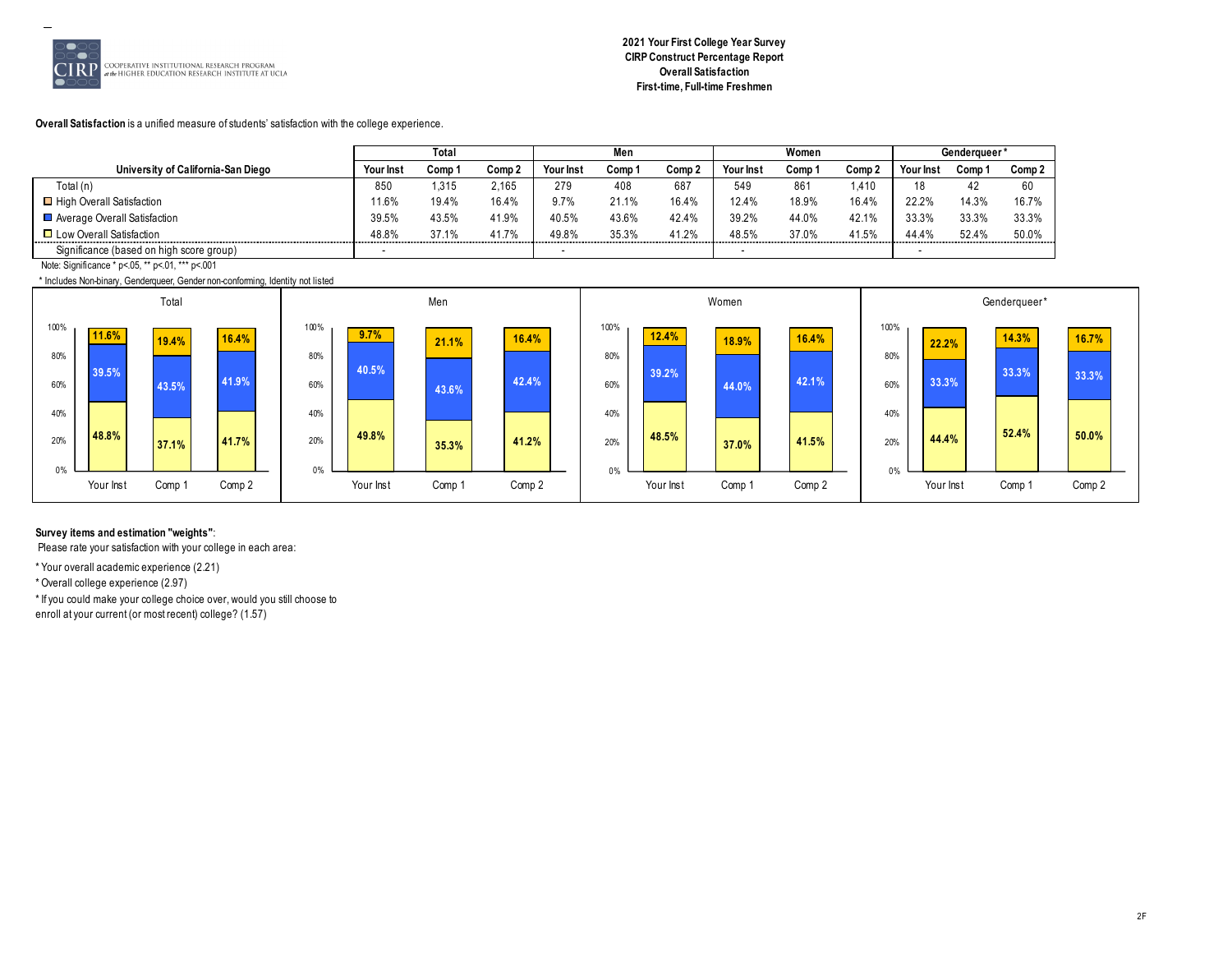

# **2021 Your First College Year Survey CIRP Construct Percentage Report Sense of Belonging First-time, Full-time Freshmen**

# Sense of Belonging measures the extent to which students feel a sense of academic and social integration on campus.

|                                          |                  | Total  |        |           | Men     |        |           | Women  |        |           | <b>Genderaueer</b> |          |
|------------------------------------------|------------------|--------|--------|-----------|---------|--------|-----------|--------|--------|-----------|--------------------|----------|
| University of California-San Diego       | <b>Your Inst</b> | Comp 1 | Comp 2 | Your Inst | Comp '  | Comp 2 | Your Inst | Comp ' | Comp 2 | Your Inst | Comp '             | Comp 2   |
| Total (n)                                | 770              | .183   | 1.953  | 247       | 372     | 619    | 502       | 771    | 1.273  |           | 36                 | 5/<br>J' |
| $\Box$ High Sense of Belonging           | 12.9%            | 26.5%  | 21.1%  | 1.7%      | 29.3%   | 22.3%  | 13.3%     | 26.1%  | 21.1%  | 11.1%     | 8.3%               | 9.3%     |
| ■ Average Sense of Belonging             | 63.8%            | 58.9%  | 60.8%  | 63.2%     | 59.7%   | 61.1%  | 63.7%     | 58.1%  | 60.3%  | 77.8%     | 69.4%              | 72.2%    |
| $\Box$ Low Sense of Belonging            | 23.4%            | 14.5%  | 18.0%  | 25.1%     | $1.0\%$ | 16.6%  | 22.9%     | 15.8%  | 18.6%  | $1.1\%$   | 22.2%              | 18.5%    |
| Significance (based on high score group) | -                | $***$  |        |           |         |        |           |        |        |           |                    |          |

Note: Significance \* p<.05, \*\* p<.01, \*\*\* p<.001

\* Includes Non-binary, Genderqueer, Gender non-conforming, Identity not listed



# **Survey items and estimation "weights"**:

Please indicate the extent to which you agree or disagree with the following statements:

\* I see myself as part of the campus community (4.65)

\* I feel I am a member of this college (8.00)

\* I feel a sense of belonging to this campus (7.11)

\* If asked, I would recommend this college to others (3.99)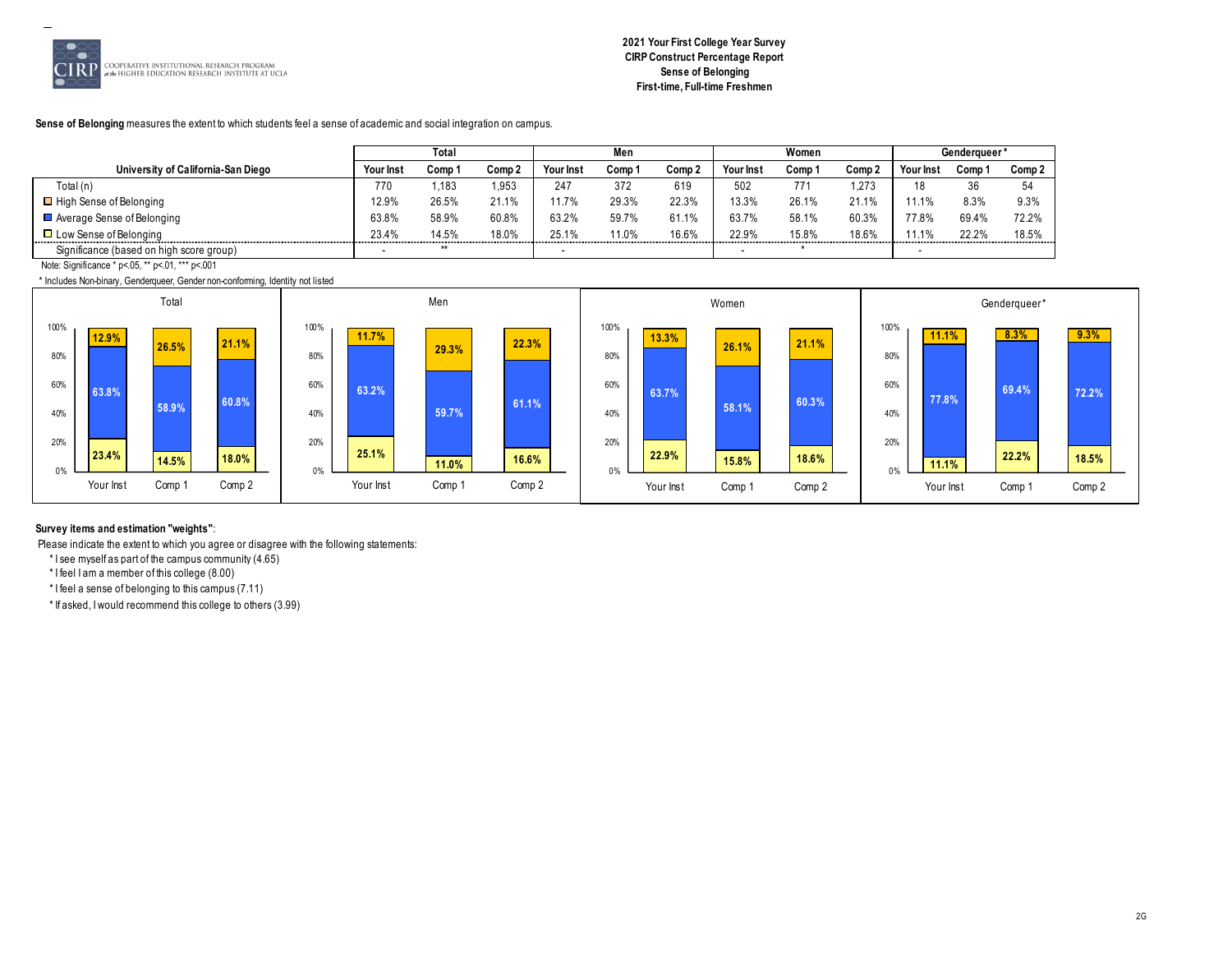

# **2021 Your First College Year Survey CIRP Construct Percentage Report Academic Self-Concept First-time, Full-time Freshmen**

**Academic Self-Concept** is a unified measure of students' beliefs about their abilities and confidence in academic environments.

|                                          |                  | Total  |        |            | Men    |        |                  | Women  |                   |            | Genderaueer' |        |
|------------------------------------------|------------------|--------|--------|------------|--------|--------|------------------|--------|-------------------|------------|--------------|--------|
| University of California-San Diego       | <b>Your Inst</b> | Comp 1 | Comp 2 | Your Inst  | Comp ' | Comp 2 | <b>Your Inst</b> | Comp 1 | Comp 2            | Your Ins   | Comp         | Comp 2 |
| Total (n)                                | 834              | .274   | 2,108  | 273        | 398    | 671    | 538              | 833    | 1.37 <sup>4</sup> | 18         | 39           | 57     |
| □ High Academic Self-Concept             | 16.7%            | 15.6%  | 16.0%  | 27.8%      | 20.1%  | 23.2%  | 11.2%            | 13.7%  | 12.7%             |            | 12.8%        | 12.3%  |
| Average Academic Self-Concept            | 42.6%            | 36.3%  | 38.8%  | 46.5%      | 38.4%  | 41.7%  | 40.1%            | 35.5%  | 37.3%             | 61.1%      | 30.8%        | 40.4%  |
| □ Low Academic Self-Concept              | 40.8%<br>.       | 48.0%  | 45.2%  | 25.6%<br>. | 41.5%  | 35.0%  | 48.7%<br>.       | 50.8%  | 50.0%             | 27.8%<br>. | 56.4%        | 47.4%  |
| Significance (based on high score group) |                  |        |        |            |        |        |                  |        |                   |            |              |        |

Note: Significance \* p<.05, \*\* p<.01, \*\*\* p<.001

\* Includes Non-binary, Genderqueer, Gender non-conforming, Identity not listed



# **Survey items and estimation "weights"**:

Rate yourself on each of the following traits as compared with the average person your age. We want the most accurate estimate of how you see yourself.

\* Academic ability (4.02)

\* Mathematical ability (2.69)

\* Self-confidence (intellectual) (1.90)

\* Drive to achieve (1.72)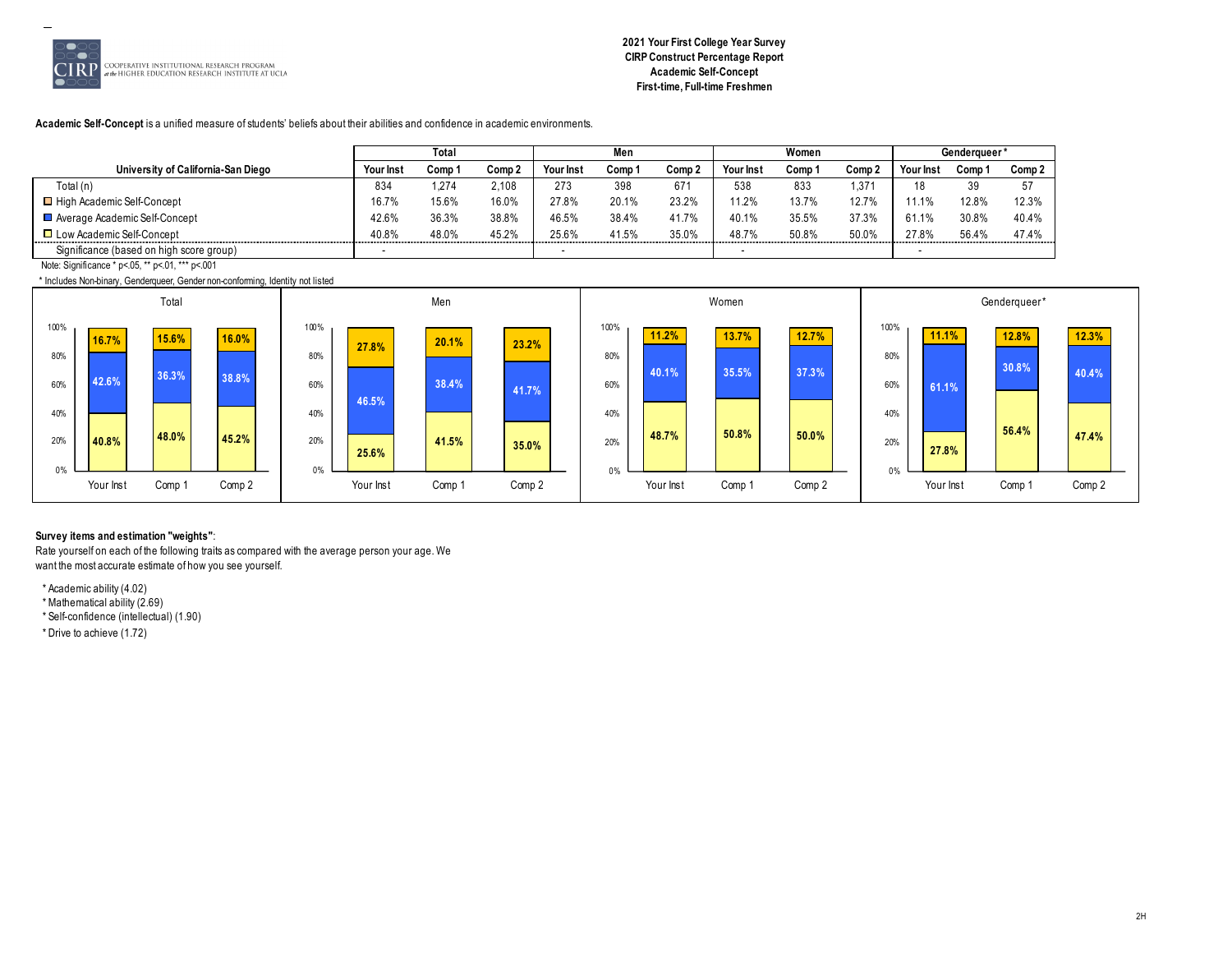

# **2021 Your First College Year Survey CIRP Construct Percentage Report Social Self-Concept First-time, Full-time Freshmen**

#### **Social Self-Concept** is a unified measure of students' beliefs about their abilities and confidence in social situations.

|                                          |                  | Total  |                   |           | Men    |            |                  | Women  |        |           | Genderaueer* |        |
|------------------------------------------|------------------|--------|-------------------|-----------|--------|------------|------------------|--------|--------|-----------|--------------|--------|
| University of California-San Diego       | <b>Your Inst</b> | Comp 1 | Comp <sub>2</sub> | Your Inst | Comp 1 | Comp 2     | <b>Your Inst</b> | Comp ' | Comp 2 | Your Inst | Comp         | Comp 2 |
| Total (n)                                | 833              | 1.272  | 2.105             | 273       | 398    | 67'        | 537              | 832    | 1,369  | 10.<br>١o | 39           | 57     |
| □ High Social Self-Concept               | 10.1%            | 14.9%  | 13.0%             | 13.9%     | 22.4%  | 18.9%      | 8.2%             | 11.8%  | 10.4%  | 11.1%     |              | 8.8%   |
| Average Social Self-Concept              | 70.1%            | 63.1%  | 65.9%             | 63.7%     | 58.3%  | 60.5%      | 73.7%            | 65.5%  | 68.7%  | 61.1%     | 59.0%        | 59.6%  |
| □ Low Social Self-Concept                | 19.8%<br>.       | 21.9%  | 21.1%             | 22.3%     | 19.3%  | 20.6%<br>. | 18.1%            | 22.7%  | 20.9%  | 27.8%     | 33.3%        | 31.6%  |
| Significance (based on high score group) |                  |        |                   |           |        |            |                  |        |        |           |              |        |

Note: Significance \* p<.05, \*\* p<.01, \*\*\* p<.001

\* Includes Non-binary, Genderqueer, Gender non-conforming, Identity not listed



#### **Survey items and estimation "weights"**:

Rate yourself on each of the following traits as compared with the average person your age. We want the most accurate estimate of how you see yourself.

\* Leadership ability (1.88)

\* Public speaking ability (2.48)

\* Self-confidence (social) (3.53)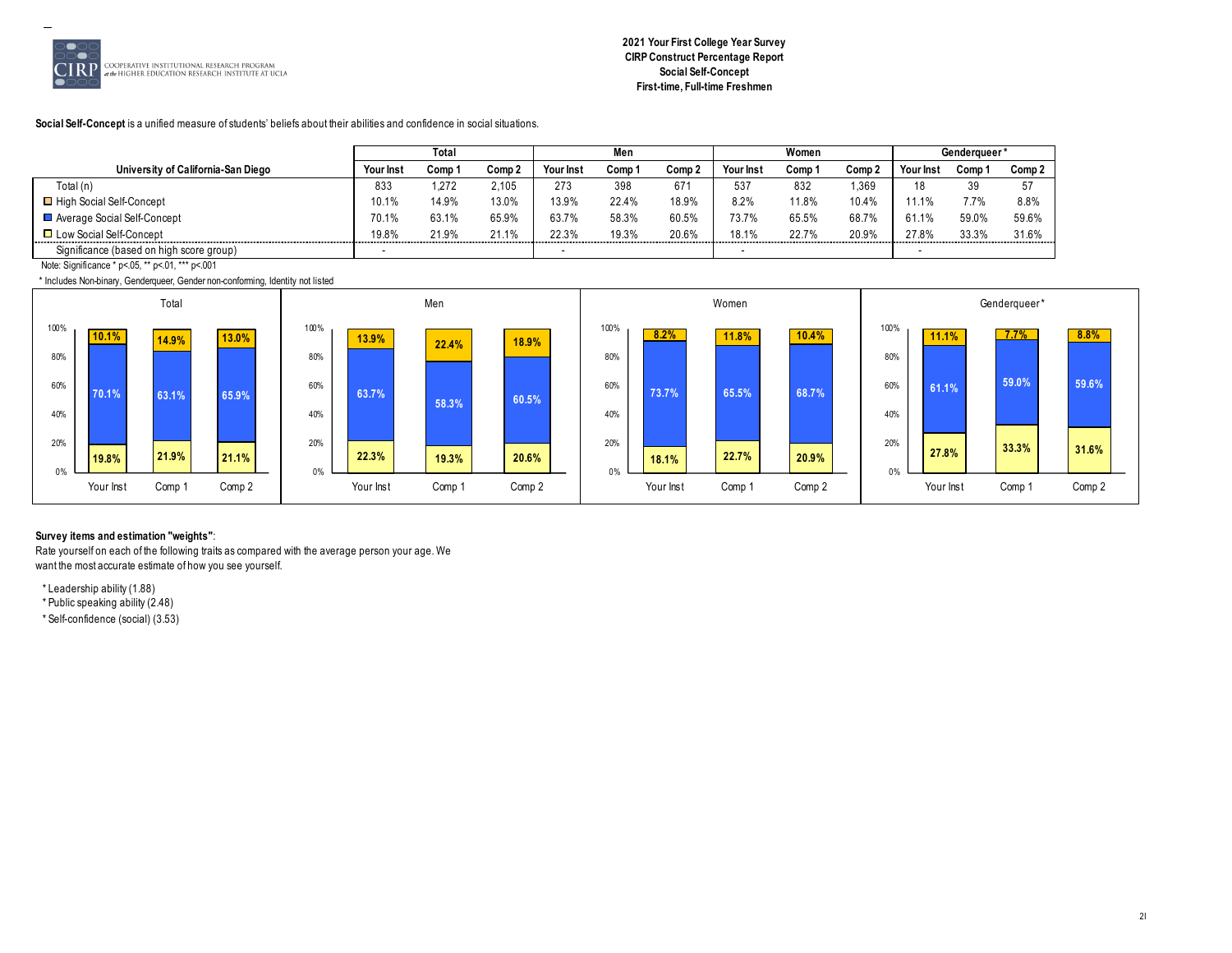

# **2021 Your First College Year Survey CIRP Construct Percentage Report Pluralistic Orientation First-time, Full-time Freshmen**

**Pluralistic Orientation** measures skills and dispositions appropriate for living and working in a diverse society.

|                                          |           | Total  |        |           | Men    |        |                 | Women  |        |          | Genderaueer' |        |
|------------------------------------------|-----------|--------|--------|-----------|--------|--------|-----------------|--------|--------|----------|--------------|--------|
| University of California-San Diego       | Your Inst | Comp 1 | Comp 2 | Your Inst | Comp 1 | Comp 2 | Your Inst       | Comp ' | Comp 2 | Your Ins | Comp         | Comp 2 |
| Total (n)                                | 808       | 1.238  | 2.046  | 265       | 387    | 652    | 52 <sup>′</sup> | 809    | 1.330  | 18       | 38           | 56     |
| High Pluralistic Orientation             | 38.5%     | 41.1%  | 40.1%  | 35.1%     | 42.9%  | 39.7%  | 39.7%           | 40.2%  | 40.0%  | 55.6%    | 44.7%        | 48.2%  |
| Average Pluralistic Orientation          | 40.3%     | 40.6%  | 40.5%  | 41.5%     | 41.6%  | 41.6%  | 39.9%           | 40.3%  | 40.2%  | 33.3%    | 34.2%        | 33.9%  |
| $\Box$ Low Pluralistic Orientation       | 21.2%     | 18.3%  | 19.4%  | 23.4%     | 15.5%  | 18.7%  | 20.3%           | 19.5%  | 19.8%  | .        | 21.1%        | 17.9%  |
| Significance (based on high score group) |           |        |        |           |        |        |                 |        |        |          |              |        |

Note: Significance \* p<.05, \*\* p<.01, \*\*\* p<.001

\* Includes Non-binary, Genderqueer, Gender non-conforming, Identity not listed



# **Survey items and estimation "weights"**:

How would you rate yourself in the following areas:

\* Ability to discuss and negotiate controversial issues (2.57)

\* Ability to see the world from someone else's perspective (2.43)

\* Ability to work cooperatively with diverse people (2.74)

\* Openness to having my own views challenged (2.44)

\* Tolerance of others with different beliefs (3.01)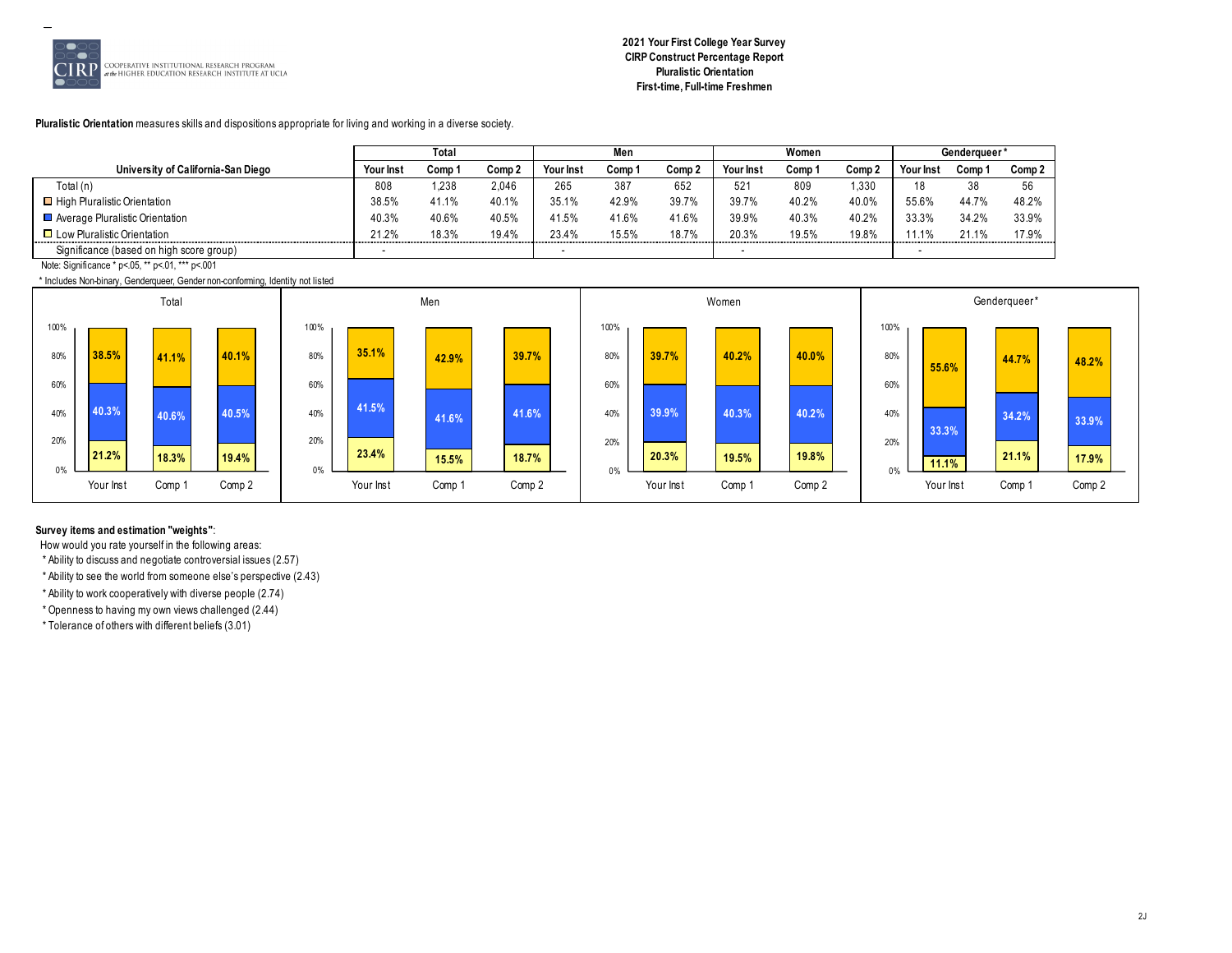

# **2021 Your First College Year Survey CIRP Construct Percentage Report Positive Cross-Racial Interaction First-time, Full-time Freshmen**

**Positive Cross-Racial Interaction** is a unified measure of students' level of positive interaction with diverse peers.

|                                           |           | Total  |                   |           |        |        |           | Women  |        |          | Genderaueer' |        |
|-------------------------------------------|-----------|--------|-------------------|-----------|--------|--------|-----------|--------|--------|----------|--------------|--------|
| University of California-San Diego        | Your Inst | Comp 1 | Comp <sub>2</sub> | Your Inst | Comp ' | Comp 2 | Your Inst | Comp 1 | Comp 2 | Your Ins | Comp         | Comp 2 |
| Total (n)                                 | 754       | .159   | 1,913             | 243       | 363    | 606    | 491       | 756    | 1.247  | 16       | 36           | 52     |
| □ High Positive Cross-Racial Interaction  | 12.3%     | 16.5%  | 14.8%             | 6.6%      | 1.3%   | 9.4%   | 14.7%     | 18.3%  | 16.8%  | 18.8%    | 27.8%        | 25.0%  |
| Average Positive Cross-Racial Interaction | 46.7%     | 48.1%  | 47.5%             | 40.7%     | 52.1%  | 47.5%  | 49.7%     | 46.4%  | 47.7%  | 50.0%    | 47.2%        | 48.1%  |
| □ Low Positive Cross-Racial Interaction   | 41.0%     | 35.5%  | 37.6%             | 52.7%     | 36.6%  | 43.1%  | 35.6%     | 35.3%  | 35.4%  | 31.3%    | 25.0%        | 26.9%  |
| Significance (based on high score group)  |           |        |                   |           |        |        |           |        |        |          |              |        |

Note: Significance \* p<.05, \*\* p<.01, \*\*\* p<.001

\* Includes Non-binary, Genderqueer, Gender non-conforming, Identity not listed



# **Survey items and estimation "weights"**:

To what extent have you experienced the following with students from a racial/ethnic group other

than your own?

\* Shared personal feelings and problems (3.08)

\* Had meaningful and honest discussions about race/ethnic relations

outside of class (2.59)

\* Socialized or partied (2.05)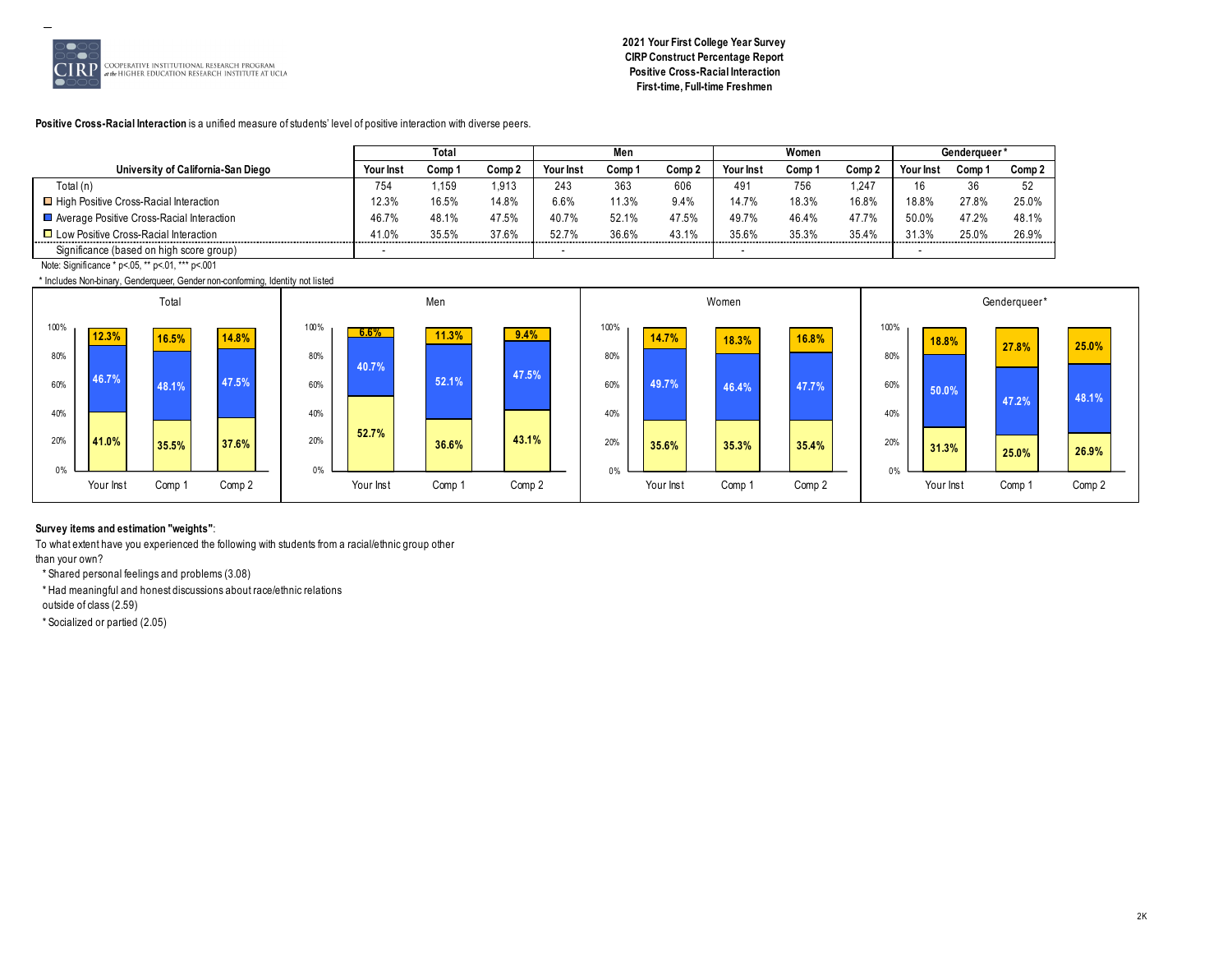

**2021 Your First College Year Survey CIRP Construct Percentage Report Negative Cross-Racial Interaction First-time, Full-time Freshmen**

**Negative Cross-Racial Interaction** is a unified measure of students' level of negative interaction with diverse peers.

|                                              |           | Total  |                   |           |        |        |           | Women  |        |          | Genderaueer' |        |
|----------------------------------------------|-----------|--------|-------------------|-----------|--------|--------|-----------|--------|--------|----------|--------------|--------|
| University of California-San Diego           | Your Inst | Comp 1 | Comp <sub>2</sub> | Your Inst | Comp ' | Comp 2 | Your Inst | Comp 1 | Comp 2 | Your Ins | Comp         | Comp 2 |
| Total (n)                                    | 752       | .154   | 906.              | 243       | 362    | 605    | 490       | 752    | 1.242  | 16       | 36           | 52     |
| □ High Negative Cross-Racial Interaction     | 31.6%     | 21.9%  | 25.8%             | 27.6%     | 26.5%  | 26.9%  | 33.5%     | 19.8%  | 25.2%  | 37.5%    | 19.4%        | 25.0%  |
| Average Negative Cross-Racial Interaction    | 29.0%     | 37.3%  | 34.1%             | 31.3%     | 36.2%  | 34.2%  | 28.4%     | 37.9%  | 34.1%  | 18.8%    | 36.1%        | 30.8%  |
| $\Box$ Low Negative Cross-Racial Interaction | 39.4%     | 40.7%  | 40.2%             | 41.2%     | 37.3%  | 38.8%  | 38.2%     | 42.3%  | 40.7%  | 43.8%    | 44.4%        | 44.2%  |
| Significance (based on high score group)     |           |        |                   |           |        |        |           | $**$   |        |          |              |        |

Note: Significance \* p<.05, \*\* p<.01, \*\*\* p<.001

\* Includes Non-binary, Genderqueer, Gender non-conforming, Identity not listed



# **Survey items and estimation "weights"**:

To what extent have you experienced the following with students from a racial/ethnic group other than your own?

\* Had guarded, cautious interactions (1.49) \* Had tense, somewhat hostile interactions (2.23)

\* Felt insulted or threatened because of your race/ethnicity (8.30)

\* Felt ignored or invisible because of your race/ethnicity (3.96)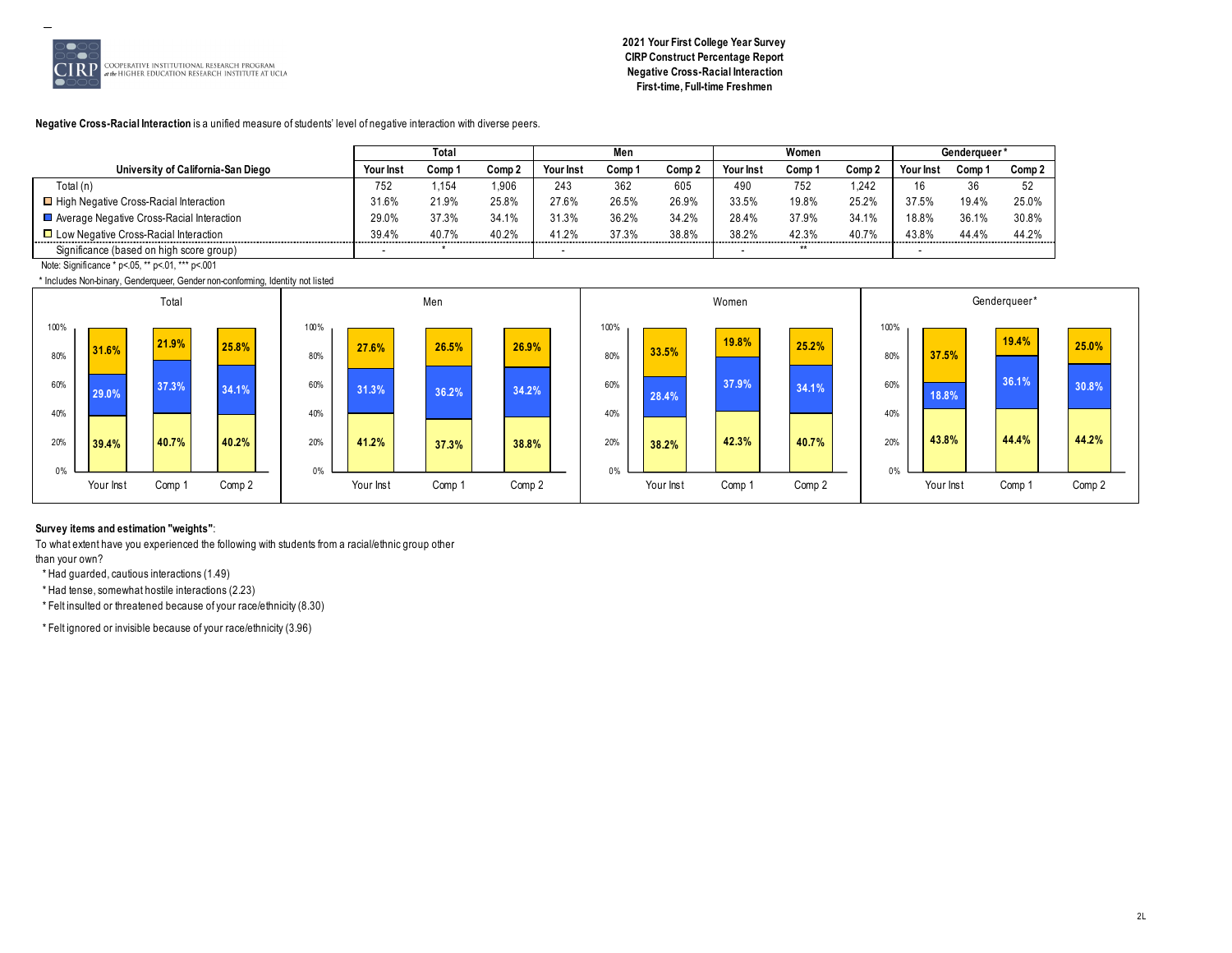

**Social Agency** measures the extent to which students value political and social involvement as a personal goal.

|                                          |                                   | Total  |        |           | Men    |                          |                  | Women  |        |           | Genderaueer* |        |
|------------------------------------------|-----------------------------------|--------|--------|-----------|--------|--------------------------|------------------|--------|--------|-----------|--------------|--------|
| University of California-San Diego       | <b>Your Inst</b>                  | Comp 1 | Comp 2 | Your Inst | Comp ' | Comp 2                   | <b>Your Inst</b> | Comp ' | Comp 2 | Your Inst | Comp '       | Comp 2 |
| Total (n)                                | 748                               | .129   | 877, ا | 242       | 355    | 597                      | 487              | 734    | 1.221  | 16        | 36           | 52     |
| □ High Social Agency                     | 41.2%                             | 50.0%  | 46.5%  | 30.6%     | 41.7%  | 37.2%                    | 46.0%            | 54.1%  | 50.9%  | 50.0%     | 50.0%        | 50.0%  |
| Average Social Agency                    | 35.6%                             | 35.0%  | 35.2%  | 33.9%     | 37.7%  | 36.2%                    | 37.0%            | 33.1%  | 34.6%  | 18.8%     | 44.4%        | 36.5%  |
| □ Low Social Agency                      | 23.3%<br>,,,,,,,,,,,,,,,,,,,,,,,, | 15.0%  | 18.3%  | 35.5%     | 20.6%  | 26.6%<br>,,,,,,,,,,,,,,, | 17.0%            | 12.8%  | 14.5%  | 31.3%     | 5.6%         | 13.5%  |
| Significance (based on high score group) |                                   |        |        |           |        |                          |                  |        |        |           |              |        |

Note: Significance \* p<.05, \*\* p<.01, \*\*\* p<.001

\* Includes Non-binary, Genderqueer, Gender non-conforming, Identity not listed



# **Survey items and estimation "weights"**:

Indicate the importance to you personally of each of the following:

\* Influencing social values (1.78)

\* Helping others who are in difficulty (1.71)

\* Participating in a community action program (2.86)

\* Helping to promote racial understanding (2.77)

\* Keeping up to date with political affairs (2.15)

\* Becoming a community leader (2.65)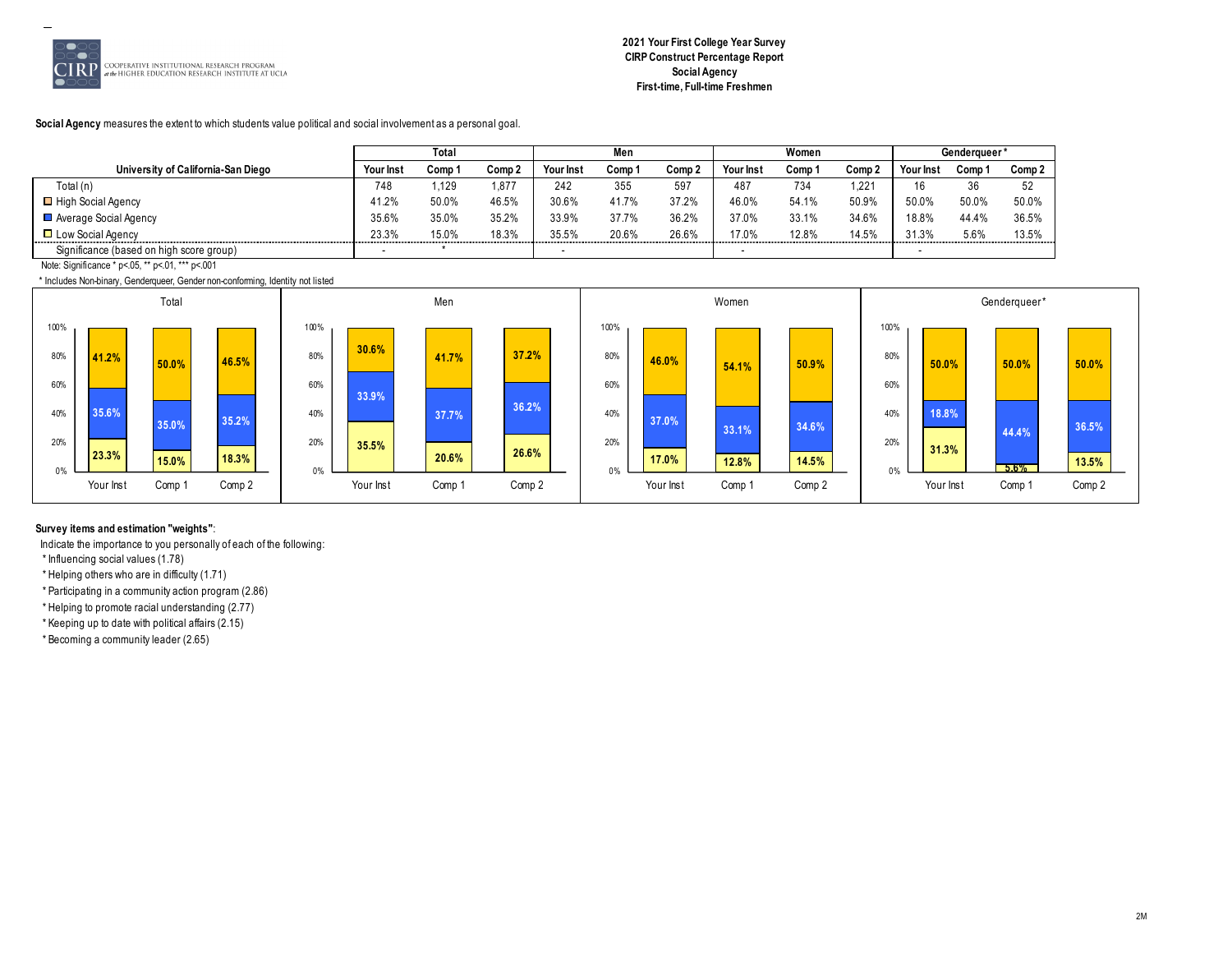

# **2021 Your First College Year Survey CIRP Construct Percentage Report Civic Awareness First-time, Full-time Freshmen**

**Civic Awareness** measures changes in students' understanding of the issues facing their community, nation, and the world.

|                                          |                  | Total  |        |            | Men    |                   |                       | Women  |        |           | Genderaueer' |        |
|------------------------------------------|------------------|--------|--------|------------|--------|-------------------|-----------------------|--------|--------|-----------|--------------|--------|
| University of California-San Diego       | <b>Your Inst</b> | Comp 1 | Comp 2 | Your Inst  | Comp 1 | Comp <sub>2</sub> | Your Inst             | Comp 1 | Comp 2 | Your Inst | Comp         | Comp 2 |
| Total (n)                                | 756              | .168   | .924   | 243        | 366    | 609               | 494                   | 762    | 1.256  |           | 36           | 52     |
| □ High Civic Awareness                   | 16.5%            | 23.9%  | 21.0%  | 14.0%      | 22.4%  | 19.0%             | 17.8%                 | 24.8%  | 22.1%  | 12.5%     | 19.4%        | 17.3%  |
| Average Civic Awareness                  | 53.4%            | 54.3%  | 54.0%  | 53.9%      | 56.3%  | 55.3%             | 53.2%                 | 53.1%  | 53.2%  | 62.5%     | 55.6%        | 57.7%  |
| $\Box$ Low Civic Awareness               | 30.0%<br>.       | 21.8%  | 25.1%  | 32.1%<br>. | 21.3%  | 25.6%             | 28.9%<br>------------ | 22.0%  | 24.8%  | 25.0%     | 25.0%        | 25.0%  |
| Significance (based on high score group) |                  |        |        |            |        |                   |                       |        |        |           |              |        |

Note: Significance \* p<.05, \*\* p<.01, \*\*\* p<.001

\* Includes Non-binary, Genderqueer, Gender non-conforming, Identity not listed



#### **Survey items and estimation "weights"**:

Please rate your agreement with the following statements: This institution has contributed to my:

\* Understanding of national issues (6.51)

\* Understanding the problems facing my community (2.39)

\* Understanding of global issues (5.18)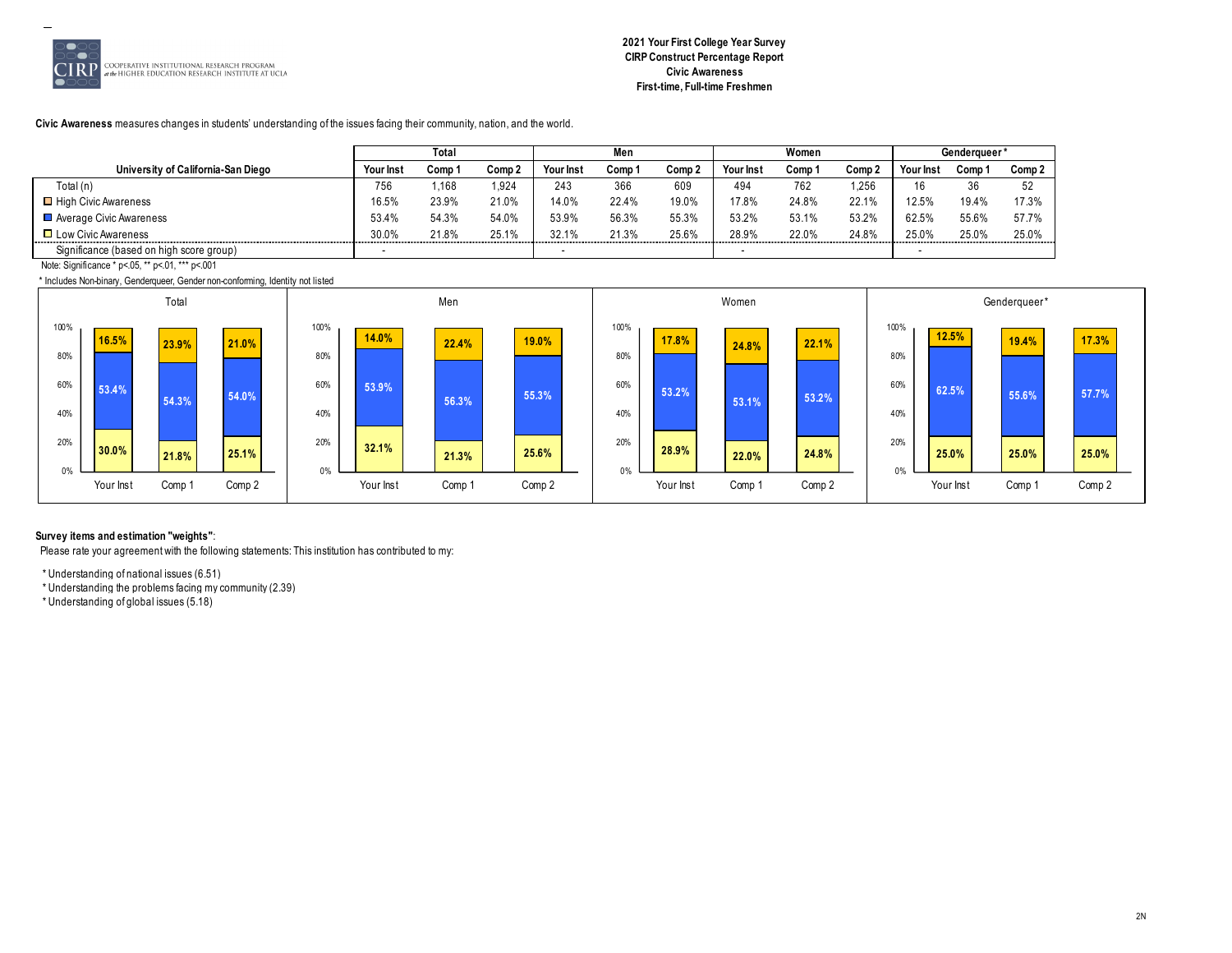

**Leadership** is a unified measure of students' beliefs about their leadership development and capability and their experiences as a leader.

|                                          | Tota             |        |        | Men       |       |        | Women     |        |       | Genderaueer* |       |        |
|------------------------------------------|------------------|--------|--------|-----------|-------|--------|-----------|--------|-------|--------------|-------|--------|
| University of California-San Diego       | <b>Your Inst</b> | Comp ' | Comp 2 | Your Inst | Comp  | Comp 2 | Your Inst | Comp 1 | Comp. | Your Inst    | Comp  | Comp 2 |
| Total (n)                                | 834              | 1.276  | 2.110  | 274       | 400   | 674    | 537       | 833    | 1,370 | 10<br>10     | 39    | -57    |
| $\blacksquare$ High Leadership           | 18.1%            | 15.8%  | 16.7%  | 16.1%     | 17.3% | 16.8%  | 19.2%     | 15.5%  | 16.9% | 22.2%        | 10.3% | 14.0%  |
| Average Leadership                       | 45.3%            | 53.8%  | 50.4%  | 46.0%     | 58.5% | 53.4%  | 45.1%     | 51.1%  | 48.8% | 38.9%        | 59.0% | 52.6%  |
| $\Box$ Low Leadership                    | 36.6%            | 30.4%  | 32.8%  | 38.0%     | 24.3% | 29.8%  | 35.8%     | 33.4%  | 34.3% | 38.9%        | 30.8% | 33.3%  |
| Significance (based on high score group) | -                |        |        |           |       |        |           |        |       |              |       |        |

Note: Significance \* p<.05, \*\* p<.01, \*\*\* p<.001

\* Includes Non-binary, Genderqueer, Gender non-conforming, Identity not listed



**Survey items and estimation "weights"**:

\* Self-rated leadership ability (1.20)

Please indicate the extent to which you agree or disagree with the following statements: \* I have effectively led a group to a common purpose (1.49)

Since entering this college have you:

\* Been a leader in an organization (2.38)

\* Participated in leadership training (1.57)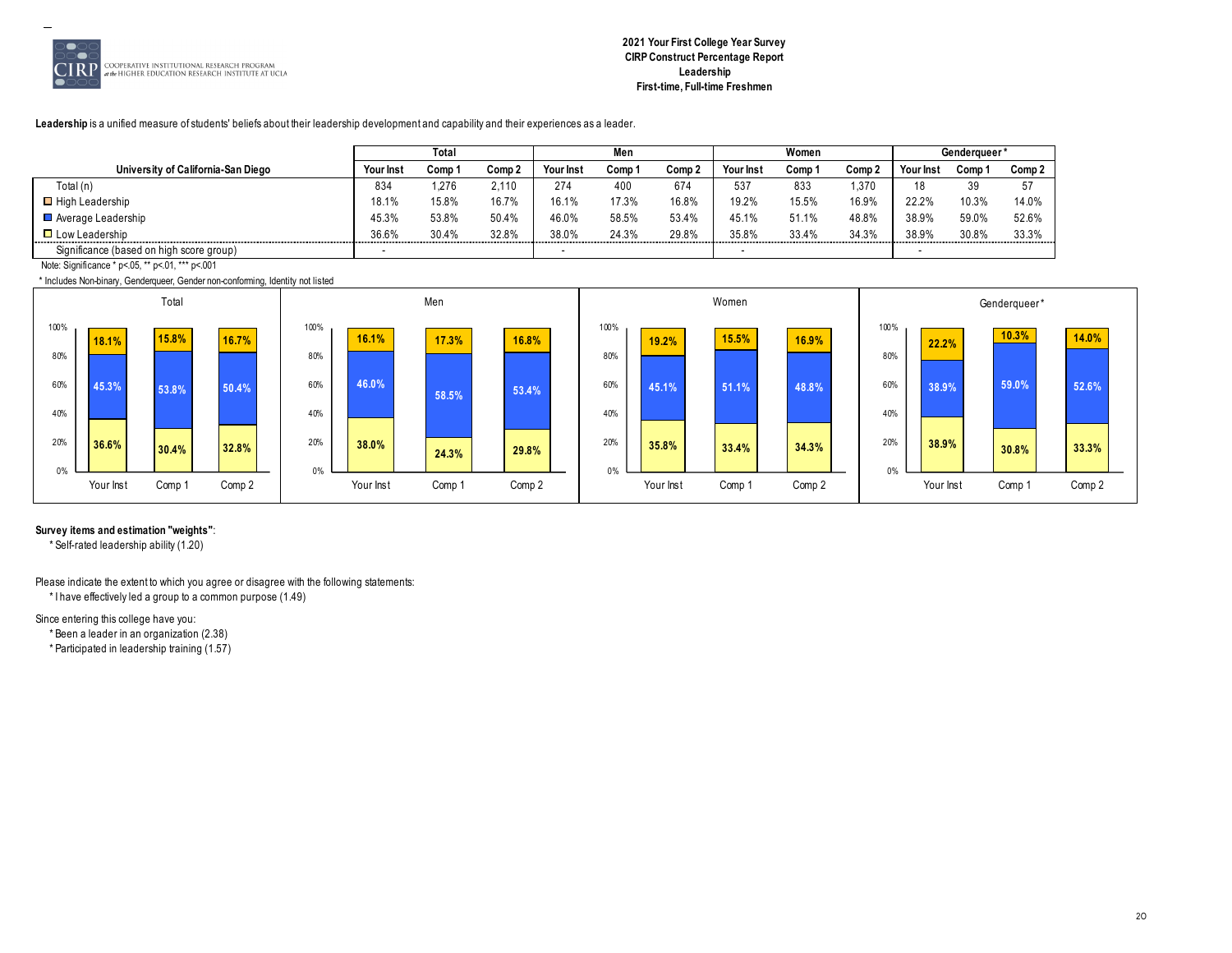

#### **Civic Engagement** measures the extent to which students are motivated and involved in civic, electoral, and political activities.

|                                          | Total            |        |        | Men       |        |        | Women     |        |                    | Genderaueer' |       |        |
|------------------------------------------|------------------|--------|--------|-----------|--------|--------|-----------|--------|--------------------|--------------|-------|--------|
|                                          |                  |        |        |           |        |        |           |        |                    |              |       |        |
| University of California-San Diego       | <b>Your Inst</b> | Comp 1 | Comp 2 | Your Inst | Comp : | Comp 2 | Your Inst | Comp 1 | Comp <sub>2</sub>  | Your Inst    | Comp  | Comp 2 |
| Total (n)                                | 799              | 1.227  | 2.026  | 257       | 381    | 638    | 521       | 804    | ,325               | $\mathbf{L}$ | 38    | 55     |
| □ High Civic Engagement                  | 18.8%            | 23.0%  | 21.3%  | 14.4%     | 14.7%  | 14.6%  | 20.7%     | 26.0%  | 23.9%              | 23.5%        | 44.7% | 38.2%  |
| Average Civic Engagement                 | 40.6%            | 42.5%  | 41.8%  | 30.4%     | 40.9%  | 36.7%  | 45.5%     | 43.4%  | 44.2%              | 35.3%        | 39.5% | 38.2%  |
| $\Box$ Low Civic Engagement              | 407%             | 34.5%  | 36.9%  | 55.3%     | 44.4%  | 48.7%  | 33.8%     | 30.6%  | 31.8%<br>--------- | 41.2%        | 15.8% | 23.6%  |
| Significance (based on high score group) |                  |        |        |           |        |        |           |        |                    |              |       |        |

Note: Significance \* p<.05, \*\* p<.01, \*\*\* p<.001

\* Includes Non-binary, Genderqueer, Gender non-conforming, Identity not listed



# **Survey items and estimation "weights"**:

Since entering this college, how often have you:

\* Publicly communicated your opinion about a cause (e.g., blog, email, petition) (1.61)

- \* Demonstrated for a cause (e.g., boycott, rally, protest) (1.56)
- \* Worked on a local, state, or national political campaign (1.54)
- \* Keeping up to date with political affairs (1.70)

\* Influencing social values (1.30)

\* Helped raise money for a cause or campaign (0.95)

\* Performed volunteer work (0.65)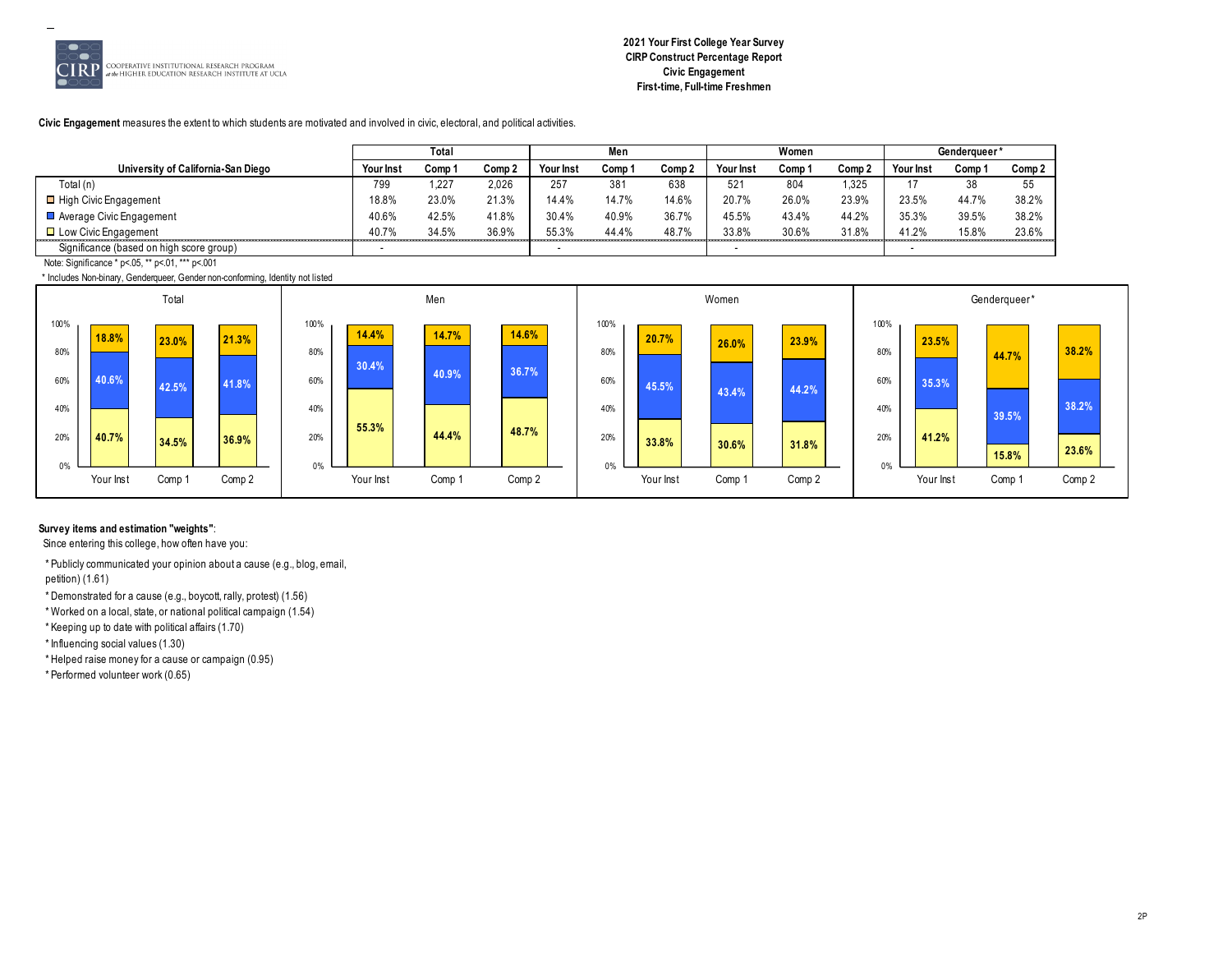

**Science Self-Efficacy** is a measure of students' confidence in their ability to conduct scientific research.

|                                          | Total                    |        |        | Men        |                   |        | Women            |        |        | Genderaueer' |       |        |
|------------------------------------------|--------------------------|--------|--------|------------|-------------------|--------|------------------|--------|--------|--------------|-------|--------|
| University of California-San Diego       | <b>Your Inst</b>         | Comp 1 | Comp 2 | Your Inst  | Comp <sup>.</sup> | Comp 2 | <b>Your Inst</b> | Comp 1 | Comp 2 | Your Ins     | Comp  | Comp 2 |
| Total (n)                                | 713                      | 1.076  | .789   | 232        | 337               | 569    | 462              | 702    | 16⁄،،  | 16           | ັບປ   | 49     |
| □ High Science Self-Efficacy             | $1.8\%$                  | 14.9%  | 13.6%  | 15.9%      | 15.4%             | 15.6%  | 9.7%             | 14.5%  | 12.6%  | 12.5%        | 12.1% | 12.2%  |
| Average Science Self-Efficacy            | 39.6%                    | 37.6%  | 38.4%  | 44.0%      | 37.1%             | 39.9%  | 36.8%            | 38.2%  | 37.6%  | 56.3%        | 36.4% | 42.9%  |
| □ Low Science Self-Efficacy              | 48.7%                    | 47.5%  | 48.0%  | 40.1%<br>. | 47.5%             | 44.5%  | 53.5%            | 47.3%  | 49.7%  | 31.3%<br>.   | 51.5% | 44.9%  |
| Significance (based on high score group) | $\overline{\phantom{a}}$ |        |        |            |                   |        |                  |        |        |              |       |        |

Note: Significance \* p<.05, \*\* p<.01, \*\*\* p<.001

\* Includes Non-binary, Genderqueer, Gender non-conforming, Identity not listed



# **Survey items and estimation "weights":**

To what extent are the following statements true to you:

\* Use technical science skills (use of tools, instruments, and/or techniques) (1.49)

\* Generate an answerable research question (2.33)

\* Determine how to collect appropriate data (2.82)

\* Explain the results of a study (2.87)

\* Use scientific literature to guide research (2.70)

\* Integrate results from multiple studies (2.79)

\* Ask relevant questions (1.73)

\* Identify what is known and not known about a problem (1.95)

\* Understand scientific concepts (2.40)

\* See connections between different areas of science and mathematics (1.90)